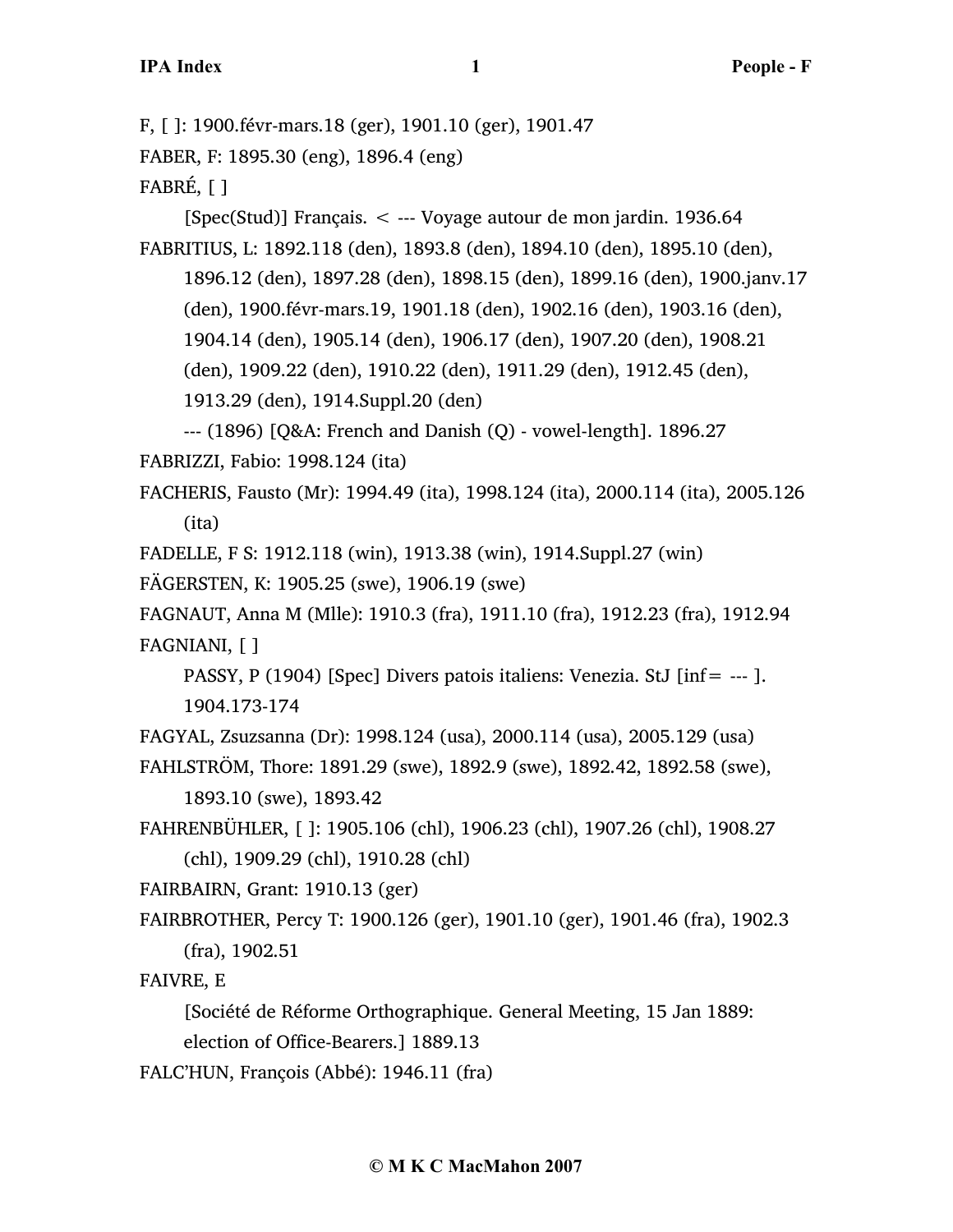VINAY, J P (1945) [Rev] --- (1943) La langue bretonne et la linguistique moderne. Problèmes de phonétique indo-européenne, celtique, germanique (lois de Grimm et deVerner), grecque, latine, romane, etc. Paris: Librairie celtique. 1945.28-30

CATFORD, J C (1947) Consonants produced with closed glottis (A note on a review of FALC'HUN, La Langue bretonne et la linguistique moderne, m.f. 1945, p. 28). 1947.4-6

FALCK, Elisabeth (Frk): 1899.98 (swe), 1900.janv.19 (swe), 1901.20 (swe), 1902.18 (swe), 1903.18 (swe), 1904.16 (swe), 1905.16 (swe), 1906.20 (swe), 1906.30

FALCOCCHIO, Luigi: 1970.24 (ita), 1972.Suppl.6 (ita)

FALCON UFF, P: 1946.41 (eng), 1949.8 (eng), 1952.Suppl.iii (eng)

FALK, Axel: 1888.April.169/25 (swe), 1889.4 (swe), 1890.4 (swe), 1890.50

FALKENHAGEN, L:1891.41 (ger), 1892.4 (ger), 1893.4 (ger), 1893.42, 1894.101

(ger), 1895.5 (ger), 1896.6 (ger), 1896.35

FALKENHAGEN, [ ] (Prof): 1901.10 (ger), 1902.9 (ger), 1902.51

FALLE, T de C: 1911.14 (eng), 1912.27 (eng), 1913.12 (eng)

FALLE, T de C: IPA exam results: German, 1910.122; French, 1911.8

FALLIÈRES, [ ]

[Use of phonetic transcription in schools < Revue internationale de sténographie.] 1891.35

FALLON, Paul D: 1990.ii.57 (usa), 1994.49 (usa), 1998.124 (usa), 2005.129 (usa)

FALLOT, T

[Publications Received.] 1891.145, 1891.97-98

FALTER, Heinrich ~ Henri (Dr): 1902.74 (fra), 1902.146 (ger), 1903.9 (ger), 1904.8 (ger), 1905.8 (ger), 1906.11 (ger), 1906.70 (ger), 1907.12 (ger), 1908.13 (ger), 1909.13 (ger), 1910.13 (ger), 1911.21 (ger), 1912.35 (ger), 1913.20 (ger), 1914.Suppl.13 (ger)

FANCONY, E: 1899.3 (fra), 1900.janv.3 (fra), 1901.3 (fra), 1902.3 (fra)

FANFANI, Pietro

[Spec(Stud)] Italiano. Un errore di grammatica < --- & ARLIA, C. 1944.10- 11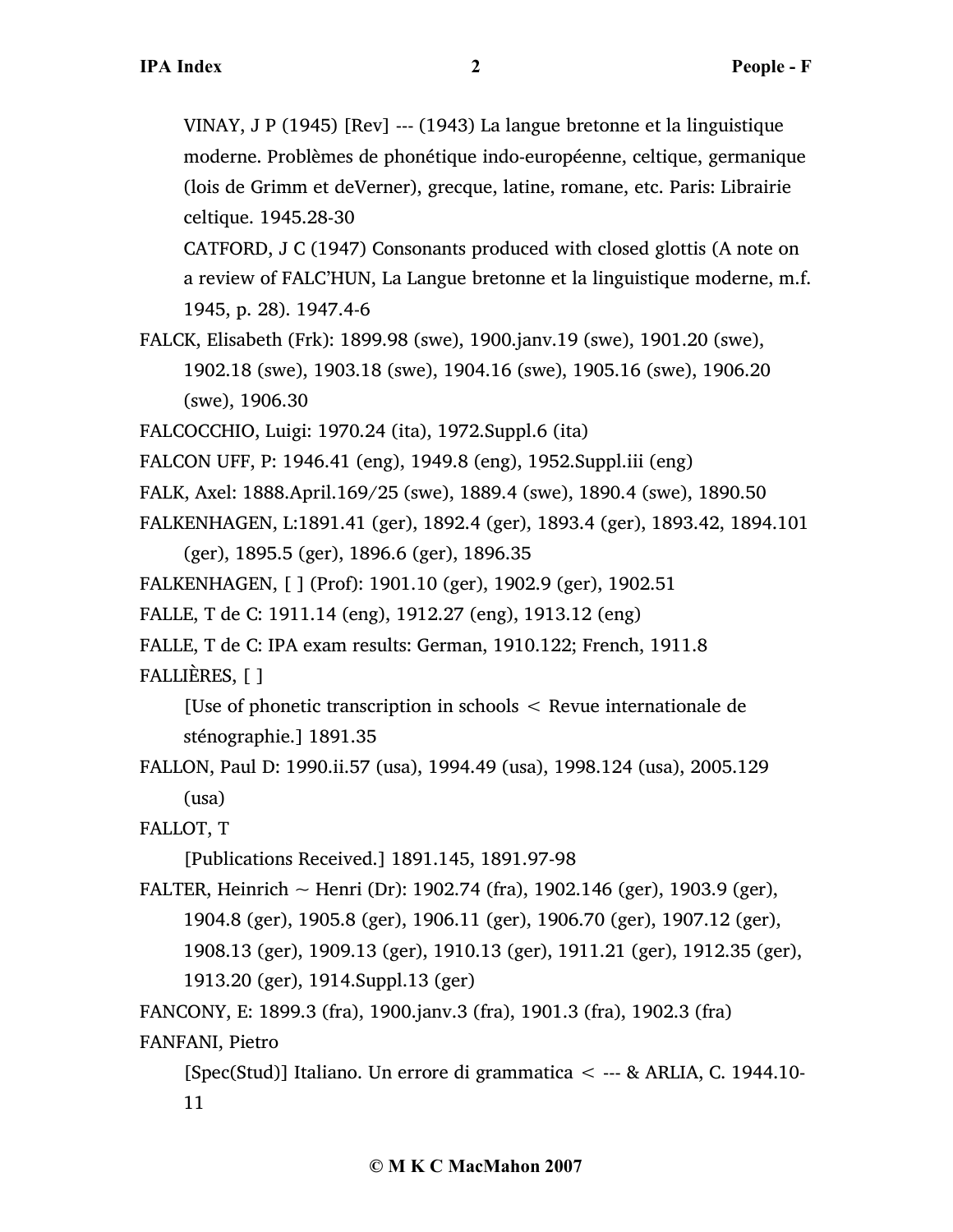FANKHAUSER, F

[Spec] Patois suisse romand du Val-d'Illiez (Bas vallée). La Parabole de l'enfant prodigue < --- in Revue de dialectologie romane 1911.4. 1923.5-6 FANNULA, E: 1912.134 (fin)

FANT, C Gunnar M

TRIM, J L M (1952) [Rev] JAKOBSON, R, --- & HALLE, M (1952)

Preliminaries to Speech Analysis. The Distinctive Features and their

Correlates. Cambridge, Mass: Massassachusetts Institute of Technology,

Technical Report No 13. 2nd printing with additions and corrections. 1952.37-40

FANTI, A: 1932.47 (usa), 1934.36 (usa), 1936.41 (usa), 1938.36 (usa) FARAH, Haji

ARMSTRONG, L E (1933) [Spec] Somali [Berbera; inf= --- ]. NWS. 1933.72-75

JONES, S (1934) Somali  $\hbar$  and  $\int$  [inf= ---, Berbera]. 1934.8-9 FARAUD PELECIER, [ ]: 1899.3 (fra)

FARAUD, Sophie (Mlle): 1898.3 (fra), 1899.114 (fra), 1900.janv.3 (fra), 1900.févr-mars.18 (eng), 1901.6 (eng), 1901.30 (fra), 1901.122 (fra), 1902.3 (fra), 1902.75 (fra)

FARCY, A: 1905.66 (fra), 1906.2 (fra), 1907.2 (fra), 1907.34, 1908.3 (fra), 1909.3 (fra), 1909.43 (fra), 1910.3 (fra), 1910.67 (fra), 1910.123 (fra), 1911.10 (fra), 1911.131 (fra), 1912.23 (fra), 1913.8 (fra), 1914.Suppl.2 (fra)

FARINA, Salvatore

CAMILLI, A (1929) [Spec(Stud)] Italiano. La piccola studiosa < --- . 1929.36-37

FARJASSE, M: 1887.May.156 (fra), 1888.janv.26/2 (fra)

FARMER, D M (Miss): 1929.42 (eng), 1930.12 (eng), 1932.14 (eng)

FARMER, E J: 1912.77 (ind), 1912.93 (eng), 1913.12 (eng), 1914.Suppl.6 (eng)

FARMER, K (Miss): 1911.65 (can), 1912.51 (can), 1913.37 (can), 1914.Suppl.27 (can)

FARNETANI, Edda C: 1994.49 (ita), 1998.124 (ita)

FARRAN I MAYORAL, J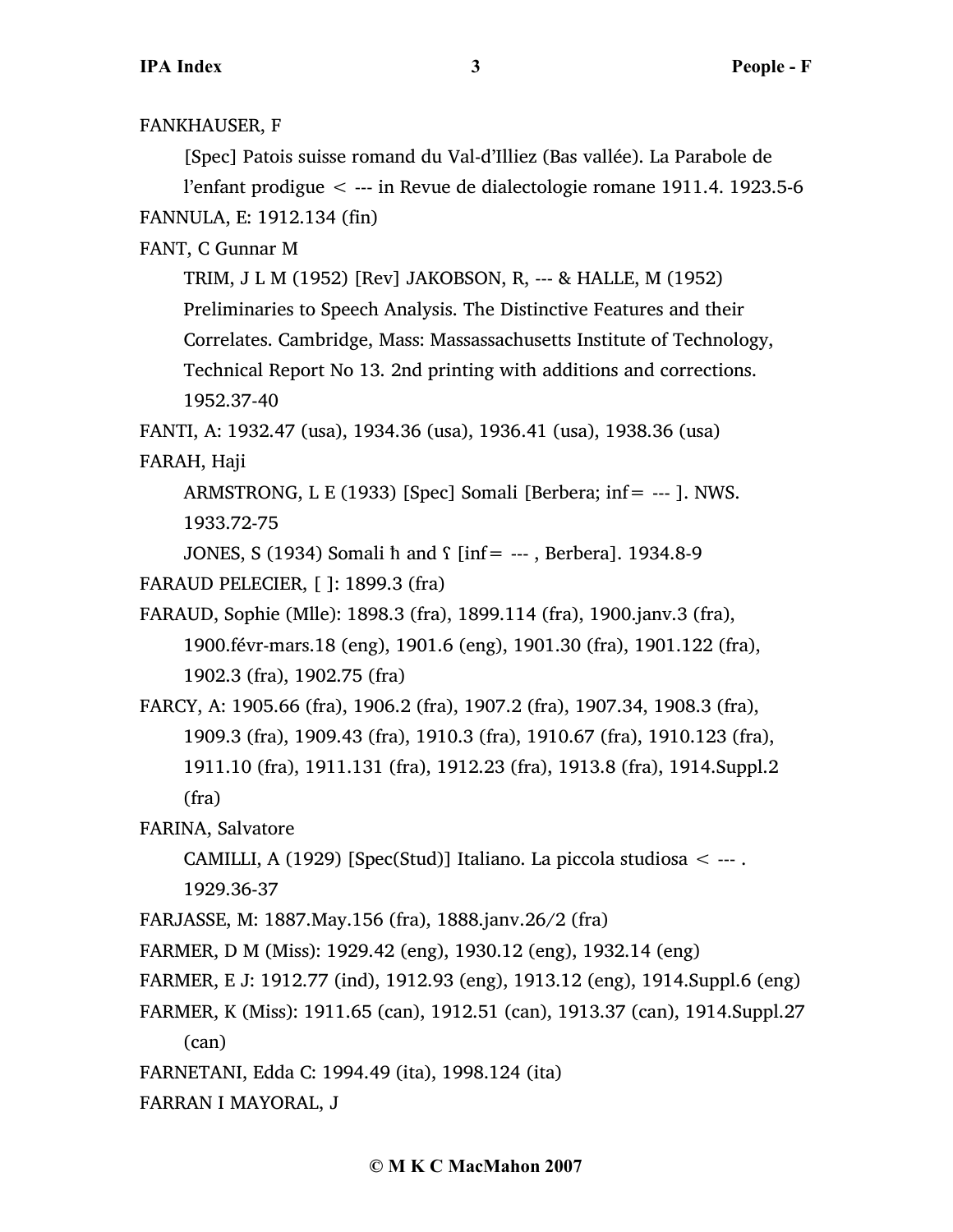STIRLING, W F (1935) [Spec] Catalan [inf= --- ].  $\lt$  GOLDSMITH, Oliver

El vicari de Wakefield. 1935.32

FARRANT, T A: 1914.Suppl.32 (aus)

FARRAR, A K: 1909.138 (aus), 1910.32 (aus), [death] 1910.67

FARRELL, A (Miss): 1911.66 (eng), 1912.27 (eng), 1913.12 (eng)

FARRELL, J: 1945.17 (eng), 1949.8 (eng)

FARROW, Ch: 1914.Suppl.6 (eng)

FARROW, F C: 1925.Suppl.5 (eng), 1930.12 (eng), 1930.73, 1931.76

FASER, L F (Dr): 1930.13 (ger), 1932.16 (ger), 1934.31 (ger), 1935.20 (ger), 1936.37 (ger)

FASNACHT, E B: 1911.65 (usa), 1912.50 (usa), 1913.35 (usa), 1914.Suppl.25 (usa)

FASSBENDER, L (Prof): 1895.185 (ger), 1896.6 (ger), 1897.20 (ger), 1897.127, 1898.7 (ger), 1899.6 (ger), 1900.janv.8 (ger), 1901.8 (ger), 1901.47, 1902.9 (ger), 1903.9 (ger), 1903.50 (ger), 1904.8 (ger), 1905.8 (ger), 1906.11 (ger), 1907.12 (ger), 1908.13 (ger), 1909.13 (ger), 1909.72 (ger), 1910.13 (ger), 1911.21 (ger), 1912.35 (ger), 1913.20 (ger), 1913.111, 1914.Suppl.13 (ger), 1925.Suppl.5 (ger), 1930.14 (ger), 1931.37 (ger), 1932.16 (ger), 1934.31 (ger), 1936.37 (ger), 1938.33 (ger), [death] 1939.58

--- (1897) [Q&A: French (Q) - pronunciation of MAISON (/e/ or /e/?); assimilation of voicing; pronunciation of CES, C'EST, LES, LAIT, MES, MAIS, TES, TAIS, DES]. 1897.139

FASSINI, Tancredi (Barone): 1934.85 (ita), 1936.38 (ita), 1938.34 (ita)

FAUCHEUX, Gustave:1907.77 (fra), 1908.3 (fra), 1908.91 (fra), 1910.142 (usa),

1911.34 (usa), 1912.50 (usa), 1913.35 (usa), 1914.Suppl.25 (usa) FAUCONNIER, [ ]

[Use of phonetic transcription in schools < Revue internationale de sténographie.] 1891.35

```
FAUERHOLDT, [ ] (Pastor): 1912.78 (pol), 1913.33 (pol), 1914.Suppl.23 (pol)
```

```
FAURE, Georges (Prof): 1946.41 (fra), 1949.7 (fra), 1952.Suppl.i (fra), 
     1955.Suppl.i (fra), 1961.Suppl.i (fra), 1972.Suppl.4(fra), 1975.Suppl.5(fra),
```
1978.Suppl.5(fra), 1981.Suppl.5 (fra), 1990.ii.57 (fra), 1994.49 (fra)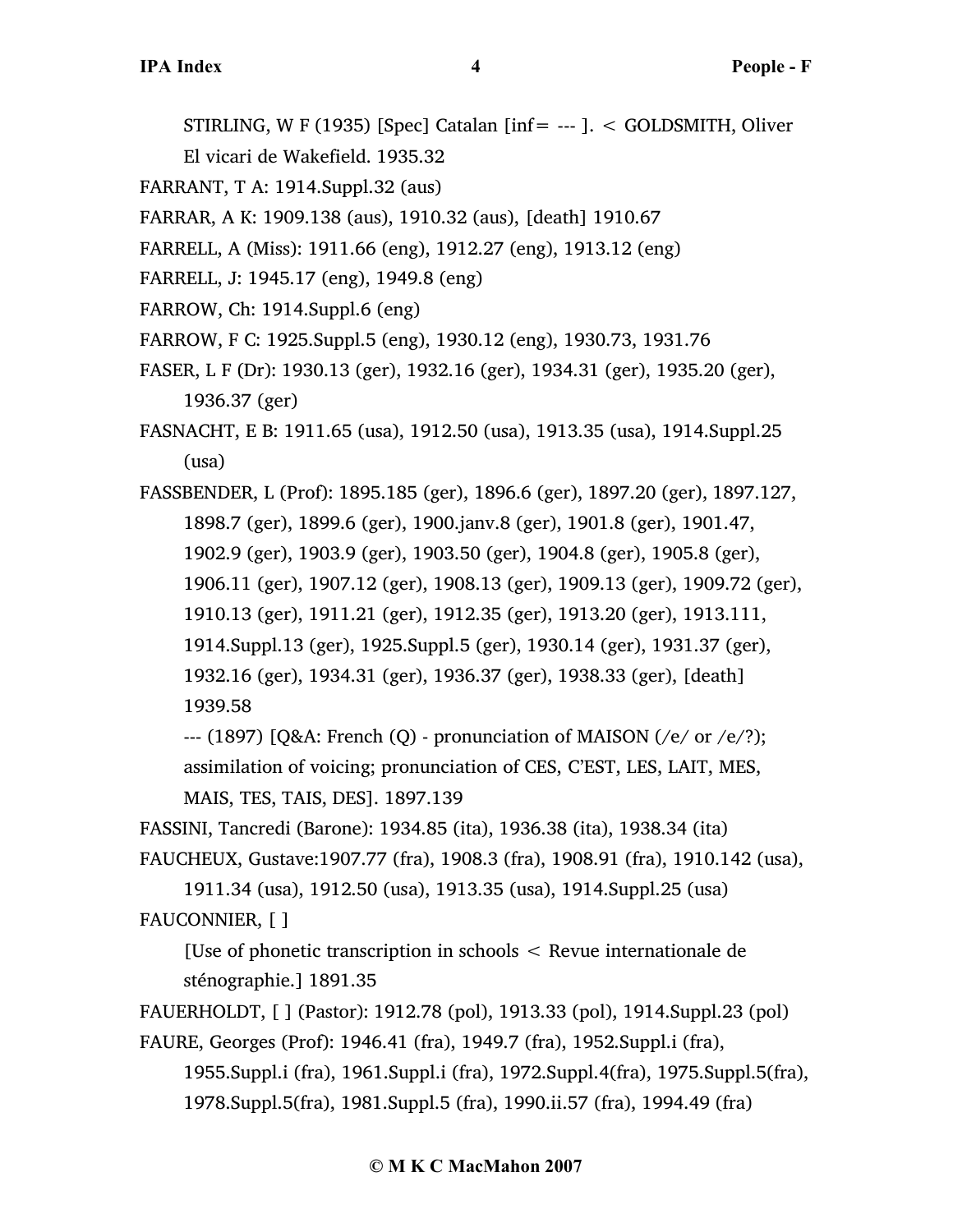[Council proposals and decisions: council vacancies: suggested names ... --- ]. 1951.48-50 GIMSON, A C (1959) [Rev] --- (1959) From Sounds to Rhythm and Intonation. Eight 45 rpm records, with accompanying booklet. Paris: Hachette. 1959.41-42 O'CONNOR, J D (1963) [Rev] --- (1962) Recherches sur les caractères et le rôle des éléments musicaux dans la prononciation anglaise. Essai de description phonologique. Paris: Didier. 1963.33-35 GIMSON, A C (1972) Council elections [=results; Council membership from January 1973]. 1972.34 Council elections  $[=$  results]. 1985.5 (1986-1990) Council. 1986.ifc, 1987.July.ifc, 1987.Dec.ifc, 1988.July.ifc, 1988.Dec.ifc, 1989.July.ifc, 1989.Dec.ifc, 1990.July.ifc, 1990.Dec.ifc FAWCETT, F (Miss): 1914.Suppl.6 (eng) FAY, Harold: IPA exam result (German). 1909.43 FAY, Percival Bradshaw: 1914.82 (usa) FAYE,  $\lceil \cdot \rceil$ [Elections to the Conseil Supérieur de l'Instruction Publique de France.] 1888.May.208/40 FEARENSIDE, C S: 1911.131 (swe), 1912.47 (swe), 1913.31 (swe), 1914.Suppl.21 (swe) FEARGAL Ó'BÉARRA, Seosamh Éinde: 1994.49 (eir), 1998.124 (eir) FEARHAKE, J D (Mrs): 1925.Suppl.5 (usa), 1930.18 (usa), 1932.21 (usa), 1934.36 (usa) FÈBVRE: see LEFEBVRE; LEFÈBVRE FÉCAMP [LIZÉ-INGOLD, M: appointment, Fécamp]. 1909.152 FEDDERSEN, Jonna Stampe (Frk): IPA exam result (French). 1912.91 FEDELINI, Henriette (Mlle): 1914.Suppl.19 (ita), 1914.61 (ita), 1925.Suppl.5 (ita) FEDTSCHENKO, Valentina (Mlle): 1912.48 (rus), 1913.32 (rus), 1914.Suppl.23

(rus)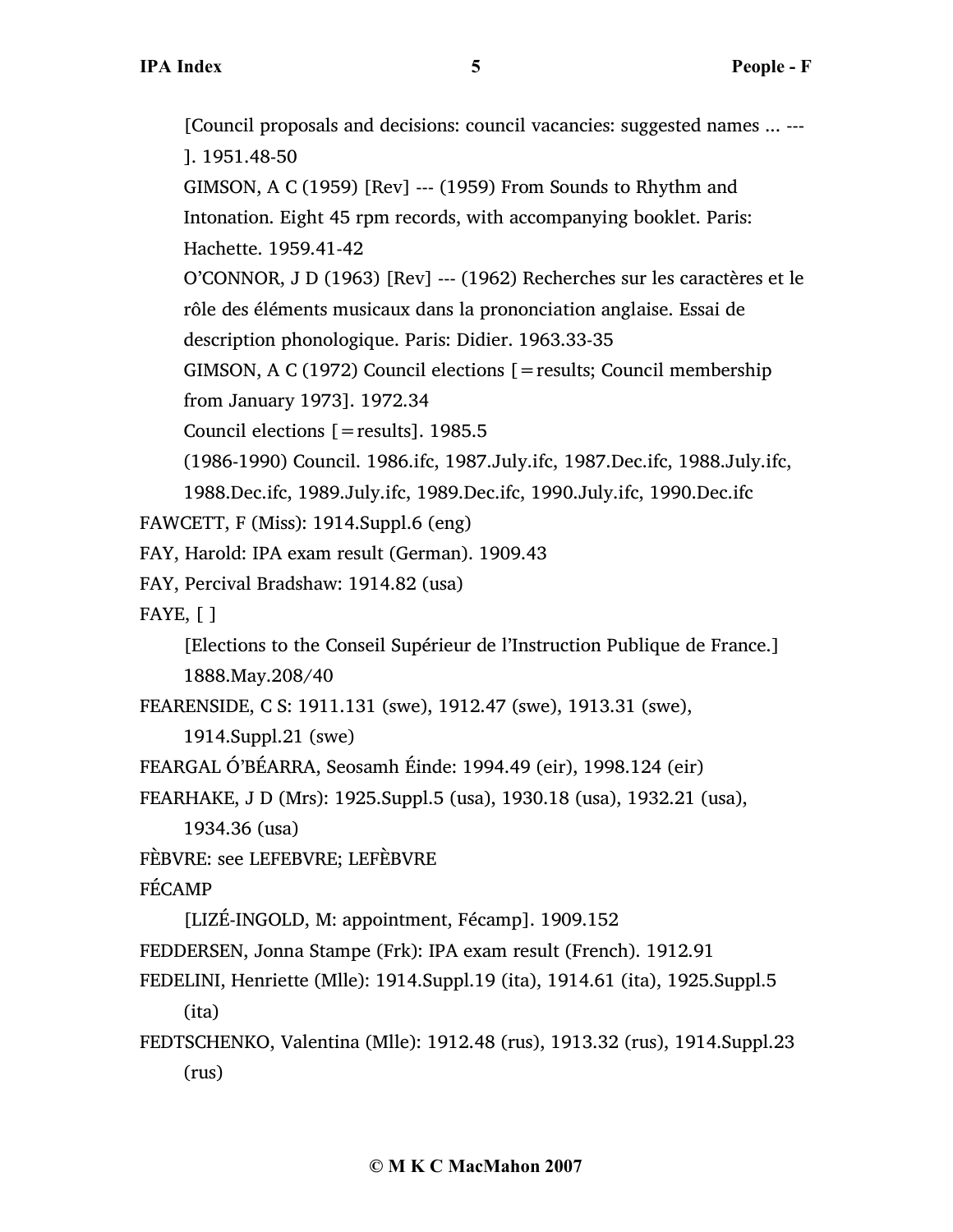FEHR, M: 1894.185 (net), 1895.29 (net), 1896.10 (net), 1897.27 (net), 1898.14 (net), 1898.36

FEIBER, Max: 1899.82 (ger)

- FEICK, J: 1894.101 (ger), 1895.5 (ger), 1895.126 (ger), 1896.6 (ger), 1896.168 (ger), 1897.20 (ger), 1897.110 (ger), 1898.7 (ger), 1899.8 (ger), 1900.janv.9 (ger), 1901.10 (ger), 1902.9 (ger), 1903.9 (ger), 1904.8 (ger), 1905.8 (ger), 1906.11 (ger), 1907.12 (ger), 1908.13 (ger), 1909.14 (ger), 1910.13 (ger), 1911.21 (ger), 1912.35 (ger), 1913.20 (ger), 1914.Suppl.13 (ger), 1925.Suppl.5 (ger), 1930.14 (ger), 1932.16 (ger), [death] 1933.87
- FEIERABEND, J: 1897.75 (swi), 1898.13 (swi), 1898.36, 1899.14 (swi), 1900.janv.15 (swi), 1901.16 (swi), 1902.14 (swi), 1902.51-52, 1903.14 (swi), 1903.50 (swi), 1904.12 (swi), 1905.12 (swi), 1906.15 (swi), 1907.17 (swi), 1908.18 (swi), 1909.19 (swi), 1910.19 (swi), 1911.27 (swi), 1912.42 (swi), 1913.26 (swi), 1914.Suppl.17 (swi)

FEIJÓO Y MONTENEGRO, Benito Jeronimo

STIRLING, W F (1935) [Spec(Stud)] Español. Transcripción estrecha. < --- . 1935.35-36

FEILBERG, [ ]

PASSY, P (1892) Congrès philologique scandinave [4de Nordiska

Filologmötet, Copenhagen, 18-21 July 1892]. 1892.118-121

FEJADA, Vicente: 1892.157 (spa), 1893.8 (spa), 1893.42

FELDMAN, David M (Prof): 1968.43 (usa), 1972.Suppl.15 (usa), 1975.Suppl.20

(usa), 1978.Suppl.14 (spa), 1981.Suppl.21 (usa)

FELDNER, Gerda (Mlle): 1908.121 (ger), 1909.14 (ger), 1910.13 (ger)

FÉLICE: see DE FÉLICE

FELIÙ: see MUÑOZ FELIÙ

FELLER,  $J \sim F: 1890.89$  (ger), 1891.4 (ger), 1892.4 (ger), 1893.4 (ger), 1893.26 (ger), 1893.42, 1894.4 (ger), 1895.5 (ger), 1896.6 (ger), 1896.35, 1897.20 (ger), 1898.7 (ger), 1898.130 (ger), 1899.8 (ger), 1900.janv.9 (ger), 1901.10 (ger), 1902.9 (ger), 1902.114, 1903.24 (ger), 1904.8 (ger), 1905.8 (ger), 1906.11 (ger), 1907.12 (ger), 1908.13 (ger), 1909.14 (ger), 1909.71 (ger), 1910.13 (ger), 1910.95 (ger), 1911.21 (ger), 1912.35 (ger), 1913.20 (ger), 1914.Suppl.13 (ger)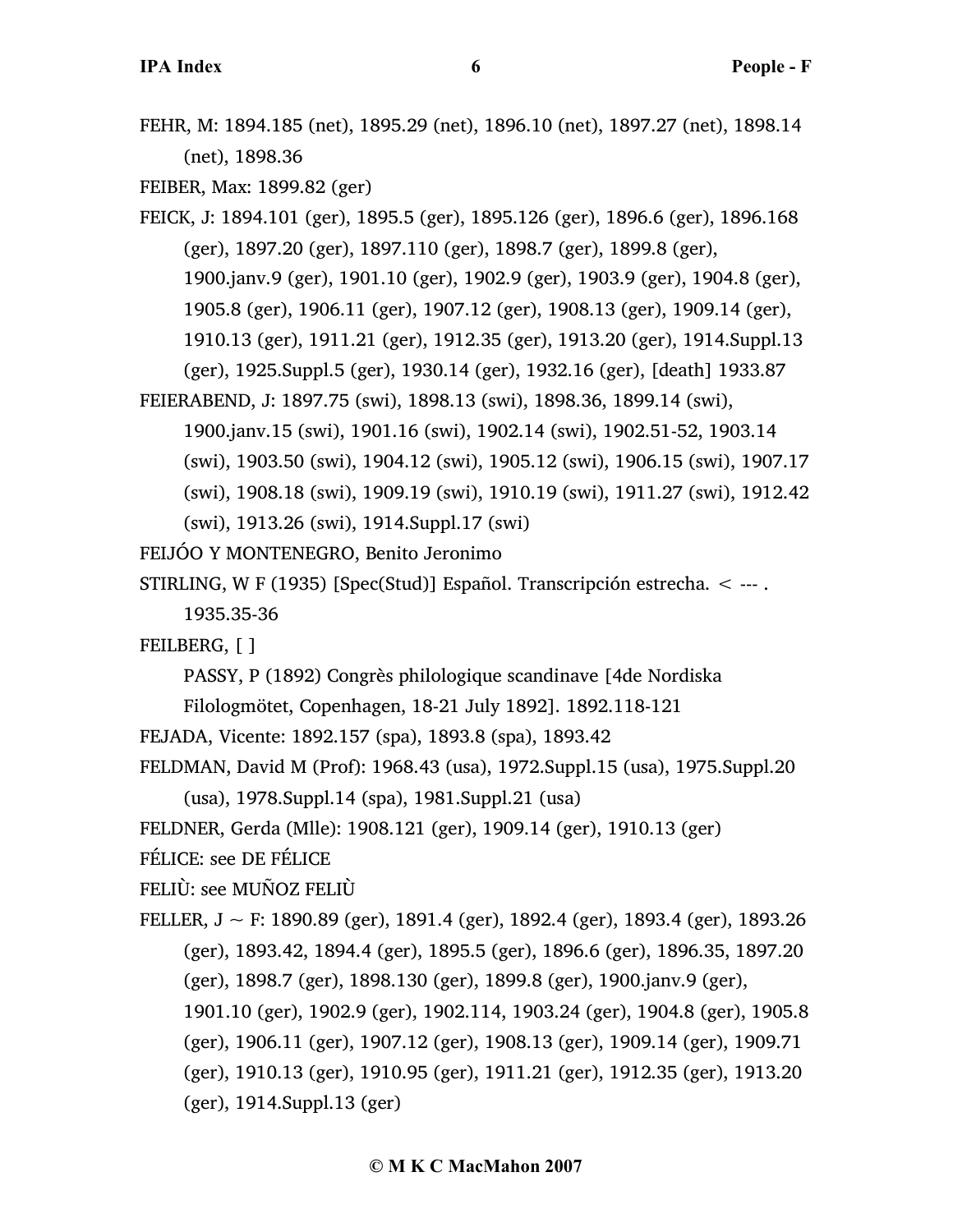FELLMAN, Helene (Nti): 1909.25 (fin), 1910.24 (fin), 1911.32 (fin)

- FELTES, J (Prof): 1925.Suppl.5 (lux), 1929.12 (lux), 1930.15 (lux), 1932.17
	- (lux), 1934.32 (lux), 1936.38 (lux), 1938.34 (lux), 1949.10 (lux),

1955.Suppl.v (lux), [death] 1960.20

--- (1932) The word as a phonetic entity in Luxembourg dialect 1932.28-31

--- (1948) A new orthography for a dialect on its way to becoming a literary language [Luxembourgisch; incl NWS]. 1948.3-4

FENGE  $\sim$  FENGER, [ ] (Dr): 1890.29 (ger), 1891.4 (ger), 1891.30, 1898.149

(fra), 1899.3 (fra), 1900.janv.3 (fra), 1900.févr-mars.19

FENGER: see FENGE  $\sim$  FENGER

FENN, [ ] (Miss): 1908.113 (eng), 1909.7 (eng), 1910.7 (eng)

FENTON, D H: 1914.39 (ger)

FENTON, J: 1944.12 (eng), 1949.7 (eng)

FENWICK, L (Miss): 1948.31 (eng), 1949.8 (eng), 1952.Suppl.iii (eng)

FERCHLAND, G (Frl): 1929.54 (ger), 1930.14 (ger), 1932.16 (ger), 1934.31

(ger)

FÉRÈRE, Gérard Alphonse

JOHNSON, B L & --- (1972) Haitian Creole: surface phonology [Port-au-Prince proletariat; incl NWS]. 1972.35-39

--- (1975) Affricates in Haitian Creole: a new solution. 1975.81-83

--- (1977) Neglected front rounded phonemes in Haitian Creole. 1977.23- 27

--- (1983) Nasalized vowels and semiconsonants in Haitian Creole. 1983.76-81

FERES, Amer J: 1961.23 (brz), 1961.Suppl.xii (brz), 1963.21 (brz), 1966.39 (brz), 1968.23 (brz)

FERGIE, Grace (Miss): 1911.95 (eng), 1911.129 (eng), 1912.27 (eng), 1913.12 (eng), 1913.110 (eng), 1914.Suppl.6 (eng)

FERGUSON, W C: 1894.129 (can), 1895.15 (can), 1895.33, 1897.126 (can), 1898.21 (can), 1899.21 (can), 1900.janv.22 (can), 1901.23 (can), 1902.21 (can), 1903.20 (can), 1904.18 (can), 1905.19 (can), 1906.22 (can), 1907.25 (can), 1908.26 (can), 1908.114 (can), 1909.28 (can), 1910.27 (can), 1911.65 (can), 1912.51 (can), 1913.37 (can), 1914.Suppl.27 (can)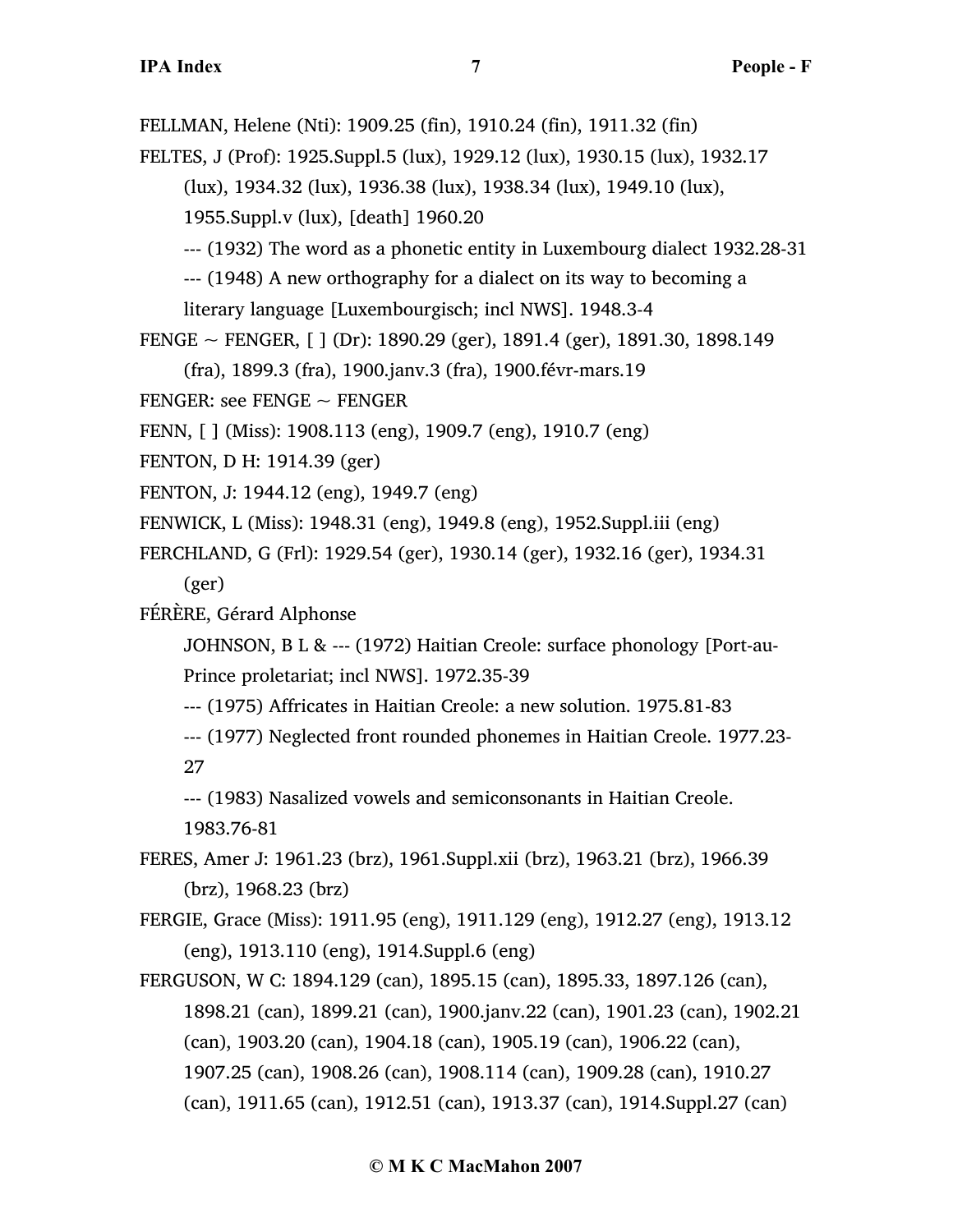FERNALD, F A

[Our Language (ed --- ) to cease publication]. 1894.124

FERNANDEZ, Raul: 2000.114 (usa)

- FERNÁNDEZ HEGERS: 1913.39 (chl), 1914.Suppl.28 (chl)
- FERNÁNDEZ LEAL, Carmen (Prof): 1990.ii.57 (spa), 1994.49 (spa), 1998.130 (spa), 2000.118 (spa), 2005.127 (spa)
- FERNÁNDEZ OSÉS, José Antonio: 1976.44 (spa), 1978.Suppl.14 (spa),

1981.Suppl.14 (spa)

FERNÁNDEZ-CORUGEDO, Santiago G (Prof): 1982.55 (spa), 1990.ii.57 (spa), 1994.49 (spa), 1998.124 (spa), 2000.114 (spa), 2005.127 (spa)

FERNÁNDEZ-PLANAS, Ana M<sup>a</sup>

MARTÍNEZ-CELDRÁN, Eugenio, --- & CARRERA-SABATÉ, Josefina (2003) Castilian Spanish. NWS [infs= educated, middle-aged, from Castile]. 2003.255-259

FERNÁNDEZ-GUIZZETTI, G (Prof): 1956.26 (arg)

FERNOW, H (Dr): 1888.Oct.425/73 (ger), 1889.4 (ger), 1890.4 (ger), 1890.50, 1890.89 (ger), 1891.4 (ger), 1892.4 (ger), 1892.42

FERRANTE, Alberto (Prof): 1912.117 (ita), 1913.28 (ita), 1914.Suppl.19 (ita), 1925.Suppl.5 (ita), 1930.15 (ita), 1931.76 (ita), 1932.18 (ita)

PASSY, P (1912) [Rev] --- [nd] Petite phonétique de la langue française à l'usage des Italiens. Caltanissetta Panfilo Castaldi: S Petra soni. 1912.139- 140

WARD, I C (1925) [Rev] --- [nd] Manuele di Fonetica Francese. Palermo: Gaetano Priullo, Editore. 1925.4-5

- FERRARA, S: 1965.17 (ita)
- FERRARI, F: 1954.42 (sco), 1955.Suppl.iii (sco)
- FERREIRA: see also CRUZ-FERREIRA
- FERREIRA, Joaquim Fernandes: 1911.28 (por), 1912.43 (por), 1913.27 (por), 1914.Suppl.18 (por)
- FERREIRA DE SOUSA, [ ]: 1907.33 (por), 1908.20 (por), 1909.21 (por), 1910.20 (por)
- FERRER: see SOLA Y FERRER
- FERRERO, G (Dr): 1963.38 (ita)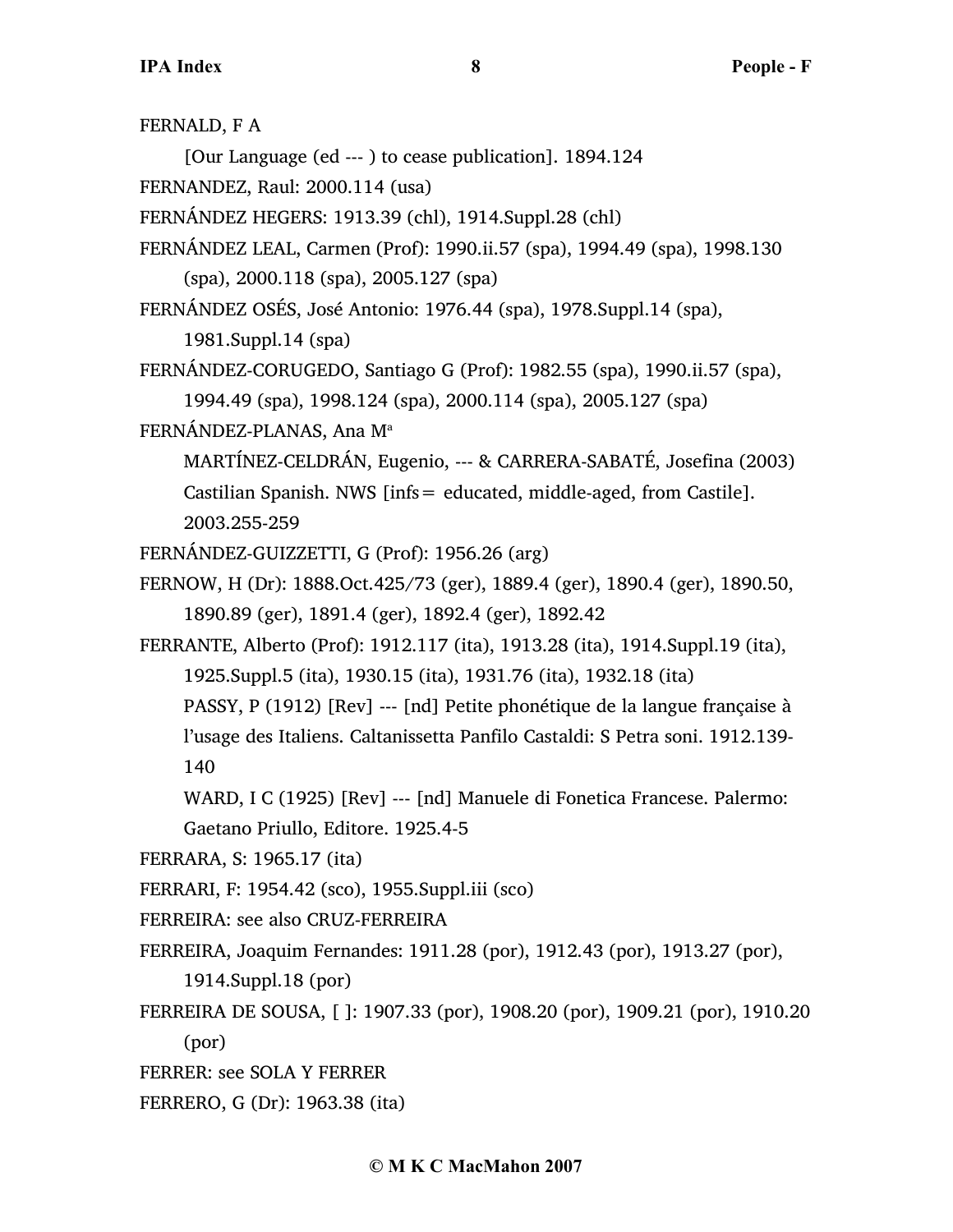```
FERRETTE, J
     [Rev] --- (1885) La néografie esquisée et egzamplifiée. Lausanne: A
     Duvoisin. 1888.June.252/44
     [Rev] --- (1888) Trété d Ekritûr Fonetik. Lausanne: A Duvoisin. 
     1888.June.252/44
     [Rev] --- (1888) La néografie esquisée et egzamplifiée. Segonde édission, 
     revue. Lausanne: A Duvoisin. 1888.Aug-Sept.65-66
     [Rev] --- (1889) Trété d Ekritûr Fonetik. 3è éd. Lausanne: A Duvoisin. 
     1889.84
FERRIGNI, Pietro Francesco Leopoldo Coccoluto
     CAMILLI, A (1929) [Spec(Stud)] Italiano. Il vagabondo in pretura < 
     YORICK [ie --- ]. 1929.51-53
     CAMILLI, A (1931) [Spec(Stud)] Italiano. Costumi napoletani < --- . 
     1931.31-33
     [Spec(Stud)] Italiano. Quando piove \leq --- . 1941.10
FERRIS, Jean Marie: 2000.114 (usa)
FERROUD, Ch: 1902.73 (fra), 1903.3 (fra), 1904.3 (fra), 1905.3 (fra), 1906.3
     (fra), 1907.3 (fra), 1908.3 (fra), 1909.3 (fra), 1910.3 (fra), 1911.10 (fra), 
     1912.23 (fra)
     --- (1905) [La crise de l'af.] 1905.74
     --- (1905) Dialectologie et histoire 1905.74-75
FERRY, E (Miss): 1910.167 (eng), 1911.14 (eng), 1912.27 (eng)
FÉRY, Caroline
     DZIUBALSKA-KOŁACZYK, Katarzyna (2006) [Rev] --- & VAN DE VIJVER
     (eds) (2003). The Syllable in Optimality Theory. Cambridge: Cambridge
     University Press. 2006.201-205
FESCH, Paul: 1905.3 (fra), 1906.3 (fra), 1907.3 (fra), 1908.3 (fra)
FETTER, J: 1888.Feb.73/9 (auh), 1889.4 (auh), 1889.66
FEUSTELL, W: 1895.5 (ger), 1896.6 (ger), 1896.60 (ger), 1897.20 (ger), 
     1897.51, 1897.75
FEYERABEND, [ ]
```
[Rev] VIËTOR, W [ed] (1888) Phonetische Studien. Drittes Heft. 1888.Aug-Sept.63-64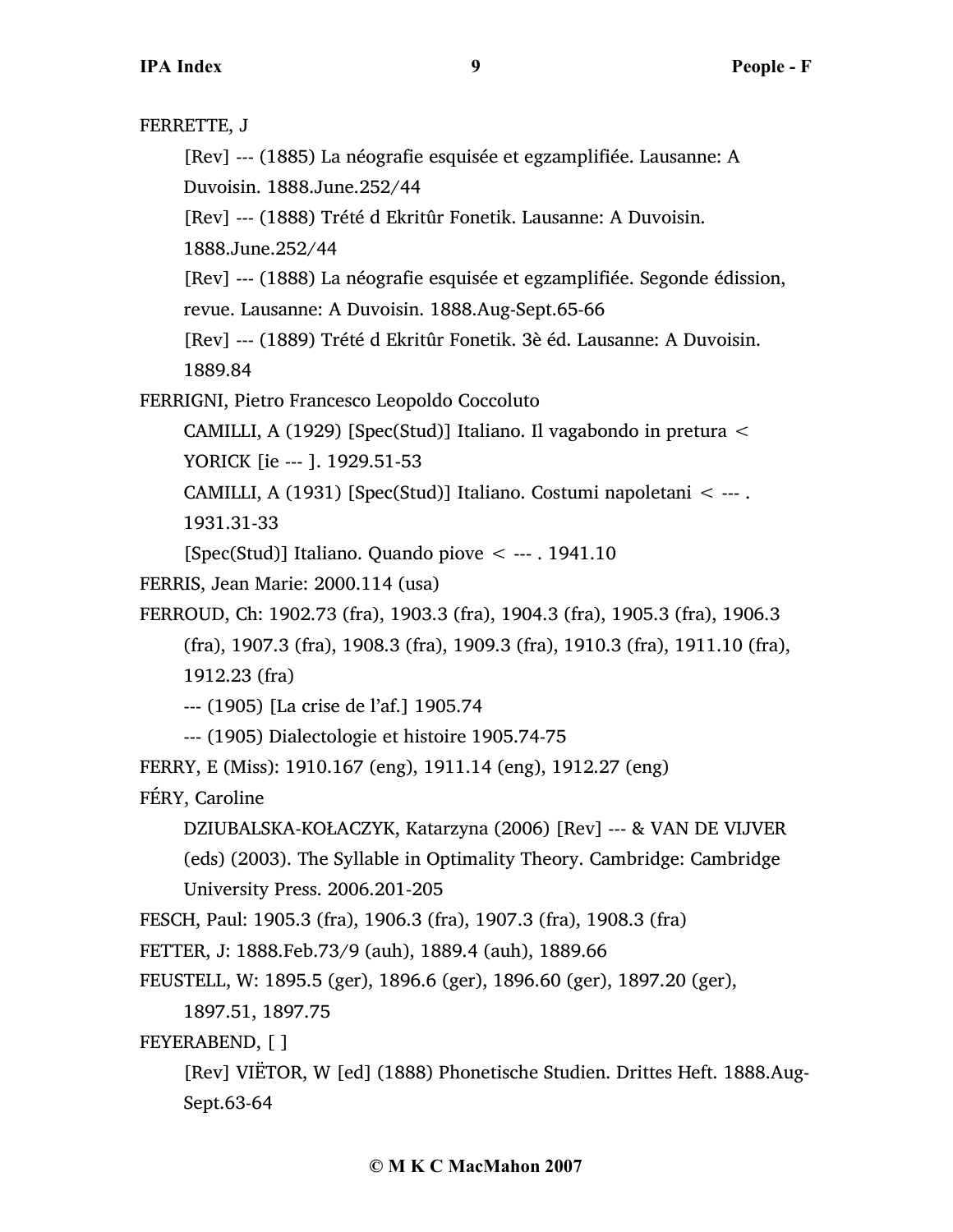[Rev] VIËTOR, W [ed] (1889-90) Phonetische Studien. III Band. 1890.83

FFITCH, J: 1910.7 (eng), 1911.14 (eng), 1912.27 (eng), 1913.12 (eng),

1914.Suppl.7 (eng)

FIACK, F N: 1895.5 (ger), 1895.33

FIANDINO, Christine Lucette Noelle: 2000.114 (eng)

- FICHOT, [ ]: 1908.122 (fra), 1909.3 (fra), 1910.3 (fra), 1910.95 (fra), 1911.10 (fra), 1912.23 (fra), 1913.8 (fra), 1914.Suppl.2 (fra)
- FICK, Wilhelm Georg Friedrich (Dr): 1888.May.201/33 (ger), 1889.4 (ger), 1889.66

PASSY, P (1890) [Rev] FICK, W (1888) Materialien für den

Anfangsunterricht im Englischen nach lautlicher Methode. Hamburg: W Seitz. 1890.66

- FICKERT, [ ]: 1899.98 (ger), 1900.janv.9 (ger), 1900.févr-mars.19, 1901.10 (ger), 1901.47
- FIDLER, Mathews: 1895.113 (swe), 1896.14 (swe), 1896.35
- FIEANDT, Anna (Frk): 1904.153 (fin), 1905.17 (fin), 1905.27, 1906.3 (fra), 1906.78, 1906.94
- FIELD, Derek W: 1994.49 (aus), 1998.124 (aus), 2000.114 (aus)
- FIELD, Monica (Miss): IPA exam result (English). 1937.58
- FIELD, Richard M: 1998.124 (eng)

FIFE, Robert H, Jr (Prof): 1904.157 (usa), 1905.18 (usa), 1906.21 (usa), 1907.24 (usa), 1908.24 (usa), 1908.63 (usa), 1909.26 (usa), 1910.65 (usa), 1911.33 (usa), 1912.48 (usa)

FIFE, James

--- (1985/1989) [Rev] BALL, Martin J & JONES, Glyn E (eds) Welsh

Phonology. Cardiff: University of Wales Press, 1984. 1985/1989.69-71

FIGUEIREDO, Manuel Marques Lim: 1893.26 (por), 1894.9 (por), 1894.26,

1895.9 (por), [death] 1895.78

FIGUEIROA: see VIDAL FIGUEIROA

FIGUEROA, Emiliano: 1894.113 (chl), 1895.15 (chl), 1896.18 (chl), 1897.35 (chl), 1898.22 (chl), 1899.22 (chl), 1900.janv.22 (chl), 1901.23 (chl), 1902.22 (chl), 1903.21 (chl), 1904.19 (chl), 1905.20 (chl), 1906.23 (chl), 1907.26 (chl), 1908.27 (chl), 1909.29 (chl), 1910.28 (chl)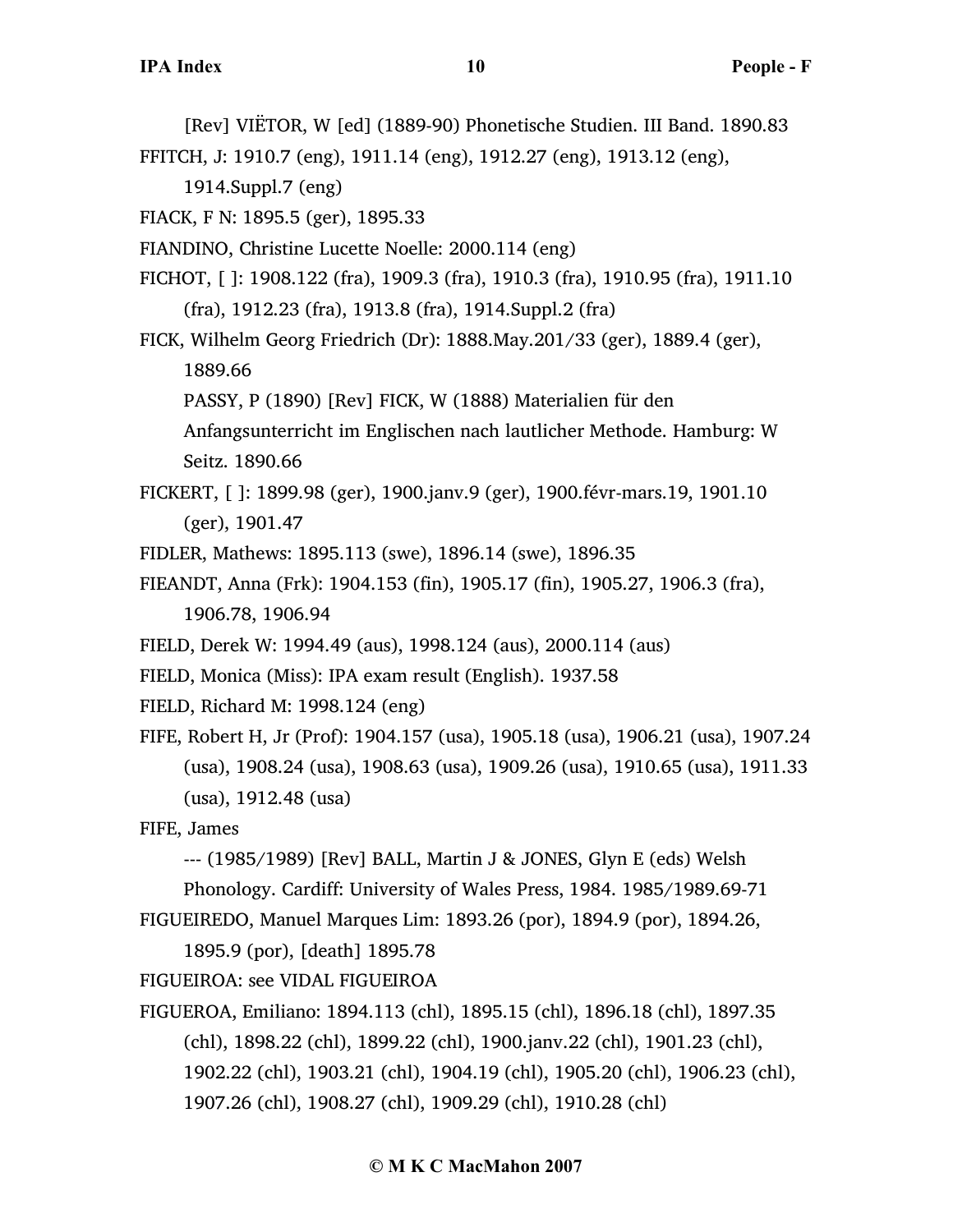FIGUEROA DE ARAYA, Elvira: 1904.19 (chl), 1905.20 (chl), 1906.24 (chl),

1907.26 (chl), 1908.27 (chl), 1909.29 (chl), 1910.28 (chl), 1911.36 (chl), 1912.53 (chl), 1913.39 (chl), 1914.Suppl.28 (chl)

FIJN VAN DRAAT, P: 1899.34 (net), 1900.janv.16 (net), 1901.17 (net), 1901.48 FILIPOVIĆ, Rudolf (Prof): 1946.41 (yug), 1949.11 (yug), 1952.Suppl.vi (yug),

1955.Suppl.vi (yug), 1961.Suppl.i (yug), 1972.Suppl.19 (yug), 1975.Suppl.24 (yug), 1978.Suppl.24 (yug), 1981.Suppl.25 (yug), 1990.ii.57 (yug), 1994.49 (cro), 1998.124 (cro), 2000.114 (cro)

PARTRIDGE, M (1955) [Rev] --- 1954) Engelski Izgovor I. Fonetski

udžbenik za studente engleskog jezika. Zagreb. 1955.10-12

PARTRIDGE, M (1961) [Rev] --- (1960) The Phonemic Analysis of English Loan-words in Croatian. University of Zagreb: Institute of Phonetics,

Faculty of Philosophy. 1961.16-18

GIMSON, A C (1972) Council elections [=results; Council membership from January 1973]. 1972.34

GIMSON, A C (1975) Council decisions  $\mathbf{r} = \cos t$  of JIPA to be raised if necessary; A C Gimson to retire as Secretary and Editor: J C Wellsto take over; A C Gimson to remain Treasurer; agreed unanimously]. 1975.2

--- (1982) Phonologization and activation of latent phonemes in linguistic borrowing 1982.36-47

Council elections  $[=$  results]. 1985.5

(1987-1990) Council. 1986.ifc, 1987.July.ifc, 1987.Dec.ifc, 1988.July.ifc,

1988.Dec.ifc, 1989.July.ifc, 1989.Dec.ifc, 1990.July.ifc, 1990.Dec.ifc

FILLÉ, L: 1909.14 (ger), 1909.72 (ger), 1910.13 (ger), 1911.21 (ger), 1911.132

FILLIPS ~ PHILLIPS, Suzan M (Miss):  $1888.$ Oct. $425/73$  (can),  $1889.4$  (eng),

1889.45 (usa), 1890.4 (usa), 1891.4 (usa), 1891.30

FINCH, D F (Miss): 1974.103 (eng), 1975.Suppl.2 (arg), 1978.Suppl.2 (arg)

FINCK, Franz Nikolaus (Dr): 1894.65 (ger), 1900.janv.9 (ger), 1901.10 (ger), 1901.47

WALLENSKÖLD, A G (1910) [Rev] --- (1909-1910) Die Sprachstimme des Erdkreises. Die Haupttypen des Sprachbaus. Leipzig: B G Teubner. Reprint: Natur und Geisteswelt. Sammlung wissenschaftlich-gemeinverständlicher Darstellungen, Bd 267-268. 1910.110-111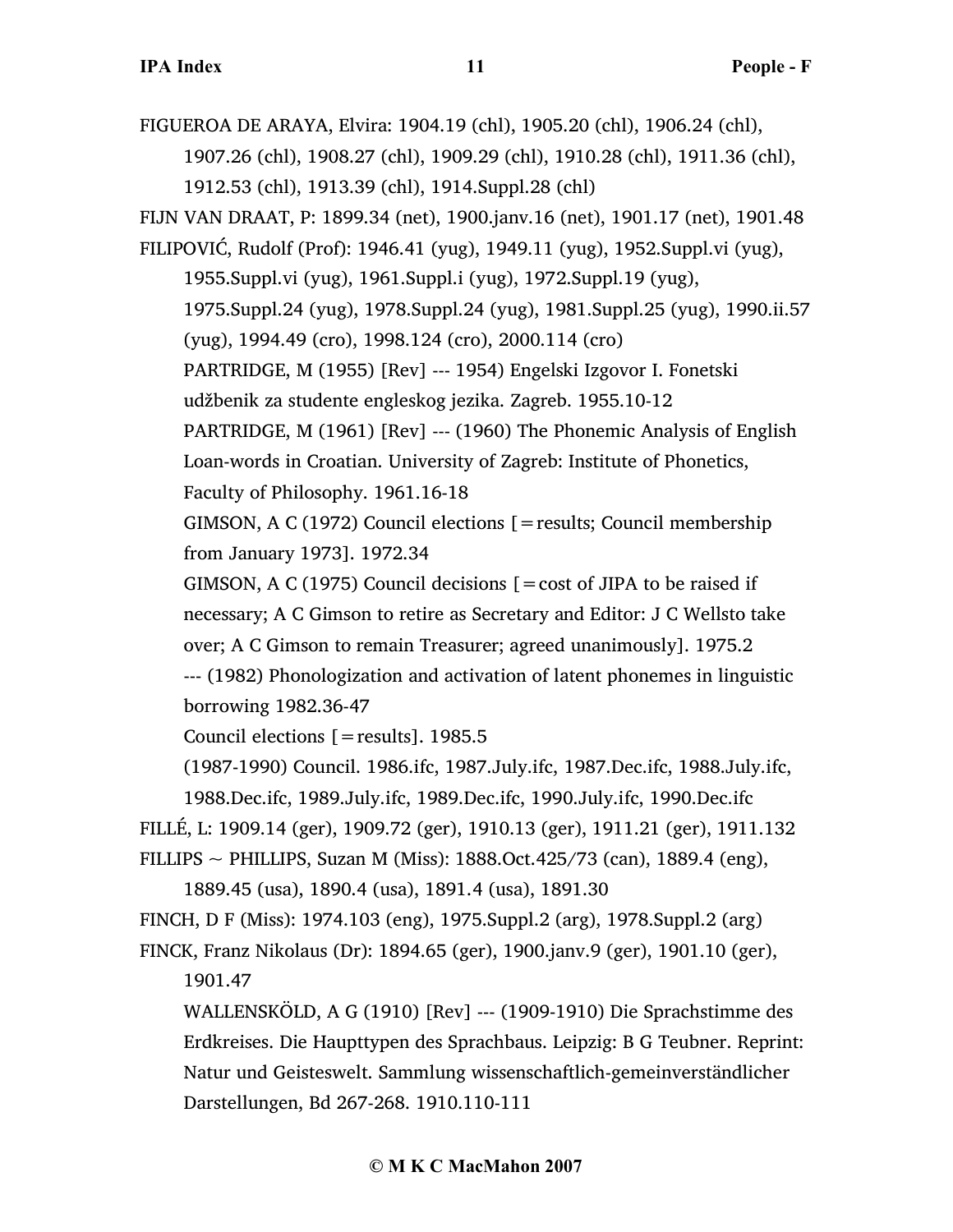FINDLAY, J J

[Qualified praise for W S Macgowan's views on modern language teaching < Journal of Education.] 1892.81

- FINERUS, S (Nti): 1890.101 (fin), 1891.4 (fin), 1892.11 (fin), 1893.11 (fin), 1894.12 (fin), 1895.13 (fin), 1896.15 (fin), 1897.32 (fin), 1897.52, 1898.19 (fin), 1899.19 (fin), 1899.36
- FINGER, Ludwig (Dr): 1891.85 (ger), 1891.121 (ger), 1892.4 (ger), 1892.42, 1893.4 (ger), 1893.42
- FINGER, W (Dr): 1896.148 (ger), 1897.20 (ger), 1897.51
- FINK, Paul: 1914.59 (ger)
- FINKING, L (Mlle): 1895.113 (fra), 1895.138 (fra), 1896.2 (fra), 1896.35
- FINLEY, L Blake: 1994.49 (usa), 1998.124 (usa)
- FINN, [ ]: 1899.114 (eng), 1900.janv.6 (eng), 1901.6 (eng), 1901.47
- FINN, H P: 1925.Suppl.5 (eng), 1930.12 (eng)
- FINTOFT, Knut

VANVIK, A J (1971) [Rev] --- (1970) Acoustical Analysis and Perception of Tonemes in Some Norwegian Dialects. Oslo: Universitetsforlaget. 1971.100- 102

FIORAVANTI, Esther I (Miss): 1948.32 (arg), 1949.14 (arg), 1952.Suppl.ix (arg), 1955.Suppl.x (arg), 1961.Suppl.xii (arg), 1969.55 (arg)

FIORELLI, Piero (Prof): 1951.26 (ita), 1952.Suppl.v (ita), 1955.Suppl.vi (ita), 1961.Suppl.vii (ita), 1972.Suppl.6 (ita), 1975.Suppl.9 (ita), 1978.Suppl.10 (ita), 1981.Suppl.10 (ita), 1990.ii.57 (ita), 1994.49 (usa), 1998.124 (ita), 2000.114 (ita), 2005.126 (ita)

[Rev] --- (1965). See CAMILLI, A (1965).

--- (1951) Fiorentino. Introducioine in fiorentino illustre [incl NWS]. 1951.37-39

--- (1956) Claudio Tolomei. Introducione in pronuncia fiorentina illustre 1956.13-14

--- (1961) [Spec(Stud)] Italiano. Difesa della Befana < PIERACCIONI, D. 1961.21-22

--- (1961) [Spec(Stud)] Italiano. < BERNI, F Sonetto contro la moglie. 1961.46-47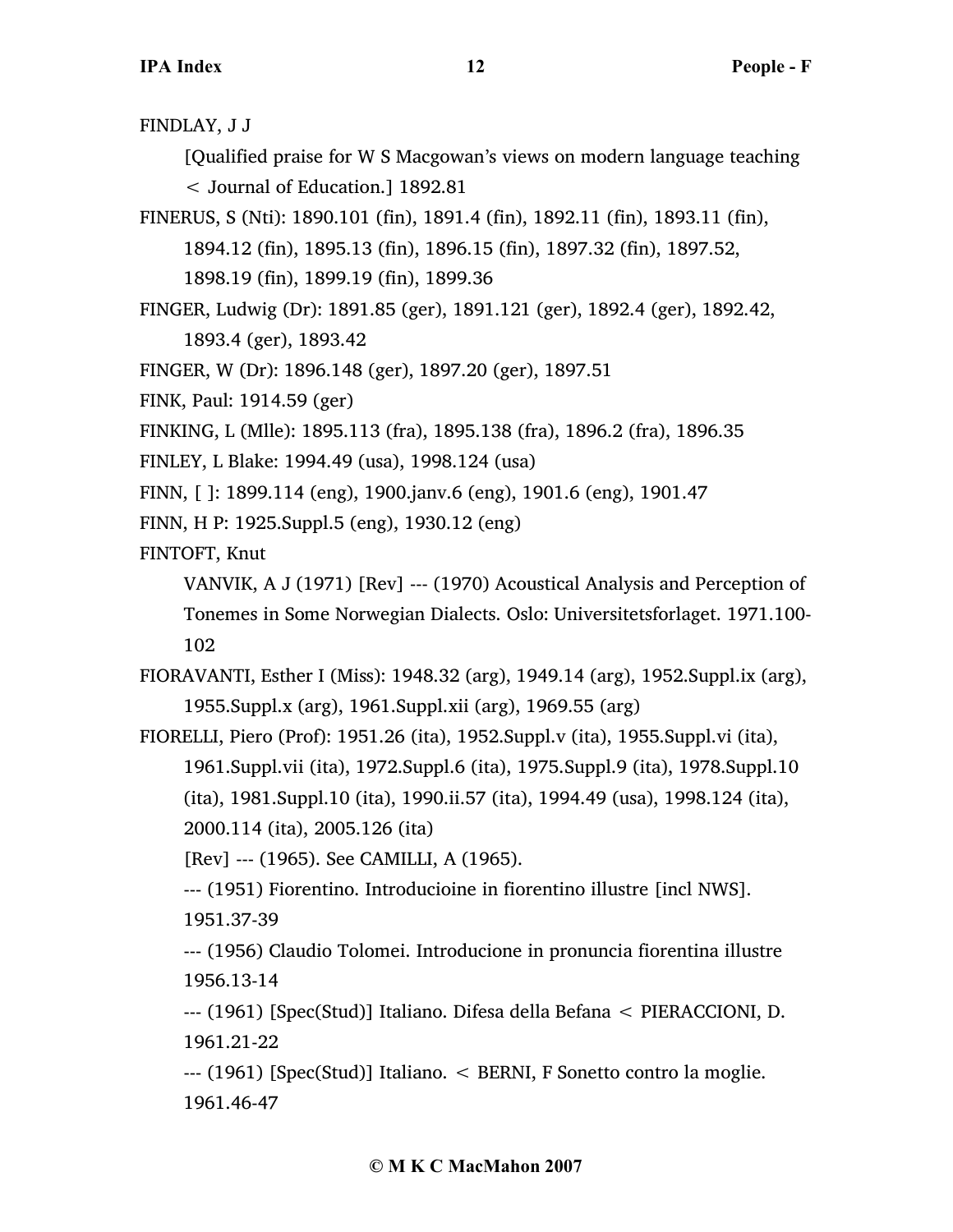--- (1962) [Spec(Stud)] Italiano. Contro i dispregiatori del volgare italiano

< DANTE ALIGHIERI. 1962.19

--- (1962) [Spec(Stud)] Italiano. Bella musica suonata male < AMICIS, E de. 1962.38

--- (1963) [Spec(Stud)] Italiano. Fratelli d'Italia < MAMELI, G. 1963.19

--- (1964) [Spec(Stud)] Italiano. Che fortuna che non era forcelluto < NIERI, I. 1964.35-36

--- (1965) [Spec(Stud)] Italiano. Lode della parola < ANNUNZIO, G d'. 1965.15-16

GIMSON, A C (1965) Official decisions [... new Council members]. 1965.2 CHAPALLAZ, M (1965) [Rev] --- (1964) Corso di pronunzía italiana. Padova: Ràdar. 1965.31-32

--- (1965) [Spec(Stud)] Italiano. Il paese dei balocchi < COLLODI, C

 $[$  = pseud LORENZINI, C]. 1965.33-34

--- (1966) [Spec(Stud)] Italiano. < BELLI, G G Il saggio del marchesino Eufemio. 1966.16

CHAPALLAZ, M (1966) [Rev] CAMILLI, A (1965) Pronuncia e Grafia dell' Italiana. 3 ed riv a cura di Piero Fiorelli. Firenze: Sansoni Editore. 1966.37- 38

GIMSON, A C (1972) Council elections [=results; Council membership from January 1973]. 1972.34

WELLS, J C (1976) The Association's Alphabet [=Council's views on

proposed modifications]. 1976.2-3

Council elections [=results]. 1985.5

(1986) Council (1987). 1986.ifc

--- (1986) Paul Passy et les sons de l'italien. 1986.17-21

(1987-1990) Council. 1987.July.ifc, 1987.Dec.ifc, 1988.July.ifc,

1988.Dec.ifc, 1989.July.ifc, 1989.Dec.ifc, 1990.July.ifc, 1990.Dec.ifc

FIORETTO, Giuseppe (Prof): 1909.42 (ita), 1909.72 (ita), 1910.21 (ita), 1911.29 (ita), 1912.44 (ita)

FIORELLI, Piero (1951) Fiorentino. Introducioine in fiorentino illustre [incl NWS]. 1951.37-39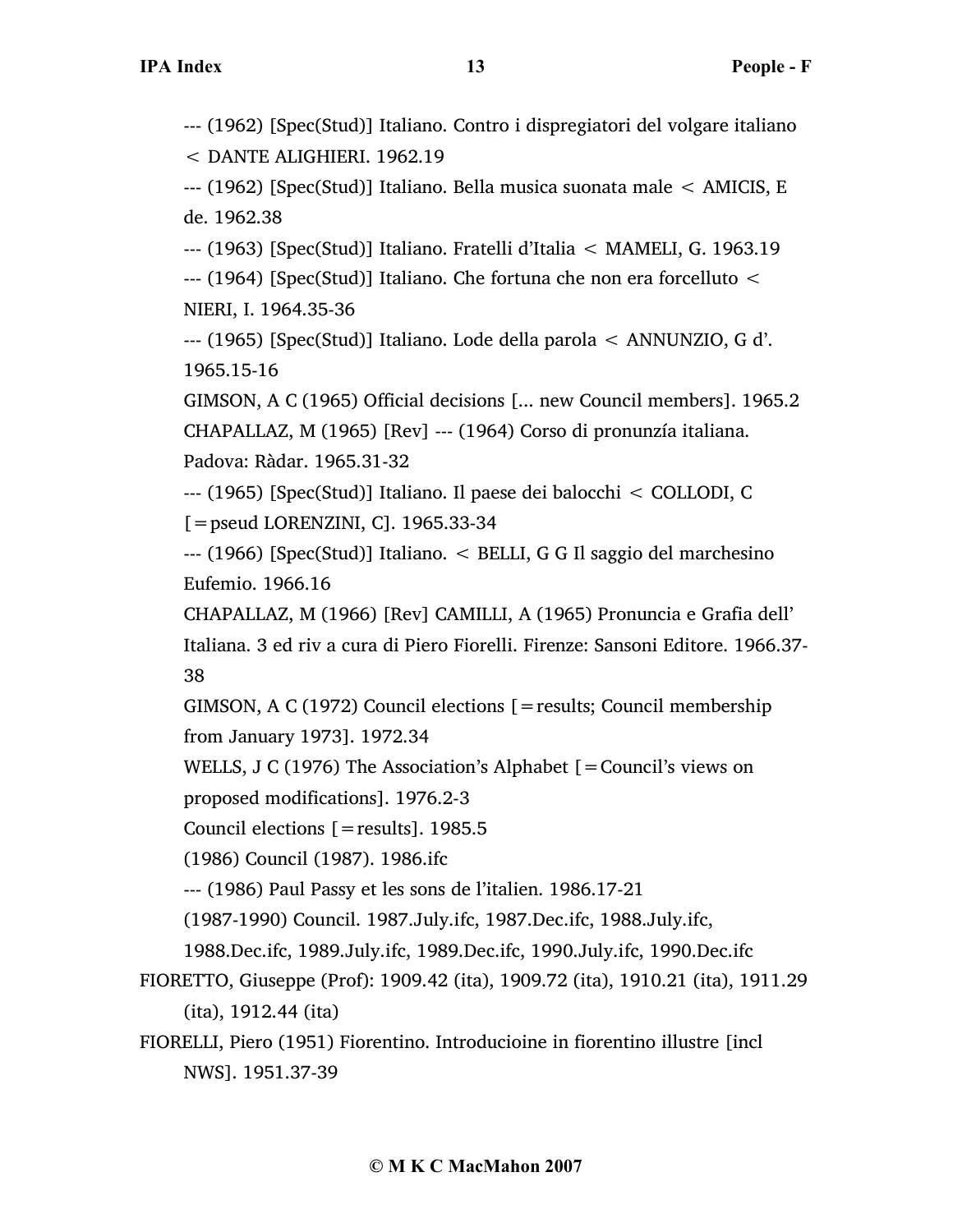FIORELLI, Piero (1956) Claudio Tolomei. Introducione in pronuncia fiorentina illustre 1956.13-14

CHAPALLAZ, M (1960) Notes on Italian intonation [infs from between Florence and Rome]. 1960.10-13

CHAPALLAZ, M (1962) Further notes on Italian intonation 1962.5-7

FIRMERY, F: 1903.23 (fra), 1904.1 (fra), 1905.1 (fra), 1906.1 (fra), 1907.1 (fra), 1908.1 (fra), 1909.1 (fra), 1910.1 (fra), 1911.9 (fra), 1912.22 (fra), 1913.6 (fra), 1914.Suppl.1 (fra)

FIRMERY, J

[Publicity surrounding La Langue bleue; incl comments by --- < Revue de l'enseignement des langues vivantes]. 1901.78

# FIRMERY, M H

PASSY, P (1902) Ça marche [< --- and SIMONNOT, Revue pédagogique, on modern language teaching and the direct method]. 1902.80-82

La réforme en France [LIARD, [ ], --- ,HOVELACQUE, E at La première

réunion de l'Association des professeurs de langues vivantes, 19 February

1903, on modern language teaching]. 1903.66-67

[--- : awarded Chevalier de la Légion d'Honneur]. 1903.88

# FIRMIN-DIDOT, [ ]

[Société de Réforme Orthographique: petition to L'Académie Française containing about 10,000 signatures]. 1890.10-11

FIRTH, J R (Prof): 1930.46 (eng), 1932.14 (eng), 1934.29 (eng), 1936.35 (eng), 1938.31 (eng), 1949.8 (eng), 1952.Suppl.iii (eng), 1955.Suppl.iii (eng), [death] 1960.39

[--- : appointment, London]. 1926.38

--- (1927) [Rev] CHATTERJI, S K (1926) The Origin and Development of the Bengali Language: With a foreword by Sir George Abraham Grierson. Calcutta: Calcutta University Press. 1927.27-28

--- (1931) [Rev] BØGHOLM, N, BRUSENDORFF, A & BODELSEN, C A [eds] (1930) A Grammatical Miscellany offered to Otto Jespersen on his Seventieth Birthday. Copenhagen: Levin & Munksgaard; London: George Allen & Unwin Ltd. 1931.6-7

--- (1934) The word "phoneme". 1934.44-46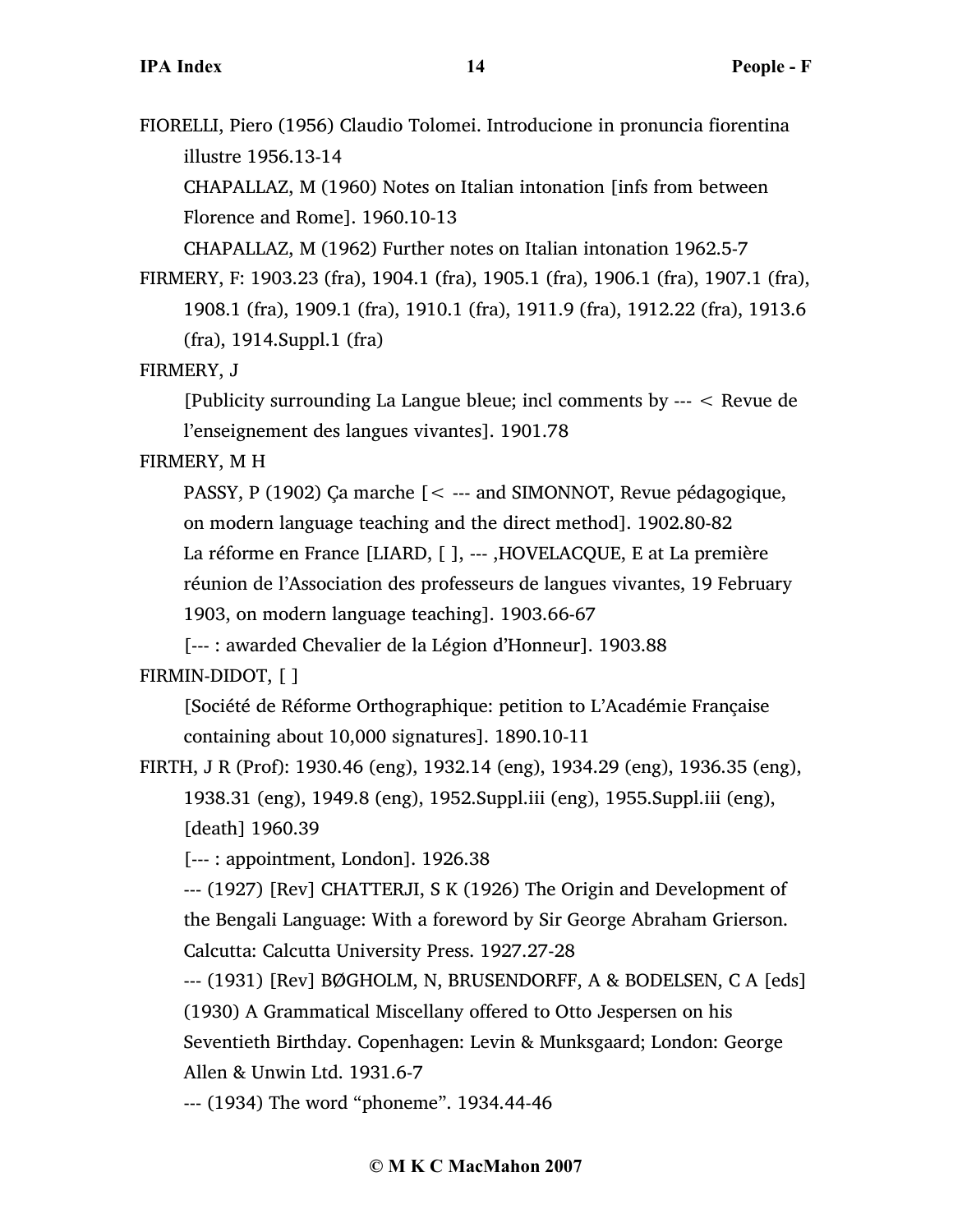--- (1939) [Spec] Kashmiri [inf=Sarwanand Tusoo, of Srinagar; tentative analysis made in 1927]. NWS. 1939.67-68

O'CONNOR, J D (1958) [Rev] --- (1957) Papers in Linguistics 1934-1951. London: Oxford University Press. 1958.11-13

CARNOCHAN, J (1961) J R Firth [=obituary]. 1961.2-3

COLEMAN, John (2004) The development of J R Firth's phonological views in the 1930s. 2004.211-213

BATTANER-MORO, Elena (2006) Firth's early phonological views and prosodic analysis: a reply to Coleman (2004). 2006.97-102. See also 2004.211-213 (Coleman)

FISCHER, A: 1895.138 (ger)

FISCHER, Bertha

PASSY, P (1904) [Spec] Deux dialectes suisses bernois. 1 Goldswil bei Interlaken [inf=Anna Zumbrunn] 2 Brienz. Der Frühling [inf= --- ]. 1904.83-84

FISCHER, E (Frl): 1911.191 (eng), 1912.27 (eng), 1913.12 (eng), 1913.88 (ger), 1914.Suppl.13 (ger)

FISCHER, F E: 1909.94 (ger), 1910.13 (ger), 1911.21 (ger), 1912.35 (ger),

1912.94

FISCHER-GALATZ, H: 1957.27 (swi)

FISCHER-JØRGENSEN, Eli (Prof): 1947.20 (den), 1949.10 (den), 1952.Suppl.i (den), 1955.Suppl.i (den), 1961.23 (den), 1961.Suppl.i (den), 1972.92 (den), 1975.Suppl.5 (den), 1978.Suppl.5 (den), 1981.Suppl.5 (den), 1990.ii.57 (den), 1994.49 (den), 1998.124 (den), 2000.114 (den),

2005.125 (den)

--- & TALMA-SCHILTHUIS, J G (1948) [Spec] Dutch. [=Telephone conversation between two Dutch ladies.] 1948.5-8

[Result of election to fill vacancies on the Council]. 1949.6-7

[Council proposals and decisions]. 1951.48-50

--- (1953) [Rev] COHEN, A (1952) The Phonemes of English. A Phonemic Study of the Vowels and Consonants of Standard English. The Hague: Martinus Nijhoff. 1953.10-12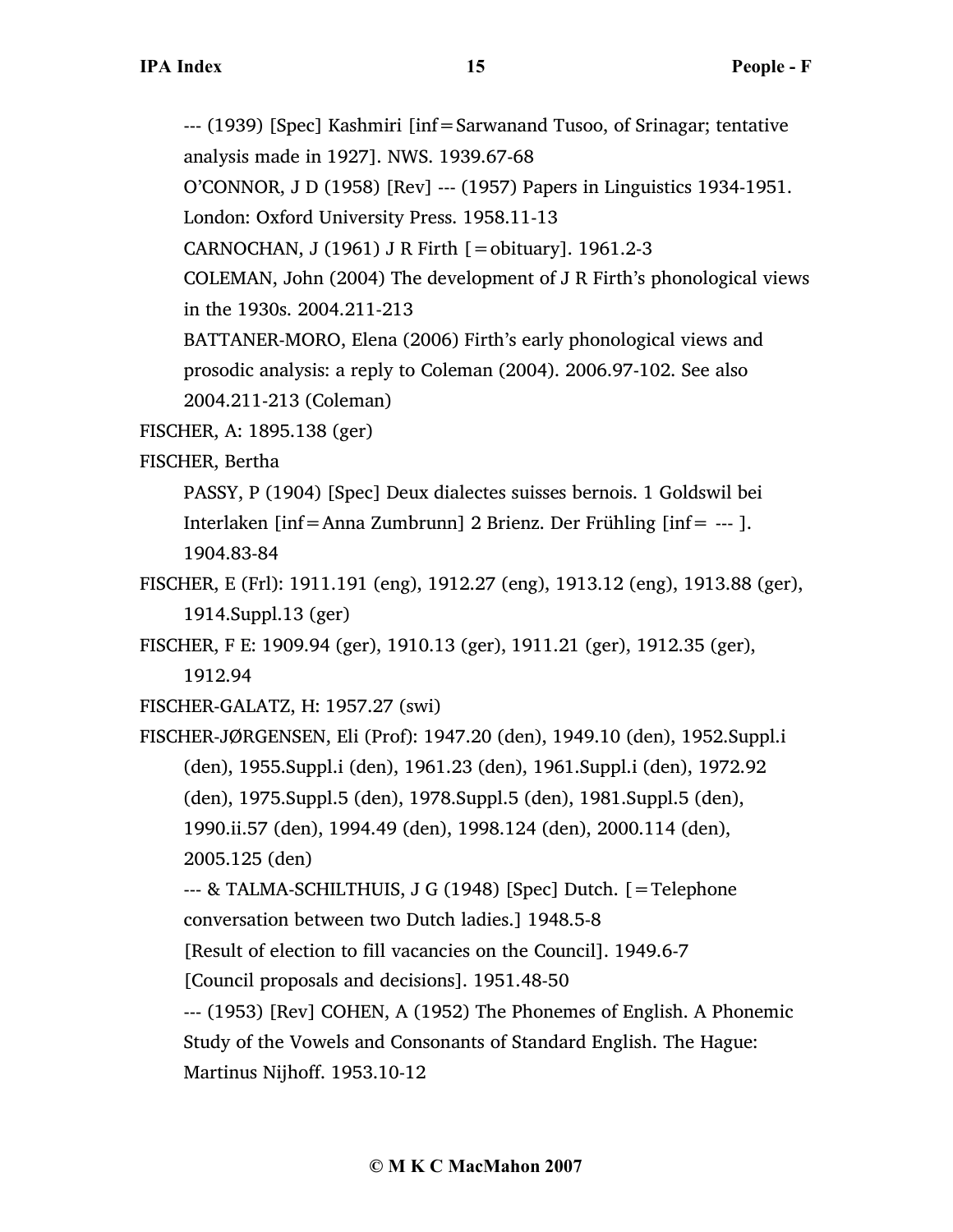--- (1954) Acoustic analysis of stop consonants [incl Danish data]. Misc Phon II.1954.Suppl.janv-juin.42-59

GIMSON, A C (1972) Council elections [=results; Council membership from January 1973]. 1972.34

GIMSON, A C (1975) Council decisions  $[ = \text{cost of JIPA to be raised if}]$ necessary; A C GIMSON to retire as Secretary and Editor: J C WELLS to take over; A C GIMSON to remain Treasurer; agreed unanimously]. 1975.2 Council elections [=results]. 1985.5

(1986-1990) Council. 1986.ifc, 1987.July.ifc, 1987.Dec.ifc, 1988.July.ifc, 1988.Dec.ifc, 1989.July.ifc, 1989.Dec.ifc, 1990.July.ifc, 1990.Dec.ifc

- FISCHER, Jos: 1896.104 (ger), 1896.136 (ger), 1897.20 (ger), 1898.7 (ger), 1899.8 (ger), 1899.35
- FISCHER, M: 1898.130 (ger), 1899.8 (ger), 1899.35, 1899.83, 1900.janv.9 (ger), 1901.10 (ger), 1901.47
- FISCHER, V: 1897.126 (ger), 1897.179, 1898.35
- FISCHER, W (Dr): 1889.17 (ger), 1890.4 (ger), 1891.4 (ger), 1892.4 (ger), 1892.42
- FISHER: see also GREAVES FISHER  $\sim$  GREEVZ FISHER  $\sim$  GREEVZ FYSHER
- FISHER, H: 1946.41 (cyp), 1949.11 (cyp), 1951.51, 1960.20
- FISHER, Hilda (Dr): 1951.50 (usa), 1952.Suppl.vii (usa)

FISHER, J G: 1887.July.237 (eng), 1888.janv.26/2 (eng), 1889.4 (eng), 1889.66 FITCH, F: 1909.7 (eng)

FITZ-GERALD  $\sim$  FITZGERALD, Kathleen (Miss): 1907.78 (eng), 1908.7 (eng),

1909.7 (eng), 1910.7 (eng), 1911.14 (eng), 1912.27 (eng)

--- : IPA exam result (French). 1909.76

FITZNER, Udo: 1974.59 (brd), 1975.Suppl.6 (brd), 1978.Suppl.7 (brd)

FITZPATRICK, Liam Joseph: 1994.49 (eir), 1998.124 (eir)

(1995) Council. 1995.Dec.ifc

(1996) Council. 1996.June.ifc

(1996) Council. 1996.Dec.ifc

(1997) Council. 1997.June & Dec.ifc

FIVELA, Barbara Gili: 2005.126 (ita)

FJALLKONAN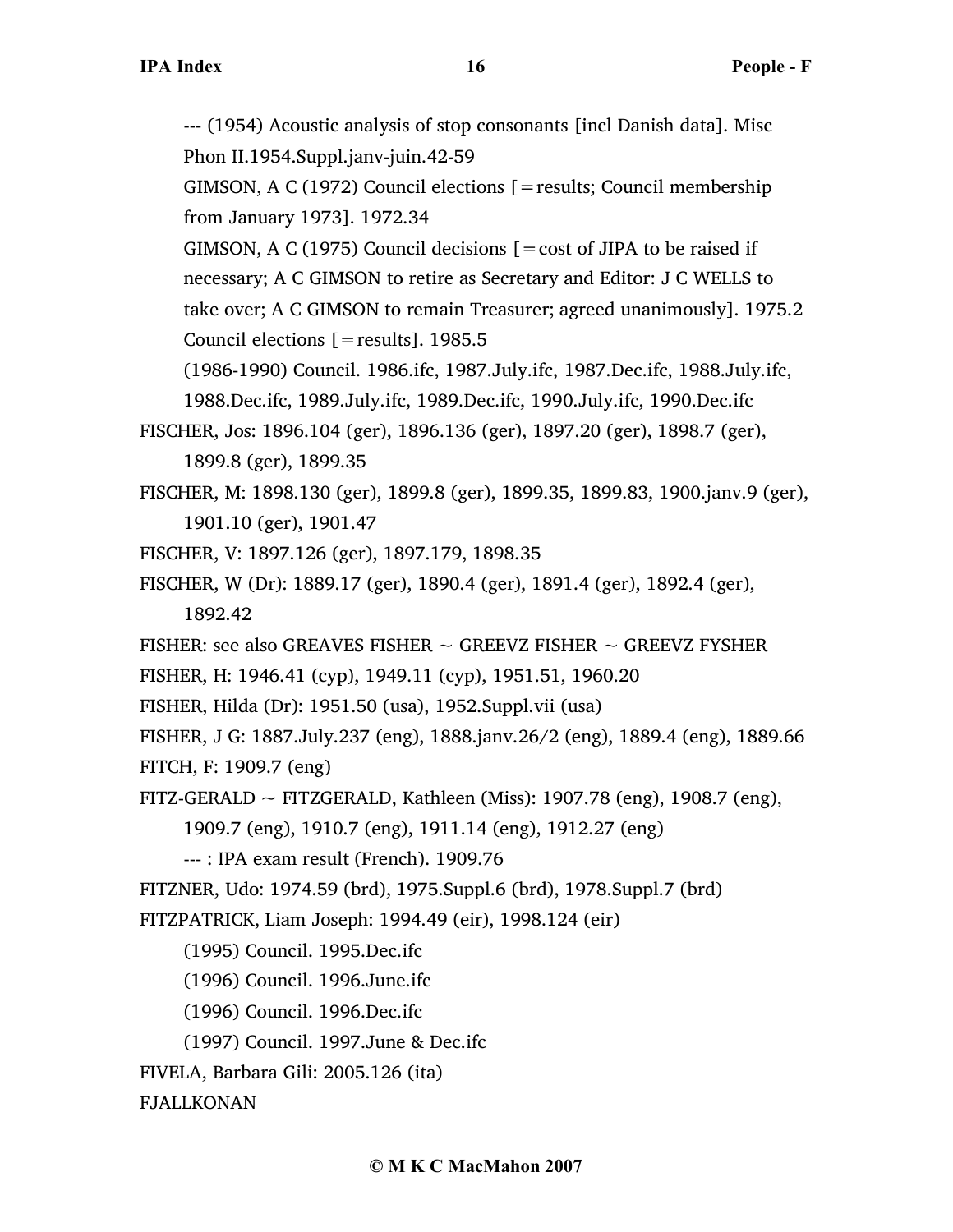[Publications Exchanged], 1887.Oct.344, 1888.April.173/29-174/30,

1889.26-26, 1890.54-55, 1891.21-23, 1892.32-35

FJELLANDER, H: 1890.17 (swe), 1891.4 (swe), 1892.9 (swe), 1892.42

FLACH, J: 1891.4 (ger), 1892.4 (ger), 1893.4 (ger), 1894.4 (ger), 1894.26 FLAMMARION, [ ]

[Société de Réforme Orthographique: petition to L'Académie Française, containing about 10,000 signatures.] 1890.10-11

FLATHER, J H: 1913.87 (eng), 1914.Suppl.7 (eng)

FLAWS, Ian G (Mr): 1998.124 (nzl), 2005.127 (nzl)

FLÉCHET, L: 1914.82 (fra)

FLECK, [ ]: 1895.30 (ger), 1896.6 (ger), 1897.20 (ger), 1898.7 (ger), 1899.8 (ger), 1900.janv.9 (ger), 1900.févr-mars.19, 1901.10 (ger), 1901.47

FLEISCHER, [ ] (Mlle): IPA exam result (French). 1909.33

FLEISCHER, Bodil (Frk): 1907.54 (den), 1908.21 (den), 1909.22 (den), 1910.22 (den), 1911.29 (den), 1912.45 (den), 1913.29 (den), 1914.Suppl.20 (den)

FLEISCHER, Friedrich: 1908.121 (ger), 1909.14 (ger), 1910.13 (ger), 1911.21

(ger), 1912.36 (ger), 1913.20 (ger), 1913.111

FLEISCHER, Jürg

--- & SCHMID, Stephan (2006) Zurich German. NWS [inf= 67-year-old

male from Meilen, south-west of Zurich]. 2006.243-253

FLEISCHHUT, M [Ä]: 1900.101 (ger), 1901.10 (ger), 1901.47

FLEISCHHUTH, [ ] (Mlle): 1893.161 (rus), 1894.13 (rus), 1894.27, 1895.14

(rus), 1895.33

FLEMING, J: 1912.78 (irl), 1913.12 (irl)

FLEMMING, C W: 1914.Suppl.11 (ger)

FLEMMING, Edward (Dr): 2005.129 (usa)

FLEMMING, H: 1896.147 (fra), 1896.188 (ger), 1897.21 (ger), 1898.7 (ger),

1899.8 (ger), 1900.janv.9 (ger), 1901.10 (ger), 1901.47

FLENSBORG, M (Frk): 1899.82 (den), 1900.janv.17 (den), 1900.févr-mars.19,

1901.18 (den), 1901.48, 1902.16 (den)

FLETCHER, H P: 1925.Suppl.5 (eng)

FLETCHER, J: 1890.17 (swe), 1891.4 (swe), 1892.9 (swe), 1892.42

FLETCHER, Janet M (Dr): 1987 (sco) [IPA-Rec], 1998.124 (aus), 2005.125 (aus)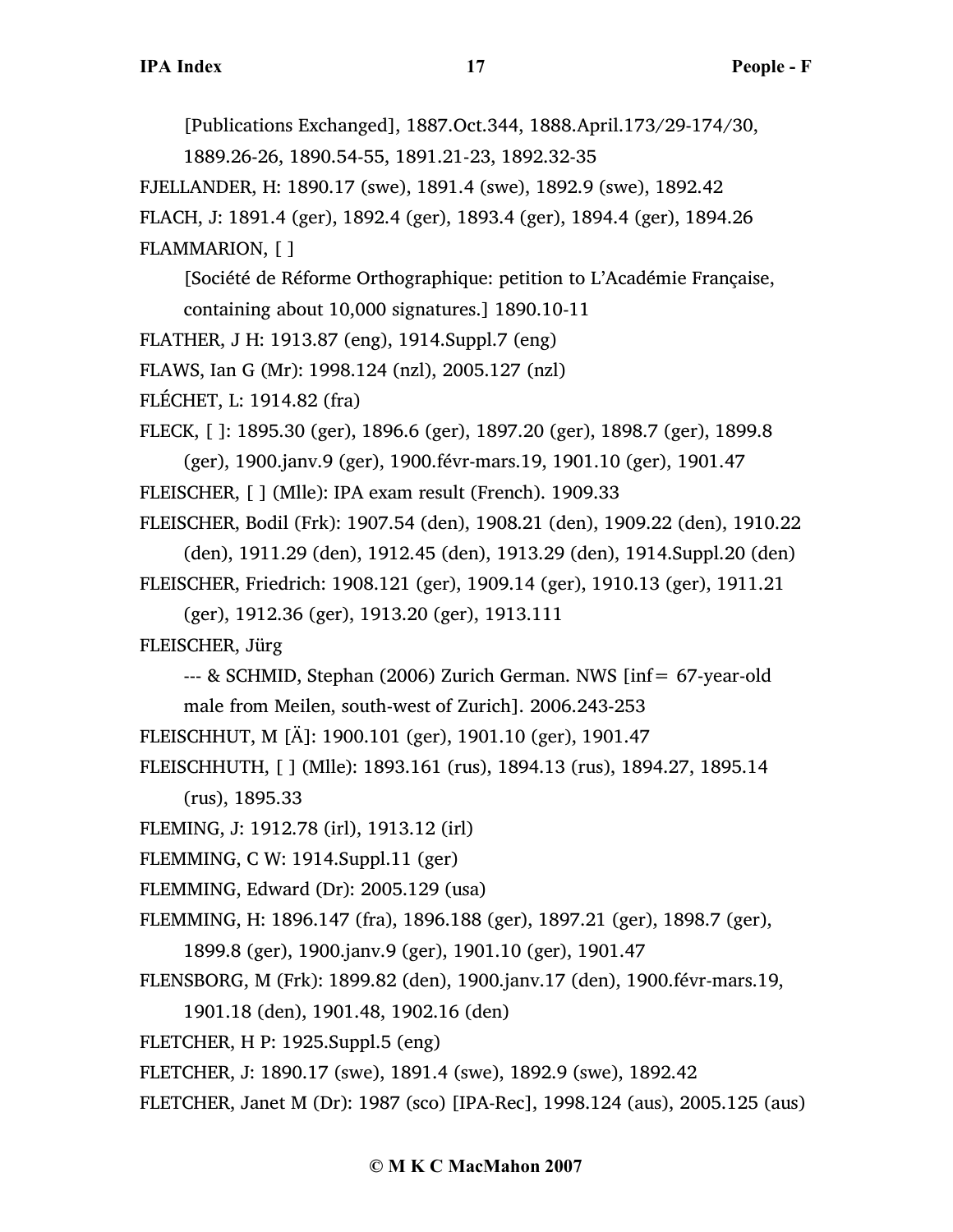(2003-207) Council. 2004.June:prelim matter, 2004.Dec.prelim matter, 2005.June.prelim matter, 2005.Dec.prelim matter, 2006.June.prelim matter, 2006.Dec. prelim matter

--- & EVANS, Nicholas (2002) An acoustic phonetic analysis of intonational prominence in two Australian languages. [Dalabon, Bininj Gun-wok]. 2002.123-140

FLETCHER, Philip C: 1906.70 (eng), 1907.7 (eng), 1908.7 (eng), 1909.7 (eng), 1910.7 (eng), 1911.14 (eng), 1912.28 (eng), 1913.12 (eng), 1913.111,

1914.Suppl.7 (eng), 1925.Suppl.5 (eng), 1930.12 (eng), 1932.14 (eng),

1934.29 (eng), 1936.35 (eng), 1938.31 (eng), 1941.12

--- : IPA exam result (German). 1908.115

FLETT, Pauline

CARLSON, Barry F & ESLING, John H (2000) Spokane [infs=Alex

Sherwood, Margaret Sherwood, --- ] 'Huckleberrying'. 2000.97-102. Corr: 2001.[298]

FLEUROT, [ ]: 1893.25 (fra), 1894.2 (fra), 1895.2 (fra), 1896.3 (fra), 1897.16 (fra), 1898.3 (fra), 1899.3 (fra), 1899.35

FLEURY [pseud=HAUVION, [ ]]

See LARIVE & FLEURY (1887-1891).

FLICKINGER, L B (Miss): 1930.17 (usa), 1932.20 (usa)

FLIEDNER, Gerhard (Mr): 1994.49 (ger), 1998.124 (ger), 2000.114 (ger), 2005.126 (ger)

- FLIEDNER, P M (Miss): 1930.18 (usa), 1932.21 (usa), 1934.36 (usa)
- FLIEGEL, J: 1897.126 (ger), 1899.8 (ger), 1899.35, 1900.janv.9 (ger), 1900.févrmars.19, 1901.10 (ger), 1901.47

FLINT, E H: 1930.73 (aus), 1932.25 (aus), 1933.46 (aus), 1934.40 (aus), 1946.41 (aus), 1949.15 (aus)

- FLINT, W S: 1896.187 (eng), 1897.18 (eng), 1898.5 (eng), 1899.5 (eng), 1899.35
- FLITCH, S: 1896.212 (fra), 1897.18 (eng), 1897.51, 1898.5 (eng)

FLOOD, P J (Rev): 1933.46 (sco), 1934.29 (sco), 1936.35 (sco)

FLORELL, H: 1888.April.169/25 (fin), 1889.4 (fin), 1889.66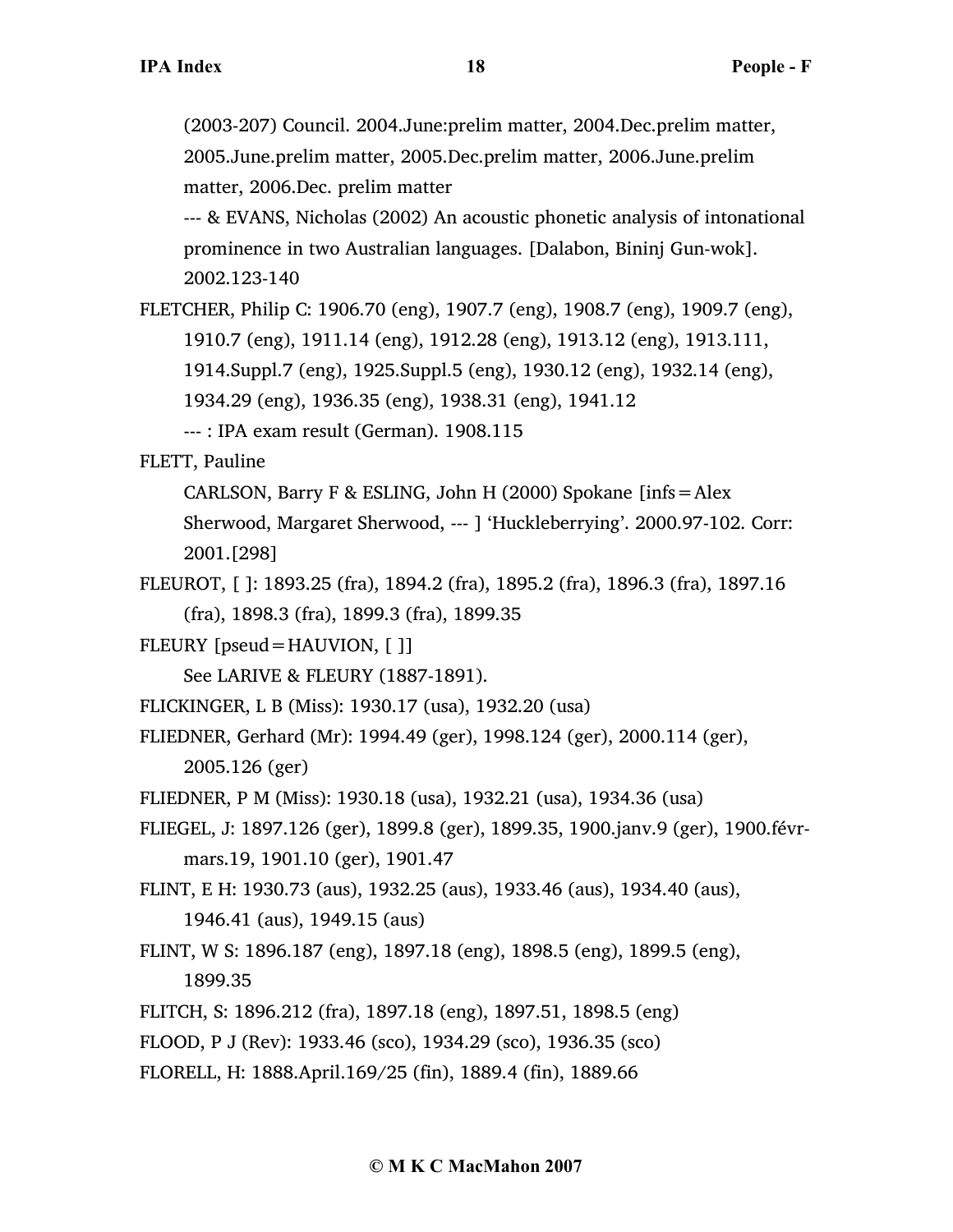[Rev] QUOUSQUE TANDEM (1889) Vol 4. Uppsala: Almqvist ock Wiksell. 1889.48

FLORES: see also CHELA-FLORES

FLORES, [ ]: IPA exam result (French). 1908.93

FLORES, Eliodoro: 1913.39 (chl), 1914.Suppl.28 (chl)

FLORES, Gabriel: 1908.27 (chl)

FLORES, Maximiano ~ Maximiliano: 1900.23 (chl), 1901.23 (chl), 1902.22

(chl), 1903.21 (chl), 1904.19 (chl), 1905.20 (chl), 1906.24 (chl), 1907.26

(chl), 1908.3 (fra), 1908.92 (chl), 1908.114 (chl), 1909.29 (chl), 1910.28

(chl), 1911.36 (chl), 1912.52 (chl), 1913.38 (chl), 1914.Suppl.28 (chl)

FLÓREZ, W Fernandez: see FERNÁNDEZ FLÓREZ, W

FLORIÁN, Lorenzo R (Dr): 1988 (ven) [IPA-Rec], 2000.115 (usa)

FLORSCHÜTZ, I (Dr): 1900.janv.14 (auh), 1901.15 (auh), 1902.13 (auh),

1902.35, 1902.51

FLYDAL, L (Prof): 1956.26 (nor), 1961.Suppl.vi (nor)

FLYGARE, N: 1889.4 (swe), 1890.4 (swe), 1891.4 (swe), 1891.30

- FODOR, Armand (Dr): 1905.106 (auh), 1905.134 (auh), 1906.14 (auh), 1907.16 (auh), 1908.17 (auh), 1909.17 (auh)
- FÖGE, H (Mlle): 1899.34 (fra), 1900.janv.21 (rus), 1900.févr-mars.20, 1901.21 (rus), 1901.48
- FÖHR, Olga (Frau): 1901.10 (ger), 1901.47, 1901.122

FÖRSTER, E: 1906.11 (ger), 1906.42

FÖRSTER, Max (Prof): 1898.34 (ger), 1899.8 (ger), 1899.66 (ger), 1900.janv.9 (ger), 1900.févr-mars.19, 1901.10 (ger), 1901.30, 1902.9 (ger), 1903.9 (ger), 1904.8 (ger), 1905.8 (ger), 1906.11 (ger), 1907.12 (ger), 1908.13 (ger), 1909.14 (ger), 1909.139 (ger), 1910.13 (ger), 1910.168 (ger), 1911.21 (ger), 1912.36 (ger), 1913.20 (ger), 1914.Suppl.13 (ger), 1925.Suppl.5 (ger), 1930.14 (ger), 1932.16 (ger), 1934.31 (ger), 1936.37 (ger), 1938.33 (ger), 1949.10 (brd), 1950.23 (brd), 1952.Suppl.v (brd), [death] 1954.43 GUNDLACH, A (1895) Französischer Ferienkurs in Frankfurt am Main [3-

15 January 1895 ... --- on elementary French phonetics]. 1895.59-63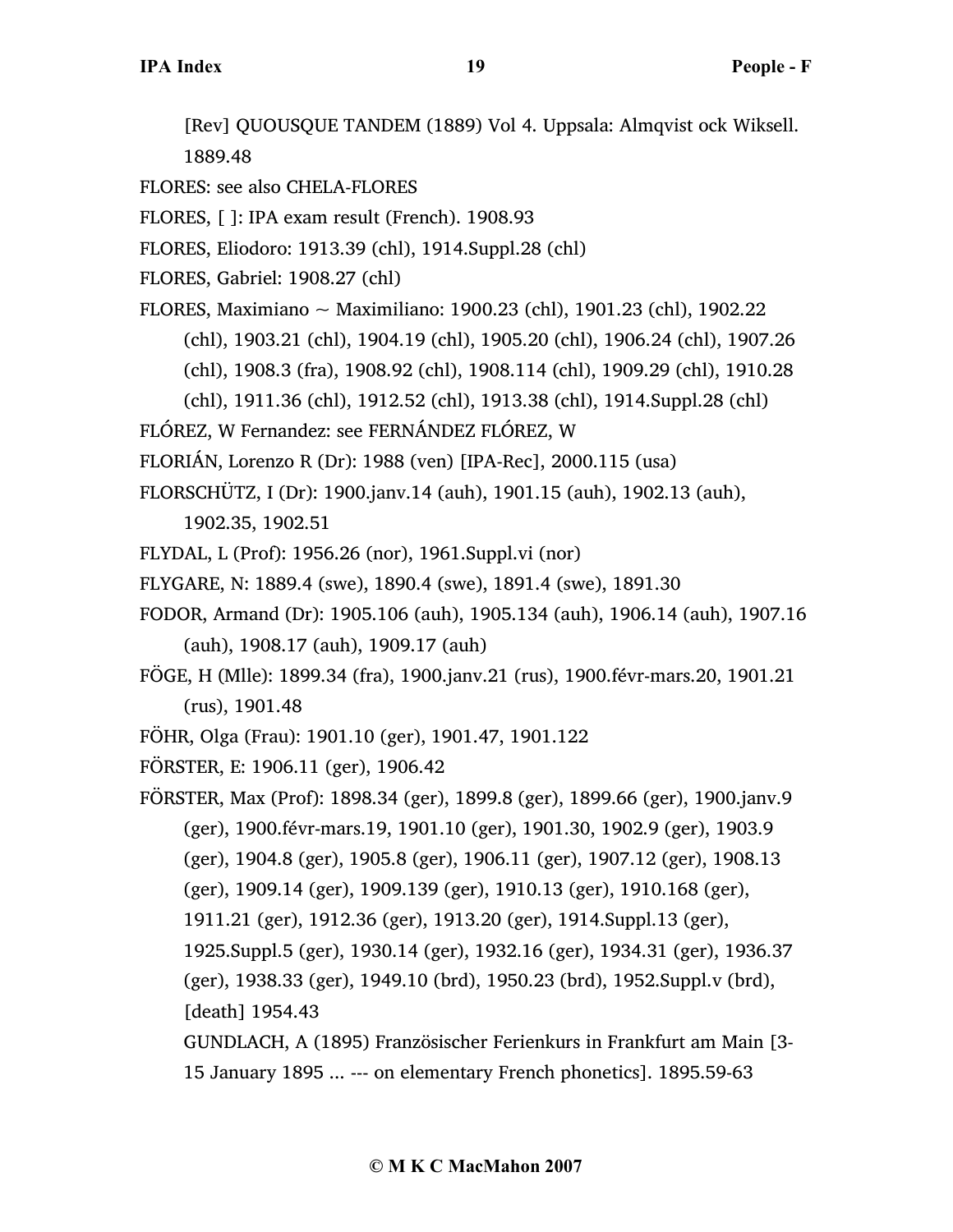HAACK, Franz (1896) Dialektisches im heutigen Schriftfranzösisch

[=lecture by Prof Foerster, Bonn, at Neuphilologenverein, Köln]. 1896.69- 71

--- (1902) Keltisches [Celtic material in mf; phonetic description of Irish requested]. 1902.105

[--- : appointment, Leipzig]. 1910.161

FÖRSTER, O: 1897.126 (ger), 1898.7 (ger), 1898.35

FORSTER, Wendt  $\sim$  Wendelin (Prof): 1895.30 (ger), 1896.5 (ger), 1897.15 (alg), 1897.94 (ger), 1898.1 (ger), 1899.1 (ger), 1900.janv.2 (ger), 1901.1 (ger),

1902.1 (ger), 1902.34 (ger), 1903.1 (ger), 1904.1 (ger), 1905.1 (ger),

1906.1 (ger), 1907.1 (ger), 1908.1 (ger), 1909.1 (ger), 1910.1 (ger),

1911.9 (ger), 1912.22 (ger), 1913.6 (ger), 1914.Suppl.1 (ger)

HAACK, Franz (1896) Dialektisches im heutigen Schriftfranzösisch

[=lecture by Prof Foerster, Bonn, at Neuphilologenverein, Köln]. 1896.69- 71

[Election of W Foerster to replace J Passy on the Council]. 1898.67

Conseil [composition of Council for 1899]. 1899.24

--- (1900) Alphabet [against proposal by G Kewitsch for new symbols on the chart]. 1900. 1900, 107

Résultats des élections [Council elections for 1900]. 1900.janv.24-25 Résultats des élections]. 1902.24-25

[--- : awarded Kommandokreuz des italienischen Sankt Mauritius und Lazarus Ordens]. 1905.114

FOERTSCH, Richard

[Publications Received.] 1891.46

FOGELKVIST, Gustav: 1914.81 (swe)

FOGELMAN, Benjamin: 1967.43 (usa)

FOGNAUT, Anna M (Mlle): 1909.70 (fra)

FOKES, Joann B (Dr): 1968.22 (usa)

FOKKER, A A

HILL, L A & --- (1957) [Spec] Indonesian [educated Minangkabau speaker]. NWS. 1957.9-10. See also 1957.41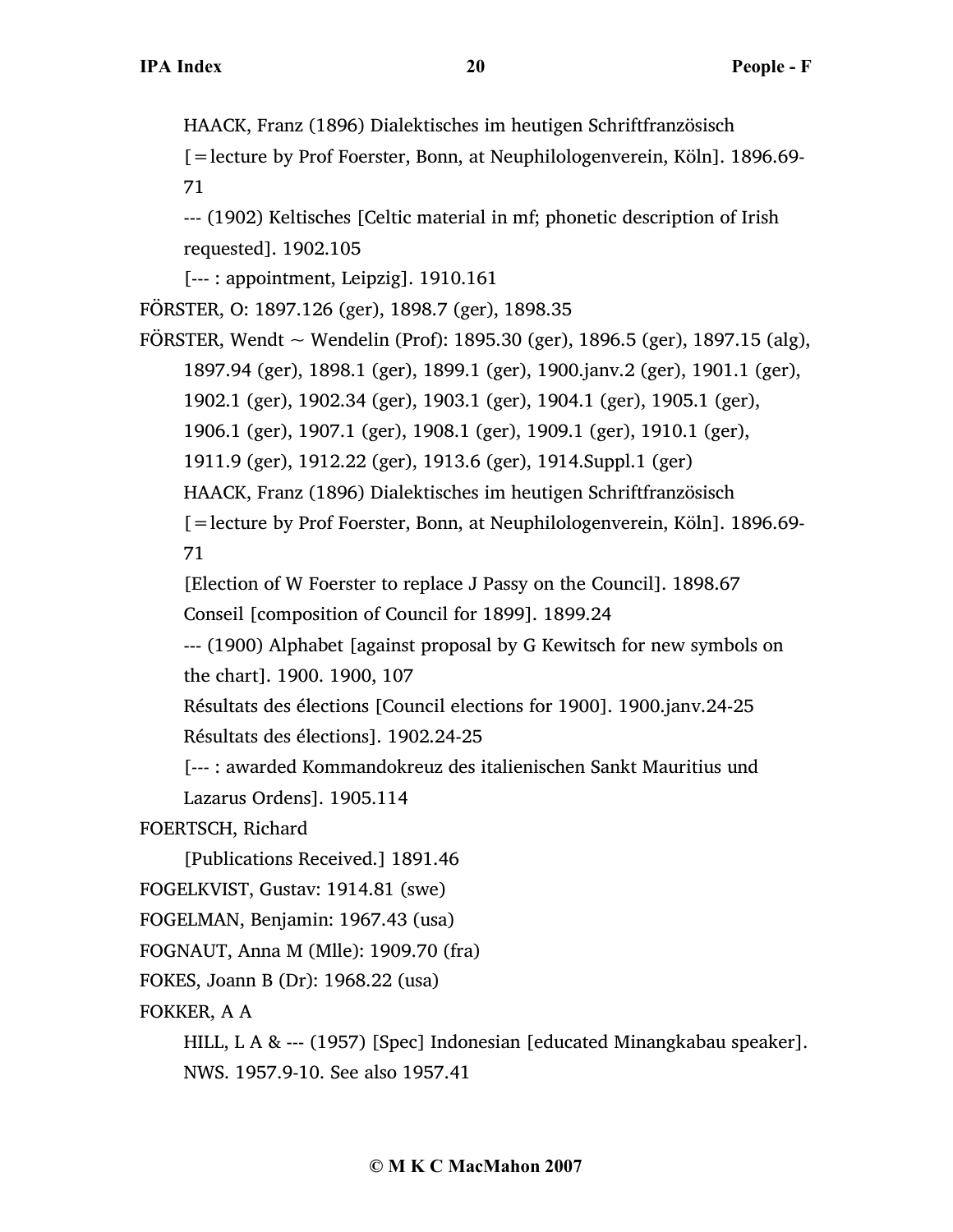FOLDVIK, Arne Kjell (Dr): 1990.ii.57 (nor), 1994.49 (nor), 1998.124 (nor), 2000.115 (nor)

--- (1977) Sweet to Storm on narrow and wide. 1977.4-9

Coordinators for the 1989 Kiel Convention [and topics]. 1988.62-64

```
FOLLIARD, J A: 1934.62 (usa), 1935.39 (usa), 1936.41 (usa)
```
FOLPRECHT, J (Dr): 1909.17 (auh), 1910.18 (auh), 1911.25 (auh), 1911.95

FON, A (Mme): 1898.12 (auh)

FÓNAGY, Ivan: 1959.23 (hun), 1961.Suppl.vii (hun)

FONCIN, [ ]

Association nationale pour la réforme de l'enseignement secondaire

[founded; list of Office-Bearers]. 1890.18-19

--- (1891) Une école normale coloniale < Revue de Philologie. 1891.122- 123

PASSY, J (1891) [Rev] MUGICA, P de (1891) Gramática del Castellano

antiguo. Primera parte: Fonética. Leipzig: O R Reisland. 1891.77

FONCKE, Rob: 1908.42 (bel), 1909.19 (bel)

FONTAINE, Jean de la: see LA FONTAINE, Jean de

- FONTAINE, Jules: 1898.3 (fra), 1899.3 (fra), 1899.35, 1899.53 (fra), 1899.130 (fra), 1900.janv.3 (fra), 1901.3 (fra), 1901.46 (fra), 1901.70 (fra)
- FONTANA, Mattia: 1906.105 (ita), 1907.19 (ita), 1908.20 (ita), 1909.21 (ita),

1910.21 (ita), 1911.29 (ita), 1912.44 (ita), 1913.28 (ita)

FORADI, Shabman: 1998.124 (usa)

- FORBES, R F (Miss): 1899.65 (fra), 1900.janv.6 (eng), 1900.févr-mars.19 (eng), 1901.6 (eng), 1902.6 (eng), 1902.34 (sco), 1903.6 (sco), 1903.48, 1904.5 (eng), 1905.5 (eng), 1906.6 (sco), 1907.7 (sco), 1908.7 (sco), 1909.7 (sco), 1910.7 (sco), 1911.14 (sco), 1912.28 (sco), 1913.12 (sco), 1914.Suppl.7 (sco), 1925.Suppl.5 (sco)
- FORBES DENNIS, A E: 1925.Suppl.5 (ita), 1930.14 (aur), 1932.17 (aur), 1934.32 (aur), 1934.114, 1936.37 (aur) & (eng), 1938.31 (eng), 1949.8 (eng), 1952.Suppl.iii (eng), 1955.Suppl.iii (eng), 1961.Suppl.iii (eng), 1967.22

FORCE, [ ]: 1896.187 (fra), 1897.16 (fra)

FORCHAMMER  $\sim$  FORCHHAMMER, Georg: 1896.34 (den), 1897.28 (den), 1897.52, 1898.15 (den), 1899.16 (den), 1900.janv.17 (den), 1901.18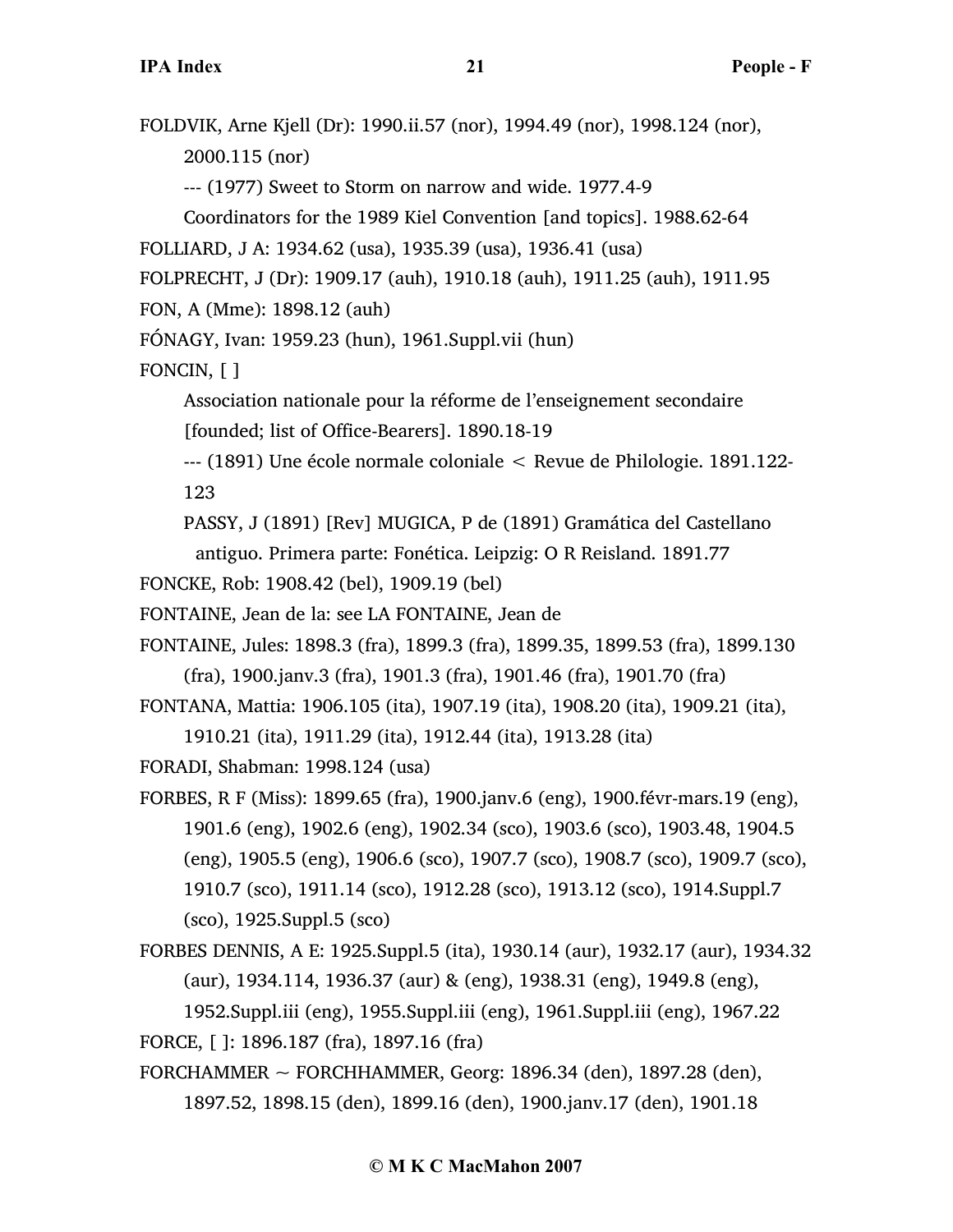(den), 1902.16 (den), 1903.16 (den), 1904.14 (den), 1905.14 (den), 1906.17 (den), 1907.20 (den), 1908.21 (den), 1909.22 (den), 1910.22 (den), 1911.29 (den), 1912.45 (den), 1913.29 (den),1913.88 (den), 1914.Suppl.20 (den)  $-$ -- $(1896)$  Question  $[$  = the mimeograph]. 1896.120-121 POUILLOT, P (1900) [Rev] --- (1900) Exposé des principes de l'articulation. Copenhague: Thiele. 1900.129-131 [--- : awarded doctorate, Copenhagen, for thesis on the education of the deaf and dumb]. 1903.75 SPIESER, J H (1904) [Rev] --- (1903) Om Nødvendigheden af Sikre Meddelelsesmidler i Døvstummeundervisningen. København: J Frimodts Forlag. 1904.46-49 [--- : appointed Chevalier de l'Ordre de Dannebog]. 1905.76 [--- : appointment, Fredericia]. 1909.131 FORCHAMMER  $\sim$  FORCHHAMMER, Henni (Frk): 1896.33 (den), 1897.28 (den), 1897.52, 1898.32 (den), 1899.16 (den), 1900.janv.17 (den), 1901.18 (den), 1902.16 (den), 1903.16 (den), 1904.14 (den), 1905.14 (den), 1906.17 (den), 1907.20 (den), 1908.21 (den), 1909.22 (den), 1910.22 (den), 1911.30 (den), 1912.45 (den), 1913.29 (den), 1914.Suppl.20 (den) MICHAELIS, Hermann (1902) [Rev] --- (1900) Lærebog i engelsk for Begyndere til Selvstudium. 1902.60-61 --- (1906) Danish consonants [=explanation of type of phonetic notation in his How to Learn Danish] [Comm: P Passy]. 1906.110 --- (1906) [Rev] JESPSERSEN, O (1906) Modersmålets Fonetik. København: Schubotheske Forlag. 1906.129-130 SPIESER, J (1906) Zur Beilage [=omission of --- , H How to Learn Danish from bibliography to J Spieser, Lautschrift (1906)]. 1906.76 PASSY, P (1906) [Rev] --- (1906) How to Learn Danish; pronunciation, phrases, descriptive texts, grammar, vocabulary. With a preface by W G Collingwood. Københvn: Gyldendal. 1906.78-79 CLOOS, C (1910) [Rev] --- & OTT DE VRIES, W R (1908) Het Deensch voor Nederlanders. Groningen: P Noordhoff. 1910.34-36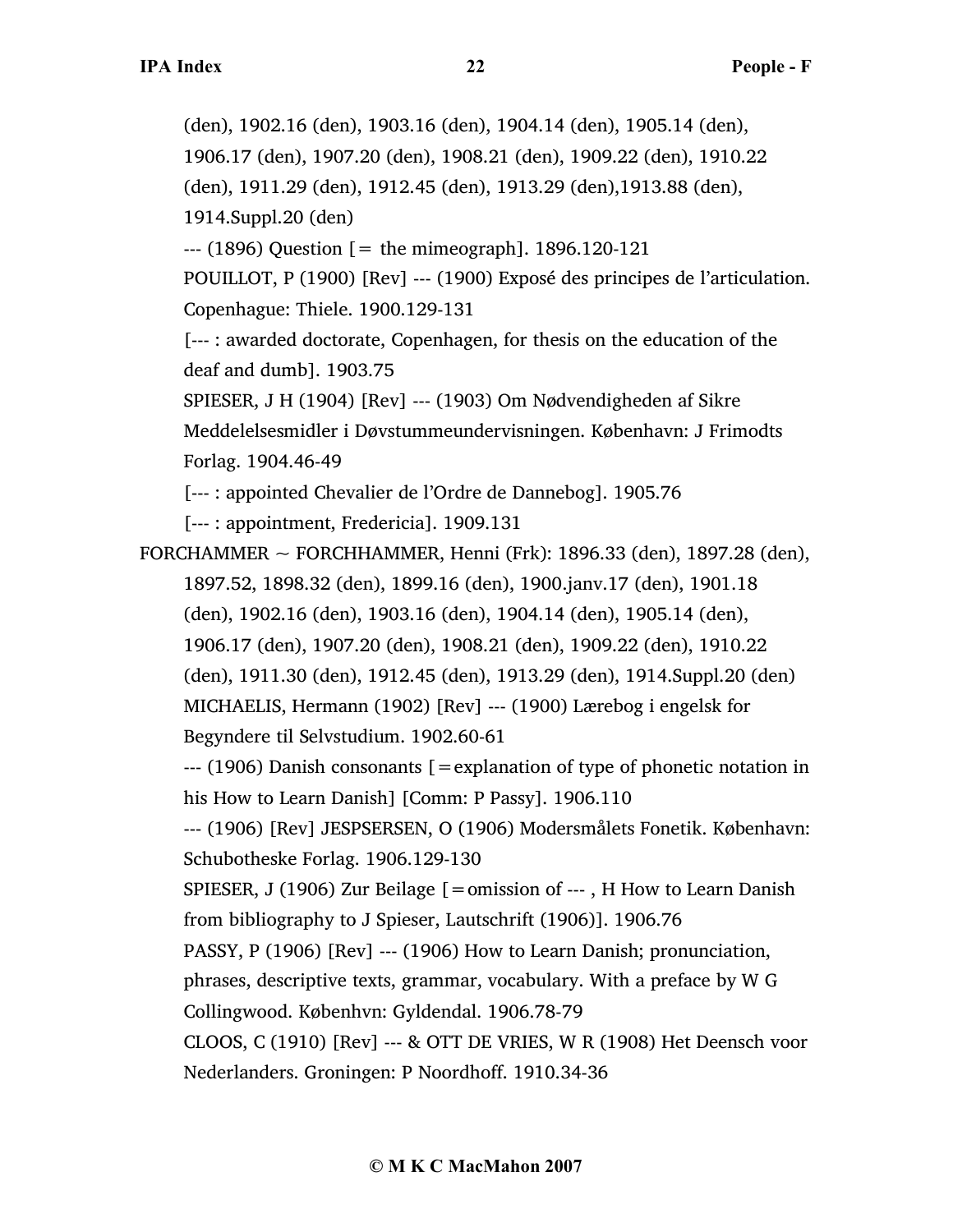MÖRCH, A (1911) [Rev] --- (1911) Dänischer Sprachführer: Aussprache, Gespräche, Lesestücke, Sprachlehre, Wörterverzeichnis. Heidelberg: J Groos. 1911.144-146 PASSY, P (1911) [Rev] --- (1911) Le danois parlé: prononciation-dialoguestextes-grammaire-glossaire; avec une préface de Otto Jespersen. Heidelberg: J Groos. 1911.76 [Vacation course, Summer 1930: Geneva ... --- , phonetics]. 1930.41 PASSY, P (1938) [Rev] --- [nd] Le danois parlé.  $2^e$  éd. 1938.69 FORCHHAMMER, G: see FORCHAMMER  $\sim$  FORCHHAMMER, G FORCHHAMMER, H: see FORCHAMMER  $\sim$  FORCHHAMMER, H FORCHHAMMER, Jørgen (Prof): 1952.48 (brd), 1955.Suppl.v (brd), 1961.Suppl.v (brd) FORD, A C: 1907.90 (irl), 1908.7 (irl), 1909.7 (irl), 1910.7 (eng) FORD, C Ll: 1903.81 (eng), 1904.5 (eng), 1904.59 FORD, John: 2005.126 (fra) FORD, P (Mrs): 1972.Suppl.12 (sco), 1975.Suppl.3 (can) FORDHAM, Adeline (Miss): 1910.142 (usa), 1911.34 (usa), 1912.50 (usa), 1913.35 (usa), 1914.Suppl.25 (usa) FORMAAD, William (Prof): 1983.61 (usa) FORMAN, [ ] (Prem-Ltnt): 1898.66 (den), 1899.16 (den), 1899.35 FORMAN, I E: 1907.77 (auh), 1908.17 (auh), 1909.17 (auh), 1909.43 FORNELL, Enrique Ruíz: 1893.129 (spa), 1894.9 (spa), 1894.27 FORREST, [ ] (Mrs): 1896.4 (eng), 1897.18 (eng), 1897.51 FORREST, Frances Marion (Miss): IPA exam result (French). 1911.189-190 FORREST, Jessie (Miss): 1899.53 (can), 1900.janv.22 (can), 1901.23 (can), 1902.21 (can), 1903.20 (can), 1904.18 (can), 1905.19 (can), 1905.47 FORREST, R A Dermod: 1925.Suppl.5 (hkg), 1932.25 (hkg), 1934.40 (hkg), 1934.86 (hkg), 1936.44 (hkg), 1938.40 (hkg), 1941.12 (hkg), 1941.59 (aus), 1946.41 (eng), 1947.35 (eng), 1949.8 (eng), 1951.27 (eng), 1952.Suppl.iii (eng), 1955.Suppl.iii (eng), 1958.23 (eng), 1961.Suppl.iii (eng), 1963.21 (eng), 1963.39 (eng) --- (1947) [Spec] [Chekiang (Wu dialect); inf=Miss Elizabeth Car(r)] Chinese, dialect of Ningpo. NWS. 1947.12-13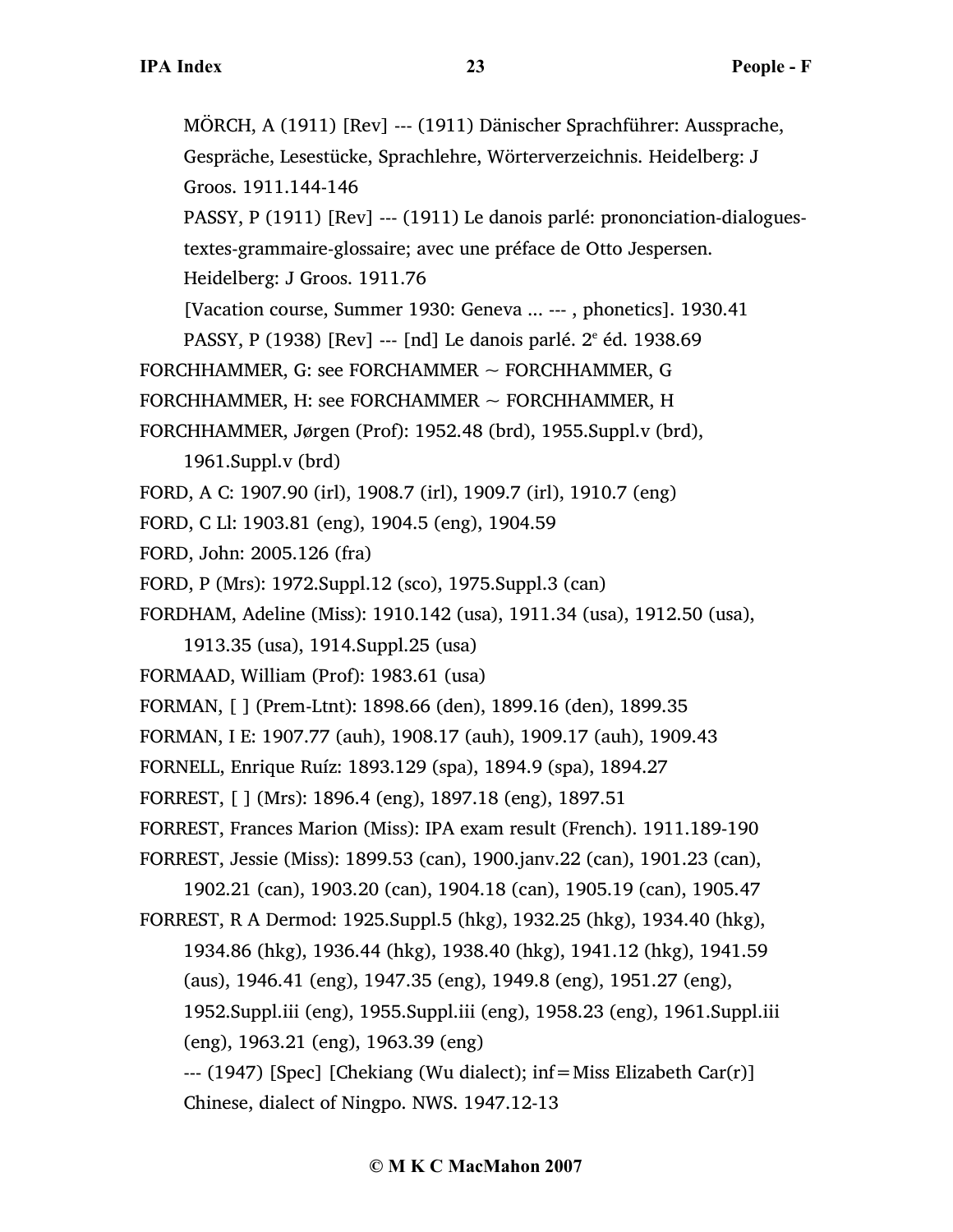--- (1949) [Spec] Chinese, Hakka dialect [Kuang-chou; inf=Huang T'ing-K'ang, native of Jia-yiu-zhou]. NWS. 1949.26-27

--- (1949) [Spec] [Kwangtung (Hakka dialect)] Chinese, Hakka dialect [Kuang-chou]. NWS. 1949.26-27

--- (1953) [Rev] DE FRANCIS, J (1950) Nationalism and Language Reform in China. Princeton, New Jersey: Princeton University Press. 1953.8-10

FORSBERG, Elin (Fru): 1890.101 (swe), 1891.4 (swe), 1892.9 (swe), 1892.42,

1893.10 (swe), 1893.42

FORSMAN, Aina (Nti): 1913.31 (fin), 1914.Suppl.22 (fin)

FORSMAN, Fritz: 1893.58 (swe), 1894.11 (swe), 1894.27

FORSSELL, Wäinö  $\sim$  Wains: 1897.74 (fin), 1898.19 (fin)

FORSSTRÖM, Anna (Nti): 1890.101 (fin), 1891.4 (fin), 1892.11 (fin), 1893.11

(fin), 1894.12 (fin), 1895.13 (fin), 1897.109 (fra), 1897.127 (fin), 1898.19

(fin), 1899.19 (fin), 1900.janv.20 (fin), 1901.21 (fin), 1901.48

FORST, A: 1911.130 (bel), 1912.42 (bel)

FORSTER, Clara (Frl): 1896.6 (ger), 1897.21 (ger), 1898.7 (ger), 1899.8 (ger),

1900.janv.9 (ger), 1901.10 (ger), 1902.9 (ger), 1903.9 (ger), 1904.8 (ger),

1905.8 (ger), 1906.11 (ger), 1907.12 (ger), 1908.13 (ger), 1909.14 (ger),

1910.13 (ger), 1911.21 (ger), 1912.36 (ger), 1913.20 (ger), 1914.Suppl.13 (ger)

FORSTER, Karl: 1904.20 (aus), 1905.21 (aus)

FORSTMANN, Hans: 1897.110 (ger), 1898.33 (ger), 1898.50 (swi), 1899.14

(swi), 1899.35, 1899.82 (ger), 1900.janv.10 (ger), 1900.févr-mars.19,

1901.10 (ger), 1901.47

FORSYTH, I J: 1964.15 (wal)

FORTE, L (Dr): 1894.129 (ger), 1895.5 (ger), 1896.6 (ger), 1897.21 (ger),

1898.7 (ger), 1899.8 (ger), 1900.janv.10 (ger), 1900.févr-mars.19, 1901.10 (ger), 1901.47

FORTIER, A (Prof): 1895.137 (usa), 1896.17 (usa), 1897.33 (usa), 1897.52, 1897.143 (usa), 1898.20 (usa), 1899.21 (usa), 1900.janv.21 (usa), 1901.22 (usa), 1902.20 (usa), 1903.20 (usa), 1904.18 (usa), 1905.18 (usa), 1906.22 (usa), 1907.24 (usa), 1908.25 (usa), 1909.27 (usa) --- (1895) [Spec] Créole de Louisianne. StJ. 1895.199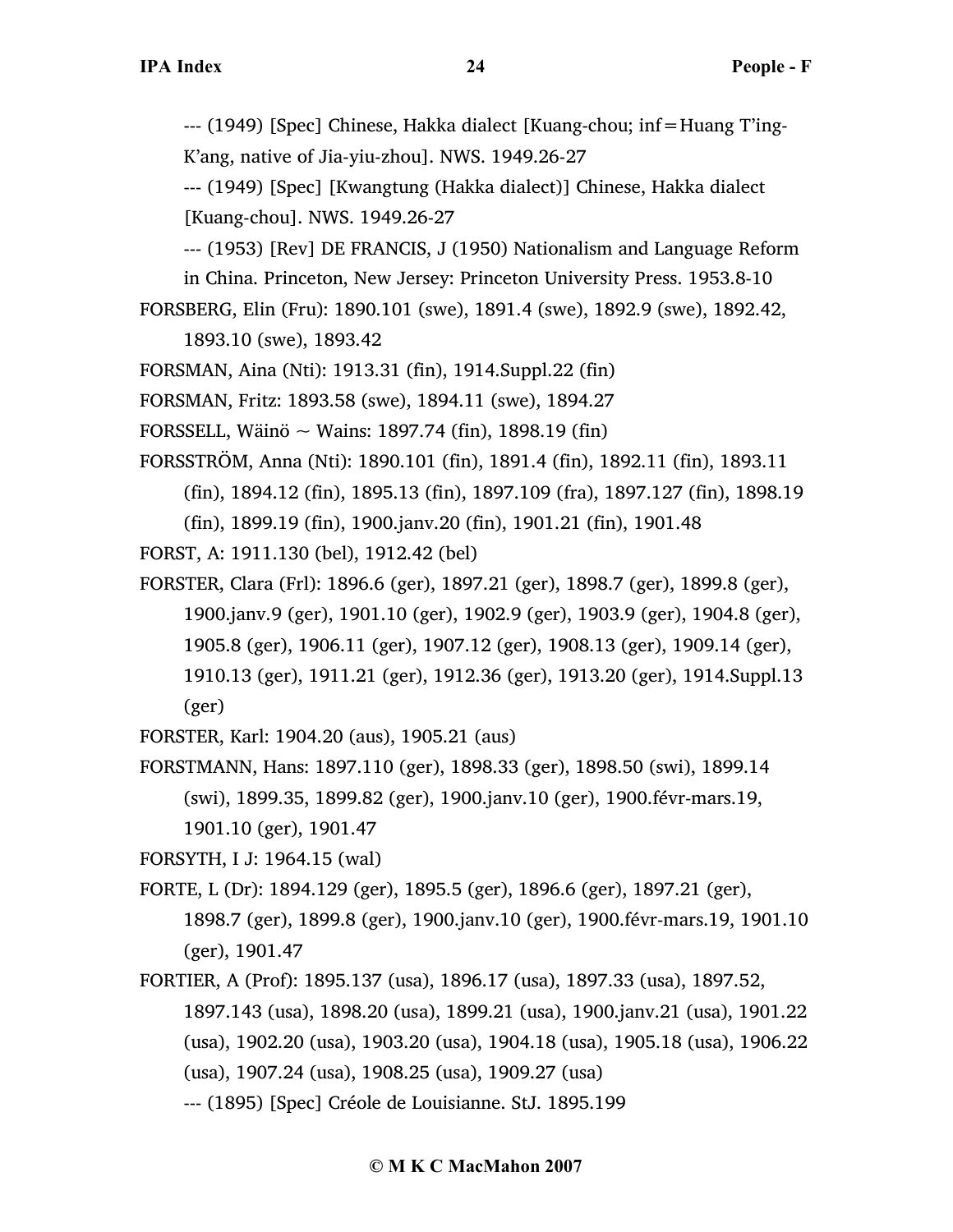- FORTMANN, C: 1889.17 (ger), 1890.4 (ger), 1891.4 (ger), 1892.4 (ger), 1893.4 (ger), 1893.42
- FORTUNE, W J: 1907.5 (sco), 1908.7 (sco), 1909.7 (sco), 1910.7 (sco), 1911.14 (sco), 1912.28 (sco), 1913.12 (sco), 1914.Suppl.7 (sco)
	- --- : IPA exam result (German). 1908.124

FOSCOLO, Ugo

CAMILLI, A (1938) [Spec(Stud)] Italiano. Mattino d'autumno < --- .

1938.53-54

FOSNOCHT, Eddy Burke: 1899.82 (usa), 1900.janv.21 (usa), 1901.22 (usa), 1902.20 (usa), 1902.52, 1903.20 (usa), 1903.48, 1906.22 (usa), 1907.24

(usa), 1908.25 (usa), 1909.27 (usa), 1910.26 (usa)

FOSSÉ, Marcienne (Miss): 1925.Suppl.5 (eng)

FOSTER, A M: 1894.129 (ger), 1894.158 (ger), 1895.5 (ger), 1896.6 (ger),

1896.35, 1897.21 (ger), 1897.51

FOSTER, C: 1910.167 (ger)

FOSTER, Cynthia (Mrs)

(1987-1991) Council. 1987.Dec.ifc, 1988.July.ifc, 1988.Dec.ifc,

1989.July.ifc, 1989.Dec.ifc, 1990.July.ifc, 1990.Dec.ifc, 1991.June.ifc

Association Business: Business meeting, 22 August 1991, Aix-en-Provence

[--- willing to continue as Assistant Secretary]. 1991.55-56

(1992) Council. 1992.ifc

Association News [... Association Officers: ... --- (Assistant Treasurer)].

1992.78-79

(1993) Council. 1993.June.ifc

(1993) Council. 1993.Dec.ifc

(1994) Council. 1994.June.ifc

(1994) Council. 1994.Dec.ifc

(1995) Council. 1995.June.ifc

(1995) Council. 1995.Dec.ifc

FOSTER, Leonard C (Prof): 1911.14 (eng), 1912.28 (eng), 1913.12 (eng),

1914.Suppl.7 (eng)

--- : IPA exam results: German, 1911.62; French, 1912.19

FOSTY, A M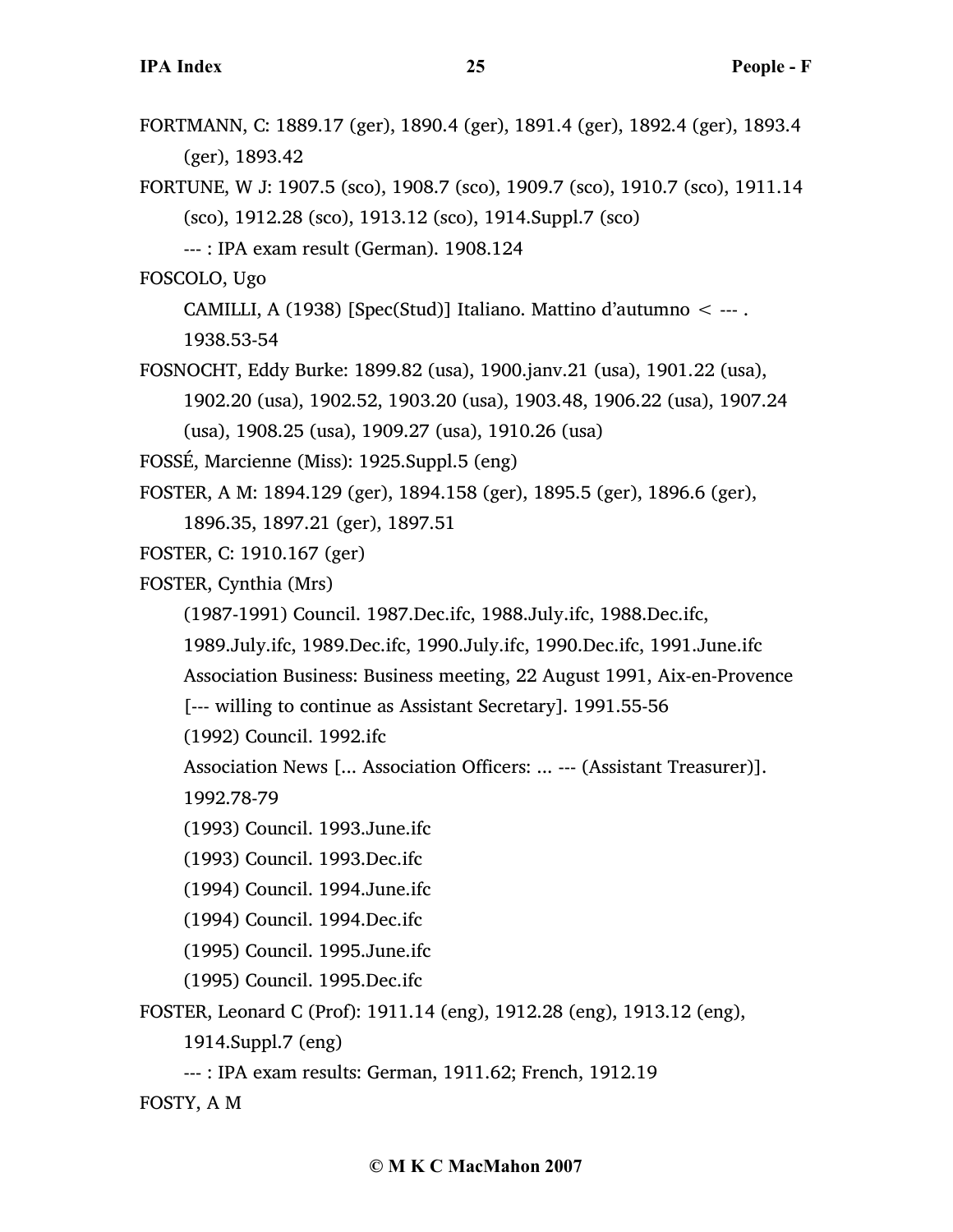MARIN,  $G(1934)$  [Spec] Wallon [Ardennes; inf= --- ]. NWS. 1934.102 FOUASSIER, M: 1913.150 (fra), 1914.Suppl.2 (fra) FOUCHÉ, Pierre (Prof): 1934.28 (fra), 1936.34 (fra), 1938.30 (fra) --- (1934) La phonétique du catalan (prononciation normale) [Barcelona]. 1934.64-68 [Election results]. 1937.janv-mars.81-82 [Election results]. 1939.17,37 GIMSON, A C (1951) [Rev] GALLET, A (1950) Gymnastique phonétique franco-anglaise; préface de M Pierre Fouché. Paris: Didier. 1951.20-21 FOUCHÉ-DELBOSC, R [Publications Received.] 1891.88 FOULKES JONES, A (Miss): 1912.118 (wal), 1913.12 (wal), 1914.Suppl.7 (wal), 1914.61 (eng) FOUGERON, Cécile (Dr): 2000.115 (swi), 2005.126 (fra) Editorial board/team: 1999.Dec.prelim matter, 2000.prelim matter, 2001.June.prelim matter, 2002.June.prelim matter, 2002.Dec.prelim matter, 2003.June.prelim matter --- & SMITH, Caroline L (1993) [Illustrations of the IPA] French [inf=young Parisian female; includes NWS]. 1993.73-76 (2003-207) Council. 2004.June:prelim matter, 2004.Dec.prelim matter, 2005.June.prelim matter, 2005.Dec.prelim matter, 2006.June.prelim matter, 2006.Dec. prelim matter FOULKES, Paul (Dr): 1998.124 (eng) FOURCIN, Adrian J (Prof): 1972.Suppl.12 (eng), 1975.Suppl.16 (eng), 1978.Suppl.17 (eng), 1981.Suppl.17 (eng), 1994.49 (eng), 1998.124 (eng) --- (1964) [Rev] TOMATIS, A (1963) L'Oreille et le langage. Paris: Éditions de Seuil. 1964.7-8 --- (1965) [Rev] DENES, P B & PINSON, E N (1963) The Speech Chain: the Physics and Biology of Spoken Language. New York: Bell Telephone Laboratories. 1965.30-31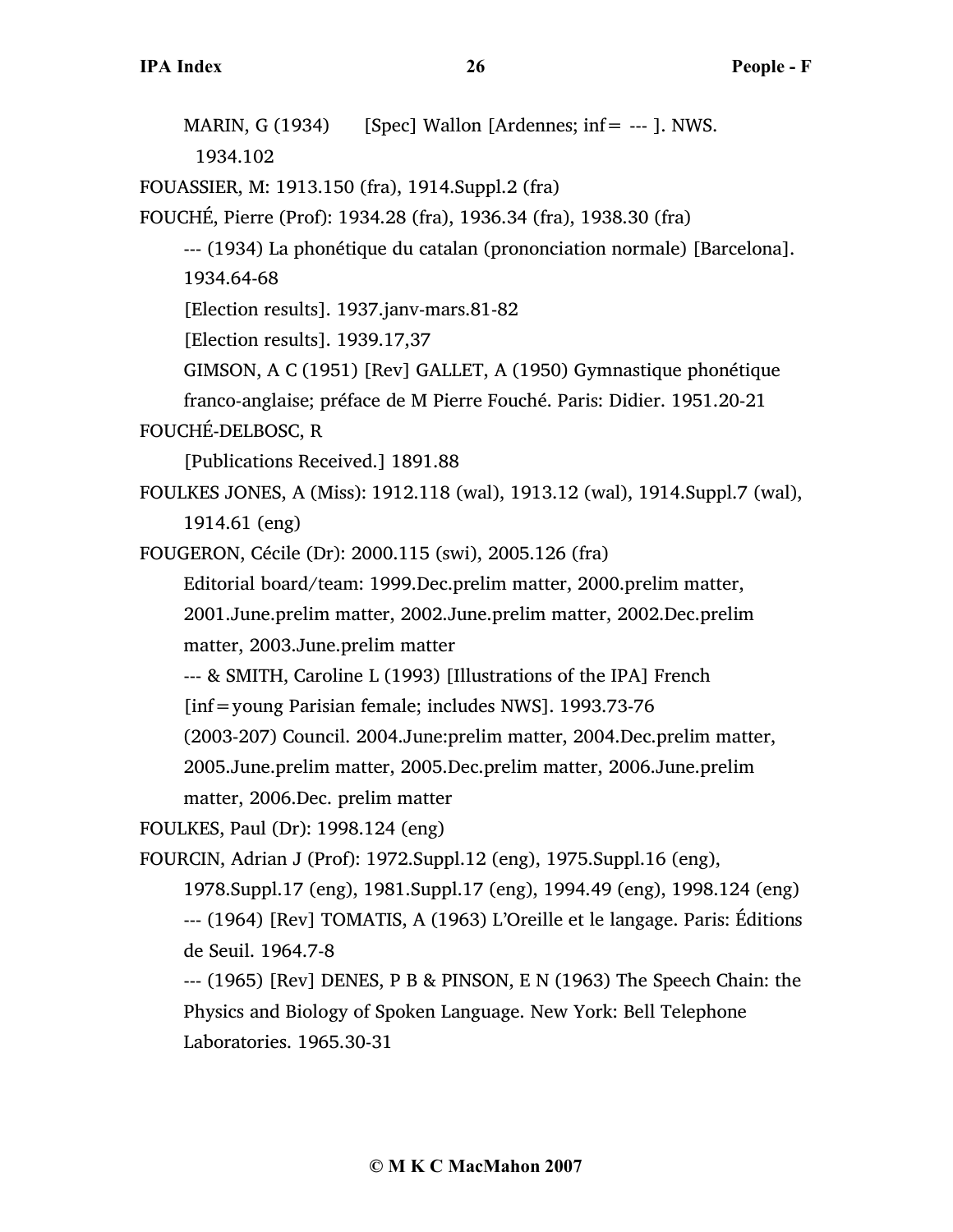FOURÈS, René: 1887.Feb.[1] (fra), 1888.janv.26/2 (fra), 1896.212 (fra), 1897.16 (fra), 1898.3 (fra), 1899.3 (fra), 1900.janv.3 (fra), 1900.févrmars.19 PASSY, P (1886) [Editorial: ... reactions to Jespersen's proposal for an IPA ( ... --- ). 1886.July.[1] [... lecture by --- on the advantages of a phonetic training for shorthand learners.] 1886.July.[4] [Support for a French spelling reform association in Paris (... --- )]. 1886.Aug.[3] [... article by --- on the International Phonetic Society < L'Instituteur-Sténographe.] 1886.Sept.[4] PASSY, P (1889) Deux succès  $[= (i)$  Proposal put to Le Congrès de l'Alliance française, August 1889,for a phonetic alphabet to be used in language teaching (ii) Agreement by Le Congrès international de l'enseignement secondaire et supérieure that language teachers should have a knowledge of phonetics]. 1889.81 [Use of phonetic transcription in schools < Revue internationale de sténographie.] 1891.35 --- (1897) [Spec] Patois de Gourdon (Lot). StJ. 1897.71 HALTER, C (1897) Cours de phonétique à L'École des Hautes Études: ... Exercices pratiques [--- on dialect of Gourdon (Lot)]. 1897.76 FOURMESTRAUX, Marcel de FRINTA, A (1912) [Rev] KLINGHARDT, H & --- (1911) Französische Intonationsübungen für Lehrer und Studierende. Texte und Intonationsbilder. Cöthen: Otto Schulze. 1912.107-109. Comm: P Passy

ARMSTRONG, L E (1924) [Rev] BARKER, M L (1923) French Intonation Exercises, by H Klinghardt and M de Fourmestraux. Translated and adapted for English Readers by M L Barker. Cambridge: W Heffer & Sons Ltd. 1924.3

FOURNIER, [ ]

[Elections to the Conseil Supérieur de l'Instruction Publique de France. See 1888.May.208/40.] 1888.June.255/47

FOURNIER, Jean-Michel (Dr): 1990.ii.57 (fra), 1994.49 (fra), 1998.124 (fra)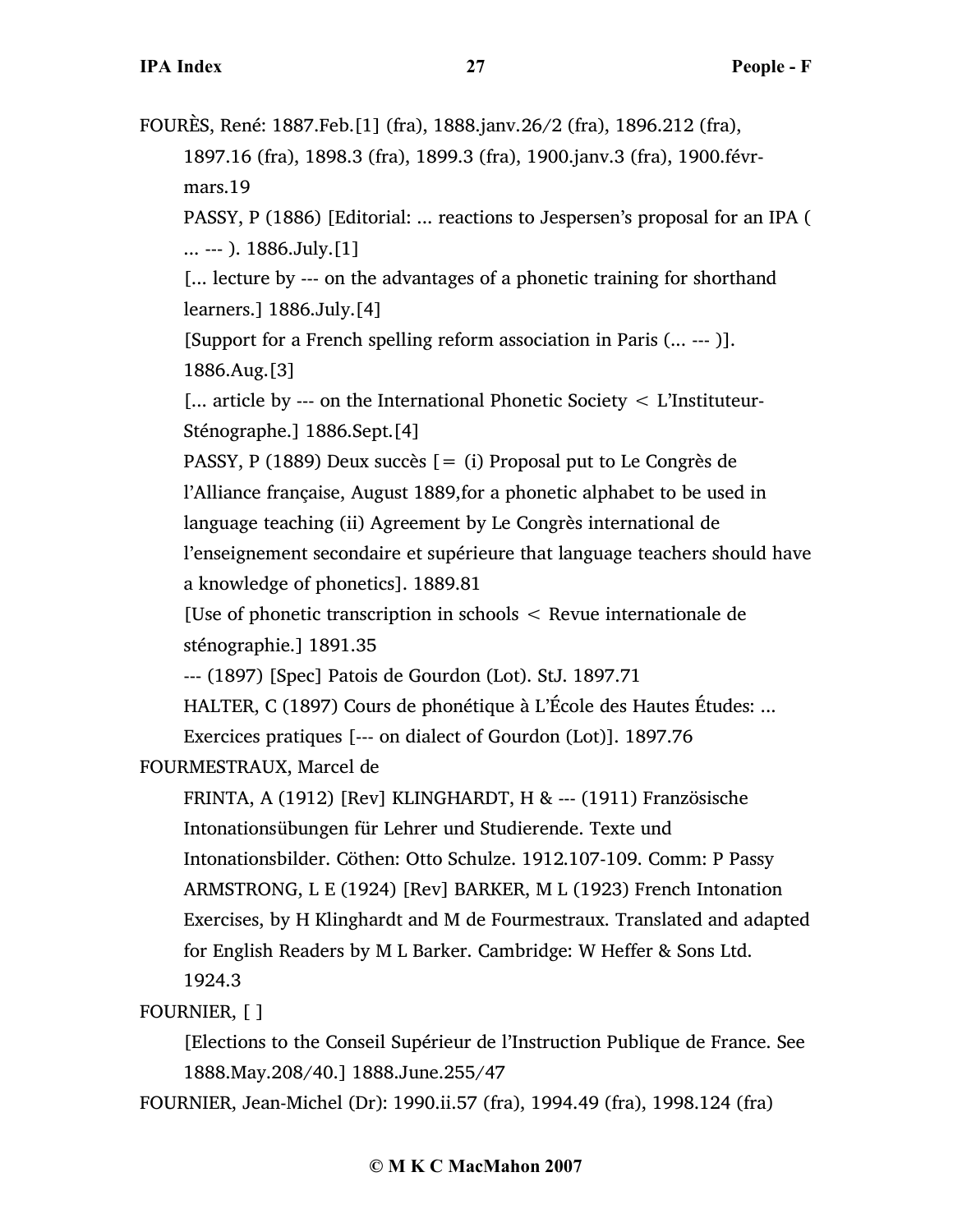FOURNIER, Thérèse B (Mme): 1966.17 (can)

FOWLER, [ ]: 1959.49

FOWLER, [ ] (Miss)

[--- : extract from letter on the advantages of using the phonetic methods of L Soames in teaching reading.] 1894.89

FOWLER, Murray: 1950.22 (usa), 1952.Suppl.vii (usa)

FOWLER, R E (Dr Miss): 1913.87 (eng), 1913.111, 1914.Suppl.4 (eng),

1925.Suppl.5 (eng), 1930.12 (eng), 1932.14 (eng), 1934.29 (eng), 1936.35 (eng), 1938.31 (eng)

FOX: see also MINNICK FOX

FOX, A C (Miss): 1913.35 (usa), 1914.Suppl.25 (usa)

FOX, Anthony T C (Dr): 1966.38 (sco), 1970.52 (eng), 1972.Suppl.12 (eng), 1975.Suppl.16 (eng), 1978.Suppl.17 (eng), 1981.Suppl.17 (eng), 1990.ii.57 (eng), 1994.49 (eng), 1998.124 (eng), 2000.115 (eng), 2005.128 (eng) --- (1969) A forgotten English tone 1969.13-14 CRYSTAL, D (1969) A forgotten English tone: an alternative analysis

1969.34-37

HILL, L A (1969) Another forgotten English tone 1969.37

HODEK, Nada (1970) More about a forgotten tone pattern 1970.10-11

--- (1970) The forgotten tone: a reply 1970.29-31

--- (1974) The IPA alphabet: remarks on some proposals for reform

1974.76-79. See also J D McClure 1972.20-25

--- (1978) To 'r' is human? Intrusive remarks on a recent controversy. 1978.72-74

FOX, Dorothea A (Miss): IPA exam result (French). 1913.5

FOX, Shoolbred (Miss): 1909.114 (eng), 1910.7 (eng), 1911.14 (eng), 1912.28 (eng), 1913.12 (eng), 1914.Suppl.7 (eng)

FOY, Diane (Mme): 1958.38 (fra), 1961.Suppl.ii (fra)

- FRÆNCKEL, Ausa: 1901.30 (den), 1902.16 (den), 1902.146 (fra), 1903.3 (fra), 1904.14 (den), 1905.14 (den), 1906.17 (den), 1907.20 (den), 1908.21 (den), 1909.22 (den), 1910.22 (den), 1911.30 (den)
- FRAISSE, [ ] (Mme): 1898.149 (fra), 1899.3 (fra), 1899.114 (fra), 1900.janv.3 (fra), 1901.3 (fra), 1901.47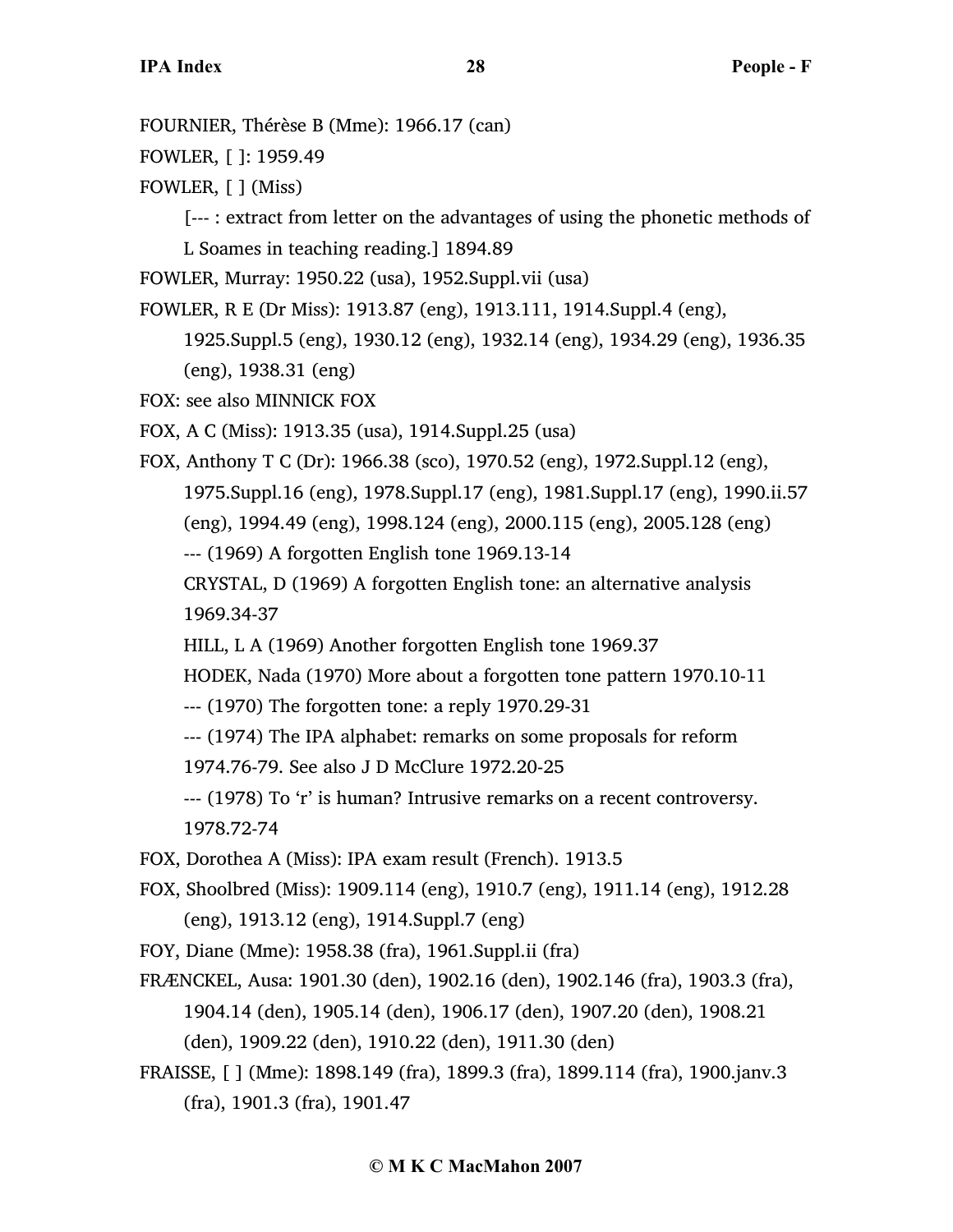--- (1899) [Spec] Patois de Montmeyran (Drôme). StJ. 1899.127

FRANCINI, G: 1894.169 (ita), 1895.10 (ita), 1895.33

FRANCIS, A J H: 1905.121 (eng), 1906.6 (eng), 1906.71

FRANCIS, John de: see DE FRANCIS, John

FRANCIS, Winthrop Nelson

ABERCROMBIE, D (1960) [Rev] --- (1958) The Structure of American

English. With a Chapter on American English Dialects by Raven I McDavid

Jr. New York: Ronald Press Co. 1960.32-33

FRANCK, A: 1897.21 (ger), 1897.94 (ger), 1898.7 (ger), 1899.8 (ger),

1900.janv.10 (ger), 1900.févr-mars.19, 1901.10 (ger), 1901.47

FRANCK, Vilhelm: 1899.113 (fin)

FRANCOMBE, Henry R: 1903.82 (ger), 1904.8 (ger), 1904.60, 1904.62 (eng),

1905.5 (eng), 1906.6 (eng), 1907.7 (eng), 1908.7 (eng), 1909.7 (eng) FRANK, K: 1936.34 (fra)

FRANK, L J (Dr): 1896.167 (swi), 1896.212 (ger), 1897.21 (ger), 1897.110 (fra), 1897.158 (ger), 1898.7 (ger), 1899.8 (ger), 1900.janv.10 (ger), 1901.3 (fra), 1902.3 (fra), 1902.130 (bel), 1903.14 (bel), 1904.12 (bel), 1904.60 --- (1897) [Spec] Patois allemand bavarois, environs de Münich. StJ. 1897.139

FRANK, O (Mlle): 1901.15 (auh), 1902.13 (auh), 1902.35, 1902.51

FRANK, Thomas: 1964.36 (ita), 1972.Suppl.6 (ita), 1975.Suppl.9 (ita),

1978.Suppl.10 (ita), 1981.Suppl.10 (ita), 1990.ii.57 (ita)

FRANKE, Felix

[death]. 1886.May.[4]

[Rev] --- (1886) Phrases de tous les jours. Heilbronn: Henninger frères.

(Also Ergänzungsheft) 1886.July.[3]

[Rev] JESPERSEN, O [ ] Noter til Franke. Köbenhavn: Larsen.

1886.Dec.[2]; 1887.Jan.[1]

PASSY, P (1887) Professor Storm on language-teaching [résumé of 'Om en forbedret undervisning i nyere Sprog' (Universitets og Skole Annaler,

1887): position intermediate between that of Quousque Tandem and

conservative practices.] 1887.June.185-187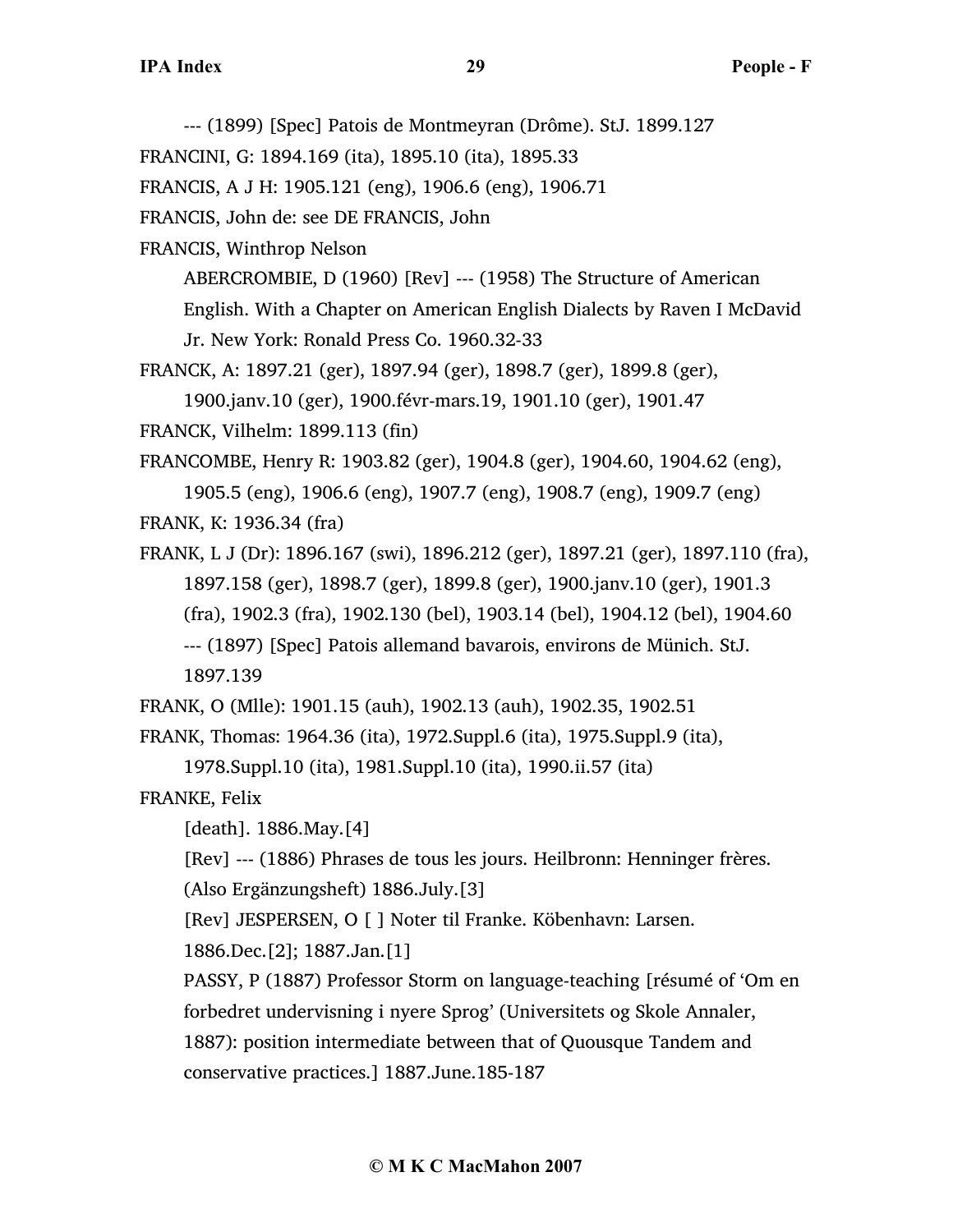JESPERSEN, O (1888) [Announcement of work on editing and publishing Felix Franke's account of the spoken language of North-East Germany]. 1888.March.123/19-124/20 [Rev] --- (1888) Phrases de tous les jours. 2e éd. Heilbronn: Henninger frères. 1888.Oct.427/75-428/76 JESPERSEN, Otto (1889) [Teaching English and French in Denmark by the phonetic method; use of books by Sweet and Franke.] 1889.18 [Publications Received.] 1891.46 SVEINBJÖRNSSON, S (1906) [Spec] Islandais. Traduction du commencement de Felix Franke Phrases de tous les jours. 1906.91 PASSY, P (1928) [Rev] --- (1928) Phrases de tous les jours. Ergänzungsheft 10te Auflage, umgearbeitet und erweitert von Elna Simonsen. Leipzig: O R

Reisland. 1928.54-55

PASSY, P (1928) [Rev] --- (1928) Phrases de tous les jours. 12e éd

remaniée et augmentée par Elna Simonsen. Leipzig: O R Reisland. 1928.54- 55

FRANKE, Max: 1904.62 (fra), 1905.3 (fra), 1906.3 (fra), 1907.3 (fra), 1908.3 (fra)

FRANSSEN, [ ] (Frl): 1908.42 (ger), 1908.61 (ger), 1909.12 (ger), 1909.14 (ger), 1910.11 (ger), 1910.13 (ger), 1910.124, 1910.144, 1911.19 (ger), 1911.95 FRANZ, A: 1905.8 (ger)

FRANZEN-SUEDELIUS  $\sim$  FRANZEN-SWEDELIUS, B (Prof): 1910.143 (can), 1911.35 (can), 1912.51 (can), 1913.37 (can), 1914.Suppl.27 (can)

- FRANZEN, Henriette (Frk): 1899.114 (nor), 1900.janv.19 (nor), 1901.19 (nor), 1901.48
- FRANZMEYER, H: 1911.19 (ger), 1912.33 (ger)

FRARY, Raoul

[death]. 1892.80

FRASER, Helen (Ms): 1990.ii.57 (eng), 1994.49 (aus), 1998.125 (aus), 2000.115 (aus), 2005.125 (aus)

Editorial board/team: 1996.June.prelim matter, 1996.Dec.prelim matter, 1997.prelim matter, 1998.prelim matter, 1999.June.prelim matter,

1999.Dec.prelim matter, 2000.prelim matter, 2001.June.prelim matter,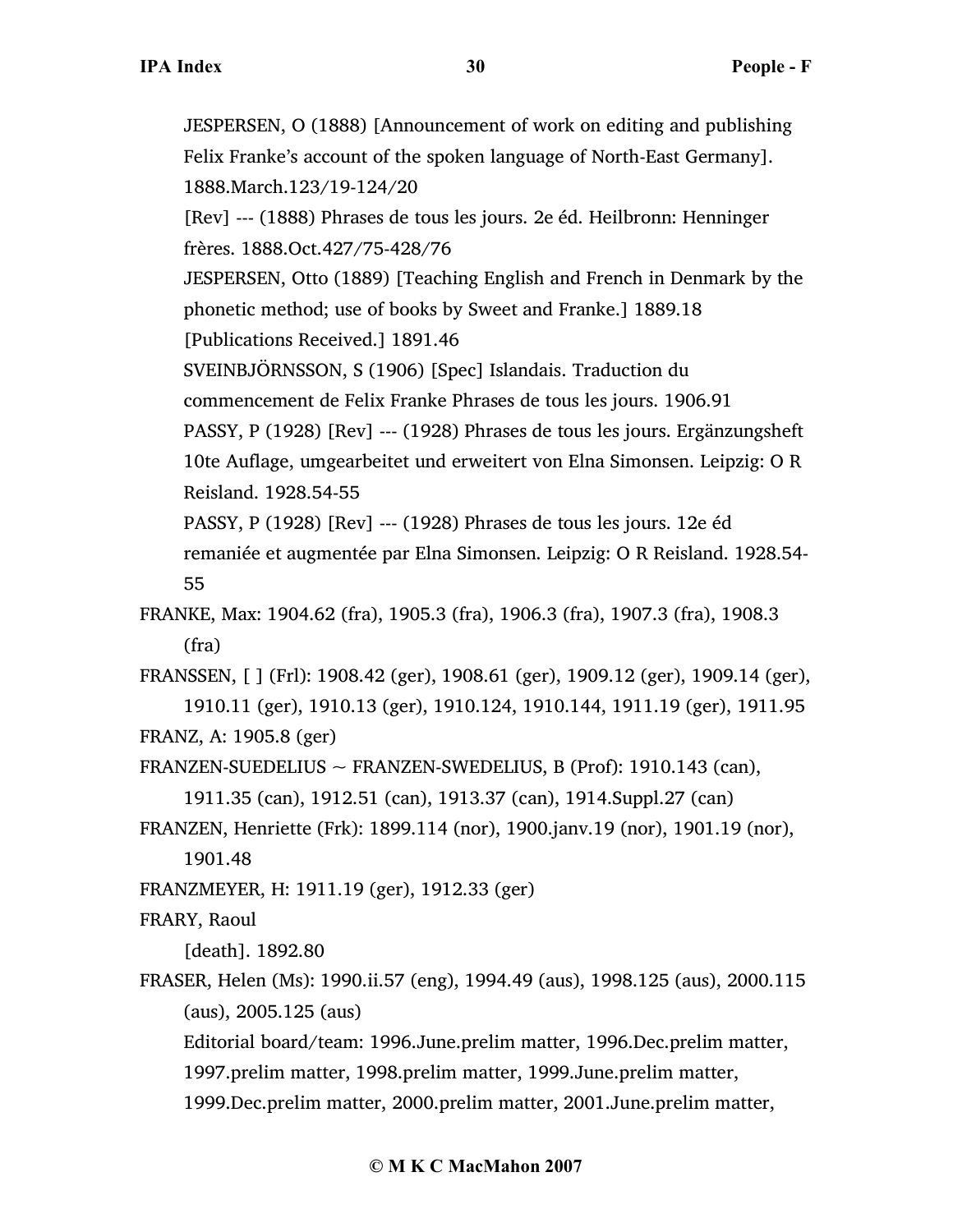2002.June.prelim matter, 2002.Dec.prelim matter, 2003.June.prelim

matter, 2003.Dec.prelim matter, 2004.June.prelim matter, 2004.Dec.prelim matter, 2005.June.prelim matter, 2005.Dec.prelim matter,

2006.June.prelim matter, 2006.Dec.prelim matter

STIBBARD, Richard (2002) [Rev] REID, Nicholas, with contributions from - -- . 2000 Phonetics: an interactive introduction. [CD]. University of New England, Australia. 1999. 2002.85-87

SETTER, Jane E (2005) [Rev] --- (2001). (i) Teaching Pronunciation: a guide for teachers of English as a second language. (ii) Learn to Speak Clearly in English. Fyshwick, Australia: Catalyst Interactive. Windows CD-ROM. 2005.235-239

FRASER, Katie

CARLSON, Barry F, ESLING, John H & --- (2001) Nuuchahnulth [inf=Katie Fraser]. 2001.275-279

FRASER, Stewart (Mr): 2005.128 (tha)

FRASER, William Henry John (Prof): 1894.65 (can), 1895.15 (can), 1895.33, 1896.17 (can), 1897.34 (can), 1898.21 (can), 1899.21 (can), 1900.janv.22 (can), 1901.23 (can), 1902.21 (can), 1903.20 (can), 1904.18 (can), 1905.19 (can), 1906.22 (can), 1907.25 (can), 1908.26 (can), 1909.28

(can), 1910.27 (can), 1911.35 (can), 1912.51 (can), 1913.37 (can),

1914.Suppl.27 (can)

--- (1896) Phonetic teaching in Canada [=work of --- , Toronto, in teaching Italian and Spanish using phonetics]. 1896.93

TUTTLE, E H (1902) [Rev] --- & SQUAIR, J (1902) Heath's Practical French Grammar. Boston: D C Heath & Co. 1902.134-136. Corr: 1903.26

PASSY, P (1902) L'unité phonétiste [... use of IPA by ... --- ]. 1902.36-37

PASSY, P (1914) [Rev] --- & SQUAIR, J (1913) New High School French

Grammar. Toronto: Copp Clark Co. 1914.5-6

FRASETTI, [ ] (Mlle): 1897.16 (fra)

FRAUCHIGER, Fritz (Dr): 1946.11 (usa)

FREDBERG, Konrad: 1913.32 (fin)

FREDES ~ FRÉDES, Daniel: 1895.125 (chl), 1896.18 (chl), 1897.35 (chl),

1898.22 (chl), 1899.22 (chl), 1900.janv.23 (chl), 1901.23 (chl), 1902.22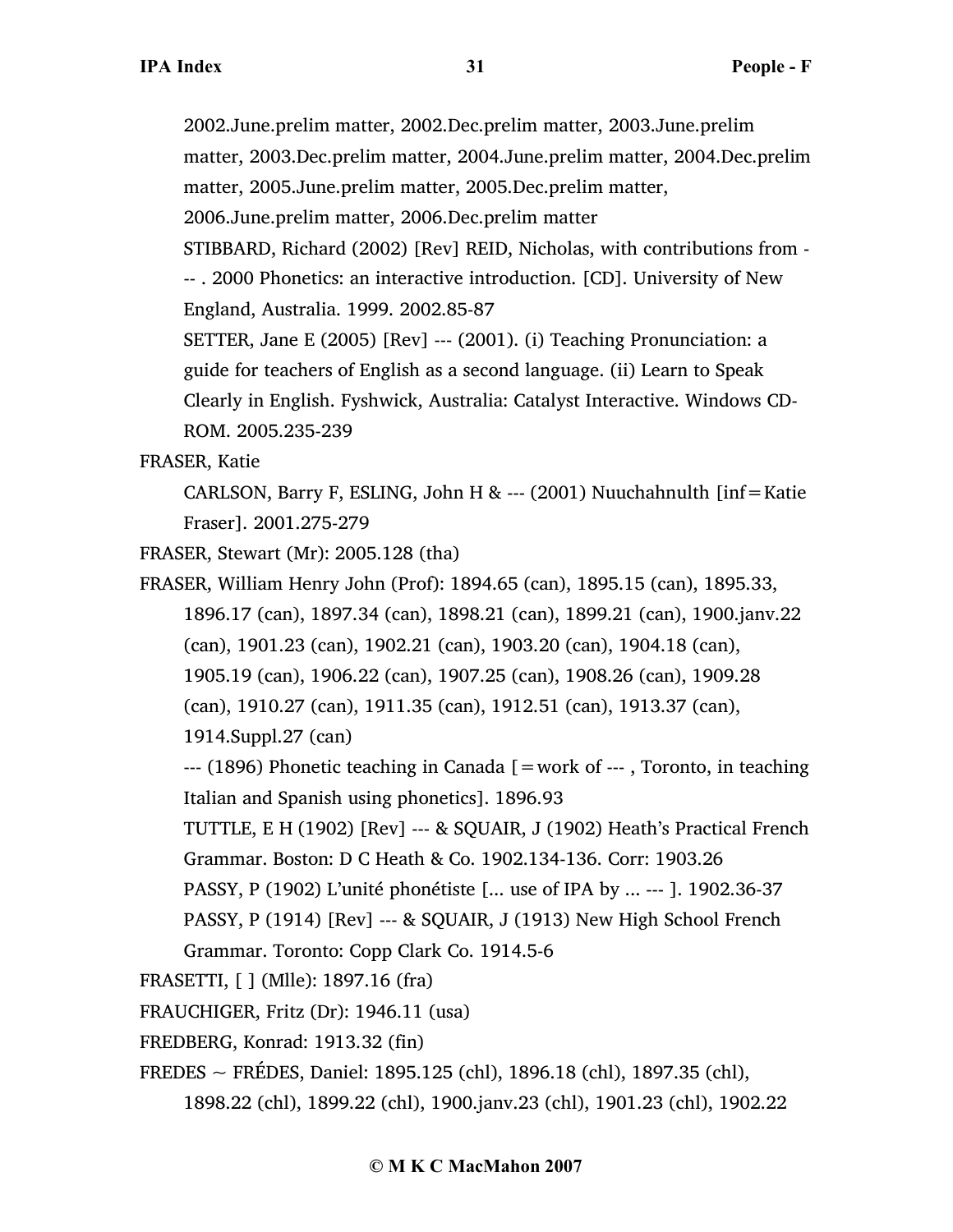(chl), 1903.21 (chl), 1904.19 (chl), 1905.20 (chl), 1906.24 (chl), 1907.26

(chl), 1908.27 (chl), 1909.29 (chl), 1910.28 (chl), 1911.36 (chl), 1912.53

(chl), 1913.39 (chl), 1914.Suppl.28 (chl)

FREDMAN, Neville: 1948.16 (eng), 1949.8 (eng), 1952.Suppl.iii (eng),

1955.Suppl.iii (eng)

FREE, M (Miss): 1930.18 (usa)

FREEMAN, R H: 1976.44 (eng), 1978.Suppl.17 (eng), 1981.Suppl.17 (eng)

FREENIVASA, Aiyaujai: 1908.62 (ind), 1909.30 (ind), 1910.29 (ind), 1910.124, 1910.144

FREER, P (Dr): 1974.103 (saf), 1975.Suppl.13 (saf), 1978.Suppl.14 (saf), 1981.Suppl.14 (saf)

FRÉMY, [ ]

[Elections to the Conseil Supérieur de l'Instruction Publique de France.] 1888.May.208/40

FRENCH, John Peter (Prof): 1994.49 (eng), 1998.125 (eng), 2000.115 (eng), 2005.128 (eng)

--- (1985/1989) Word-final /r/ in a Northern English accent: an

interactional account of variable production. 1985/1989.34-43

FRENDIN, Ragnar: 1928.64 (swe), 1930.16 (swe), 1932.18 (swe)

```
FRENKEL, W: 1913.149 (eng), 1914.Suppl.7 (eng)
```
FRENZEN, W (Mrs): 1909.70 (usa), 1910.26 (usa)

FRÈRE JOSEPH: see JOSEPH, Frère

FRESCO, Edward: 1963.38 (usa)

- FREUDEL, Karl: 1902.146 (fra), 1903.3 (fra), 1903.130 (ger), 1904.8 (ger), 1905.8 (ger), 1906.11 (ger), 1907.12 (ger), 1908.13 (ger), 1909.14 (ger), 1910.13 (ger), 1910.66 (ger), 1911.21 (ger), 1912.36 (ger), 1913.20 (ger), 1913.66 (ger), 1914.Suppl.13 (ger)
- FREUDENTHAL, Edla (Prof Fru) [see also WINBERG, Edla] : 1887.April.[4] (fin), 1888.janv.26/2 (fin), 1889.1 (fin), 1890.1 (fin), 1891.1 (fin), 1892.11 (fin), 1893.11 (fin), 1894.12 (fin), 1895.13 (fin), 1896.15 (fin), 1897.32 (fin), 1898.19 (fin), 1899.19 (fin), 1900.janv.20 (fin), 1901.21 (fin), 1902.19 (fin), 1903.19 (fin), 1904.17 (fin), 1905.17 (fin), 1906.20 (fin), 1907.23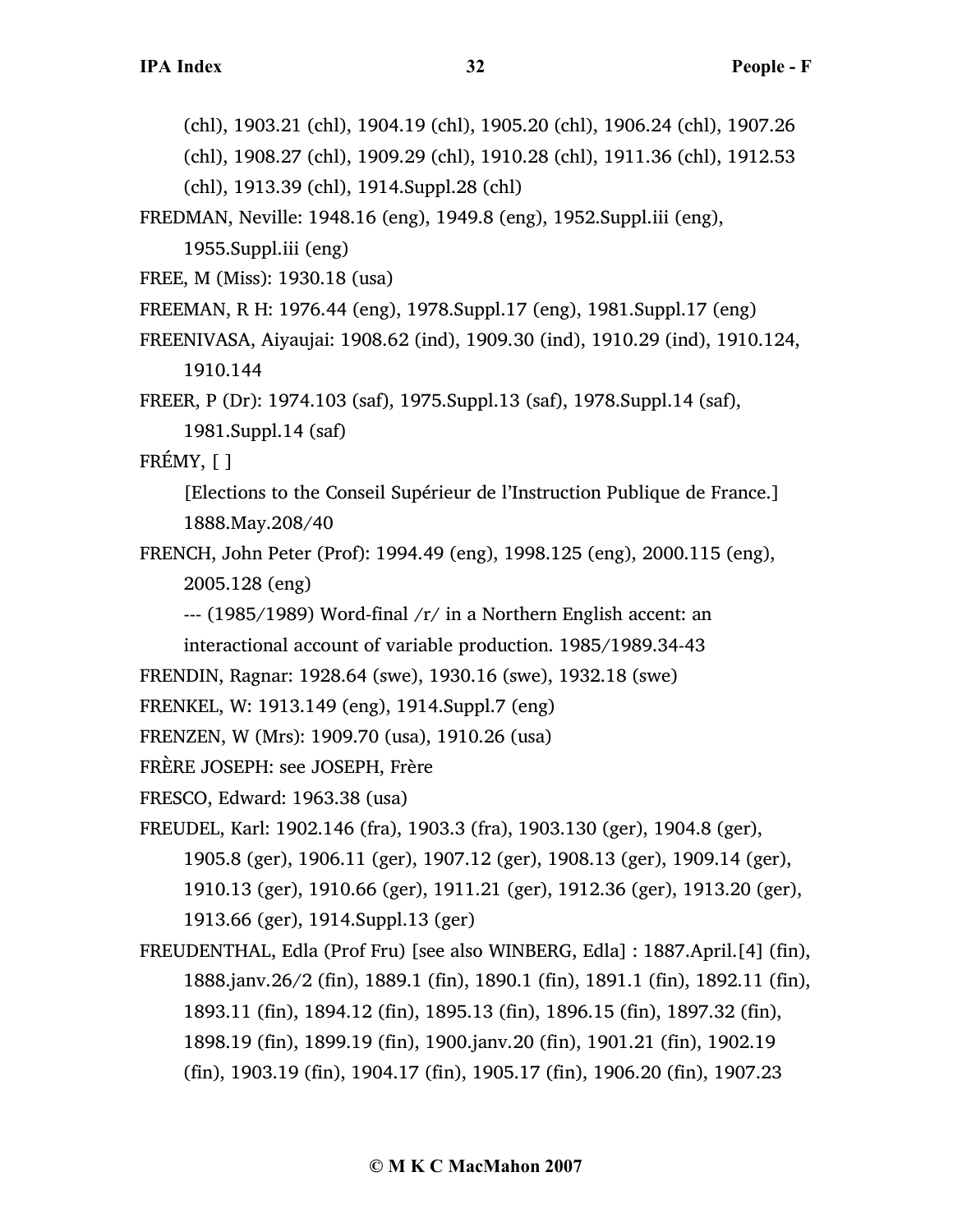(fin), 1908.23 (fin), 1909.25 (fin), 1910.24 (fin), 1911.32 (fin), 1912.47

(fin), 1913.32 (fin), 1914.Suppl.22 (fin)

PASSY, P (1887) The new arrangement  $[$  = names suggested for the

Council; Statutues of the Association]. 1887.Dec.405-406

[Results of Council elections to FTA; Statutes approved.] 1888.Jan.27/3-

28/4. Corr: 1888.Feb.80/16

WINBERG, Edla (1888) Übung mit Prepositionen (als Brief)

1888.Feb.78/14-79/15

Question administrative  $[$  = call for nominations for Council of af  $(1890)$ ]. 1889.89-90

[List of candidates for election to Council (1890) and voting arrangements]. 1889.96-97

[Results of Council elections (1890)]. 1890.9

[List of candidates for election to Council (1891) and voting

arrangements]. 1890.101-102

[Results of Council elections (1891)]. 1891.10-11

--- (1891) [Spec(Stud)] Finlandais. Noekens polska [with German

translation]. 1891.15-16

--- (1891) [Spec(Stud)] [German translation of Finnish] Noekens polska. 1891.16

NORDGREN, C O (1891) [Transcription of Finnish Swedish]. 1891.30-32. Comm: P Passy

[List of candidates for election to Council (1892)]. 1891.122

[List of candidates for election to Council (1892) and voting arrangements.] 1891.134-135

[Results of election to Council (1892): voting figures.] 1892.12-13

[Spec(Stud)] Suédois [Finnish Swedish] Svanen. < J L Runeberg. 1892.87- 88

--- (1892) [Spec(Stud)] Deutsch. RUNEBERG, J L Der Schwann. 1892.98-99 PASSY, P (1892) Congrès philologique scandinave [4de Nordiska

Filologmötet, Copenhagen, 18-21 July 1892]. 1892.118-121

 $-$ -- (1894)  $\lceil$ (i)Professur in Finland  $\lceil$  = SOEDERHJELM, V; see 1894.108]

(ii) Lautschrift [current IPA notation]]. 1894.135-136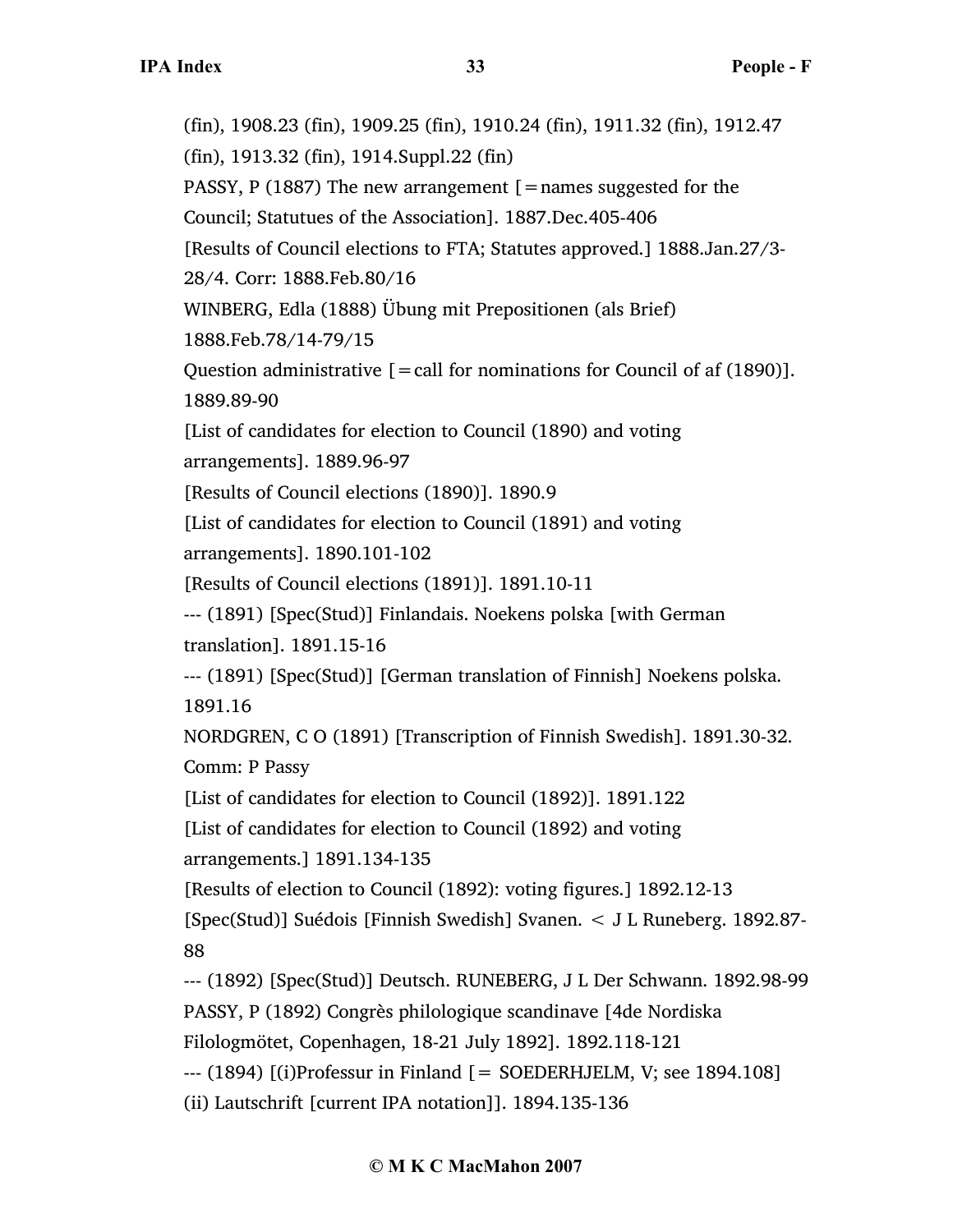--- (1894) [Spec(Stud)] Deutsch. Weihnachten in Helsingfors. 1894.180-181

--- (1894) [Spec(Stud)] Deutsch. Weihnachten in Helsingfors [cont]. 1894.196-197

--- (1896) Mustergültiges Deutsch 1896.72-74

SPIESER, J (1896) Deutsche Aussprache [=see SPIESER, J 1895.132-33 and --- 1896.72-74]. 1896.107-108

PASSY, P (1902) L'unité phonétiste  $\mathfrak{[}=$  need for agreement on type of

phonetic transcription to be used: use of IPA by --- ...]. 1902.36-37

[--- : daughter's death]. 1905.59

KLINGHARDT, H (1905) [Rev] --- (1901) Grundlegendes Lehrbuch der deutschen Sprache, nach grammatisch geordneter Sprechübungsmethode.

Heft 1: Dazu ein Heftchen mit Wortregister und einigen

Übersetzungstexten. Heft 2: Mit Wortregister. Helsingfors: privately printed 1905.72-73

FREUND,  $[ ] (Dr)$ 

PASSY, P (1905) Cours de vacances [=details of course at Edinburgh]. 1905.109-110

FREUND, Ilona (Mlle): 1908.121 (auh), 1909.18 (auh), 1910.18 (auh), 1911.25 (auh), 1912.40 (auh), 1912.119

FREUND, Joh: 1902.98 (ger), 1903.9 (ger), 1903.48

FREUND, Julius (Prof): 1909.7 (eng), 1910.7 (eng), 1911.14 (eng), 1912.28 (eng), 1913.12 (eng), 1914.Suppl.7 (eng)

MONTGOMERY, M (1910) [Rev] --- (1910) The Sounds of West Middle German as spoken at Marburg an der Lahn [= Modern Language Review V, i, January 1910]. 1910.113-115

--- (1911) [Spec] Deutsch (Aussprache von Marburg an der Lahn). NWS. 1911.152-153

FREUND, Max: 1899.146 (fra), 1900.janv.3 (fra), 1900.févr-mars.19 (ger), 1901.10 (ger), 1901.47

FREY, E: 1888.Nov.457/81 (swi), 1889.4 (swi), 1890.4 (swi), 1891.4 (swi), 1892.7 (swi), 1893.7 (swi), 1894.8 (swi), 1895.8 (swi), 1896.10 (swi), 1897.26 (swi), 1898.13 (swi), 1899.14 (swi), 1900.janv.15 (swi), 1901.16 (swi), 1902.14 (swi), 1903.14 (swi), 1904.12 (swi), 1905.12 (swi), 1906.15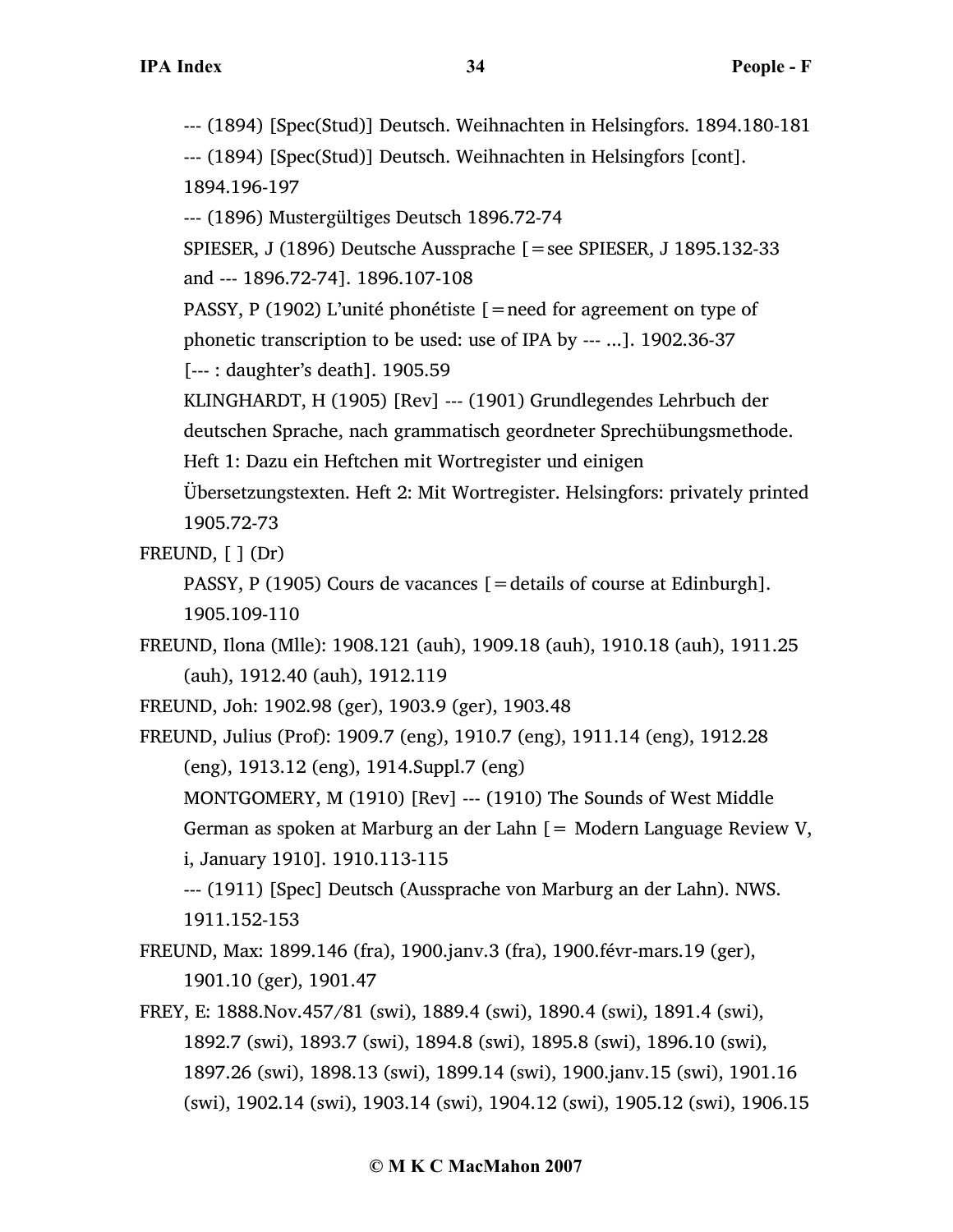(swi), 1907.17 (swi), 1908.18 (swi), 1909.19 (swi), 1910.19 (swi), 1911.27 (swi), 1912.42 (swi), 1913.26 (swi), 1914.Suppl.17 (swi)

FREY, H: 1906.42 (swi), 1906.106 (swi), 1907.17 (swi), 1908.18 (swi), 1909.43

FRICK, Otto: 1888.Feb.73/9 (swe), 1889.4 (swe), 1889.66

FRICK, R: 1899.34 (fra)

FRICKE, F (Dr): 1890.29 (ger), 1891.4 (ger), 1891.30, 1892.4 (ger), 1892.42, 1893.4 (ger), 1894.4 (ger), 1894.26, 1895.5 (ger), 1895.33

- FRIDÏEW, Aaron (Rabbi): 1899.81 (rus), 1900.janv.21 (rus), 1900.févr-mars.20, 1901.21 (rus), 1901.48
- FRIEDENRICH, Edyth (Miss): 1911.130 (usa), 1912.50 (usa), 1913.35 (usa), 1914.Suppl.25 (usa)

FRIEDLÄNDER, E: 1899.34 (ger), 1900.janv.10 (ger), 1900.févr-mars.19, 1901.10 (ger), 1901.30

- FRIEDLAND, N: 1895.5 (ger), 1896.6 (ger), 1896.35
- FRIEDMAN, Rose L (Miss): 1937.58 (usa), 1938.36 (usa), 1938.57 (usa), 1942.11
- FRIEDRICH, [ ]: 1901.30 (ger), 1901.106, 1902.9 (ger), 1902.51
- FRIEDRICH, Max: 1899.113 (ger), 1900.janv.10 (ger), 1901.10 (ger), 1901.47, 1902.8 (ger), 1903.8 (ger), 1904.7 (ger), 1905.7 (ger), 1906.9 (ger),

1907.11 (ger), 1908.11 (ger), 1909.12 (ger), [death] 1909.43

FRIEDRICH, Werner Paul

ARNOLD, G F (1959) [Rev] --- (1958) English Pronunciation: The

relationship between pronunciation and orthography. London: Longmans, Green & Co. 1959.42

- FRIELINGSHAUS, [ ] (Frl): 1895.30 (ger), 1895.76 (ger), 1896.6 (ger), 1897.21 (ger), 1898.7 (ger), 1899.8 (ger), 1899.35, 1900.janv.10 (ger), 1900.févrmars.19, 1901.10 (ger), 1901.47
- FRIES, L (Dr): 1888.Feb.73/9 (ger), 1889.4 (ger), 1890.4 (ger), 1891.4 (ger), 1891.30
- FRIESEN, Susie (Mlle): 1898.34 (fra), 1898.66 (rus), 1899.20 (rus)
- FRIKKE, [ ]

[Publications Exchanged]. 1887.Oct.344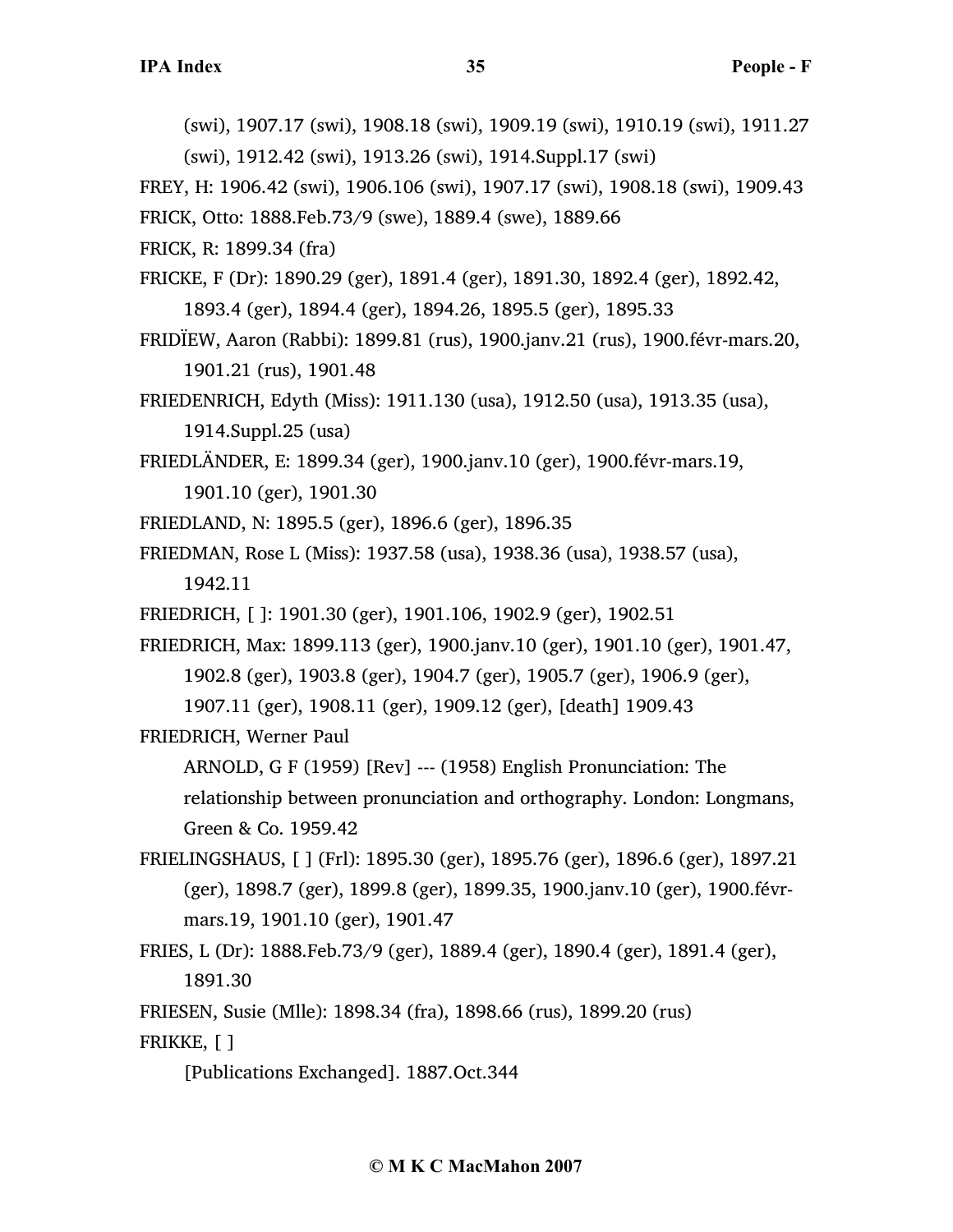[Dr E Lohmeyer to succeed Dr Frikke in Deutscher Verein für Vereinfachte Orthographie.] 1892.50

FRINGS, Theodor: 1908.91 (ger), 1909.14 (ger), 1910.13 (ger), 1911.21 (ger), 1911.192

FRINK, Marjorie D (Miss): 1933.18 (usa), 1934.34 (usa),

 $-$ -- (1933) [Spec] American English [inf=b & ed Western New York.]  $\leq$ O'SHEA, W J (1931-1932) 35th Annual Report on Oral English and Phonetics, New York. See also D Jones 1934.19 1933.79

FRINTA, [Ph C ] Antonín (Dr): 1906.14 (auh), 1907.16 (auh), 1907.90 (auh), 1908.17 (auh), 1908.43 (auh), 1909.18 (auh), 1909.139 (auh), 1910.17 (auh), 1911.25 (auh), 1912.40 (auh), 1913.24 (auh), 1914.Suppl.16 (auh), 1925.Suppl.5 (cze), 1930.16 (cze), 1932.19 (cze), 1934.34 (cze), 1936.39 (cze), 1938.35 (cze)

--- (1906) [Rev] KUNSTOVNÝ, O T (1905) Rukovĕt' francouzské

výslovnosti a pravopisu. Dle nejlepších pramenů i na základĕ vlastního pozorování sestavená. Praha: Springer. 1906.64-65

[--- : doctorate, Prague]. 1907.101

--- (1907) Enquête [incl reconstructed pronunciations of classical Greek and Latin]. 1907.118-122

--- (1907) [Spec] [Homer: Iliad] [La prononciation dans les collèges (gymnasium) tchèques (surtout en Bohème)]. 1907.119-120

--- (1907) [Spec] Latin [la prononciation dans les collèges (gymnasium)

tchèques (surtout en Bohème)]. < CAESAR, C J Commentarii....I, OVID, P

Libri Tristium I 3; VIRGIL, P Aeneidos I. 1907.120-121

PHIPSON, E A (1908) Teutonized Latin and Greek [see FRINTA, A

1907.118-122] [Comm: P Passy]. 1908.53-54

--- (1908) Alphabet phonétique. (Polémique et propositions) [=long and geminate consonants; consonant clusters; vowel length; intonation; incl data on Russian, Polish and Serbo-Croat]. 1908.74-79

PASSY, P (1908) À propos d'assibiler 1908.93-94 [See also --- 1908.74-79]

[Use by --- of IPA notation]. 1909.152-153

--- (1909) [Rev] PANCONCELLI-CALZIA, G (1906 etc) Bibliographia Phonetica. 1909.34-35. Comm: P Passy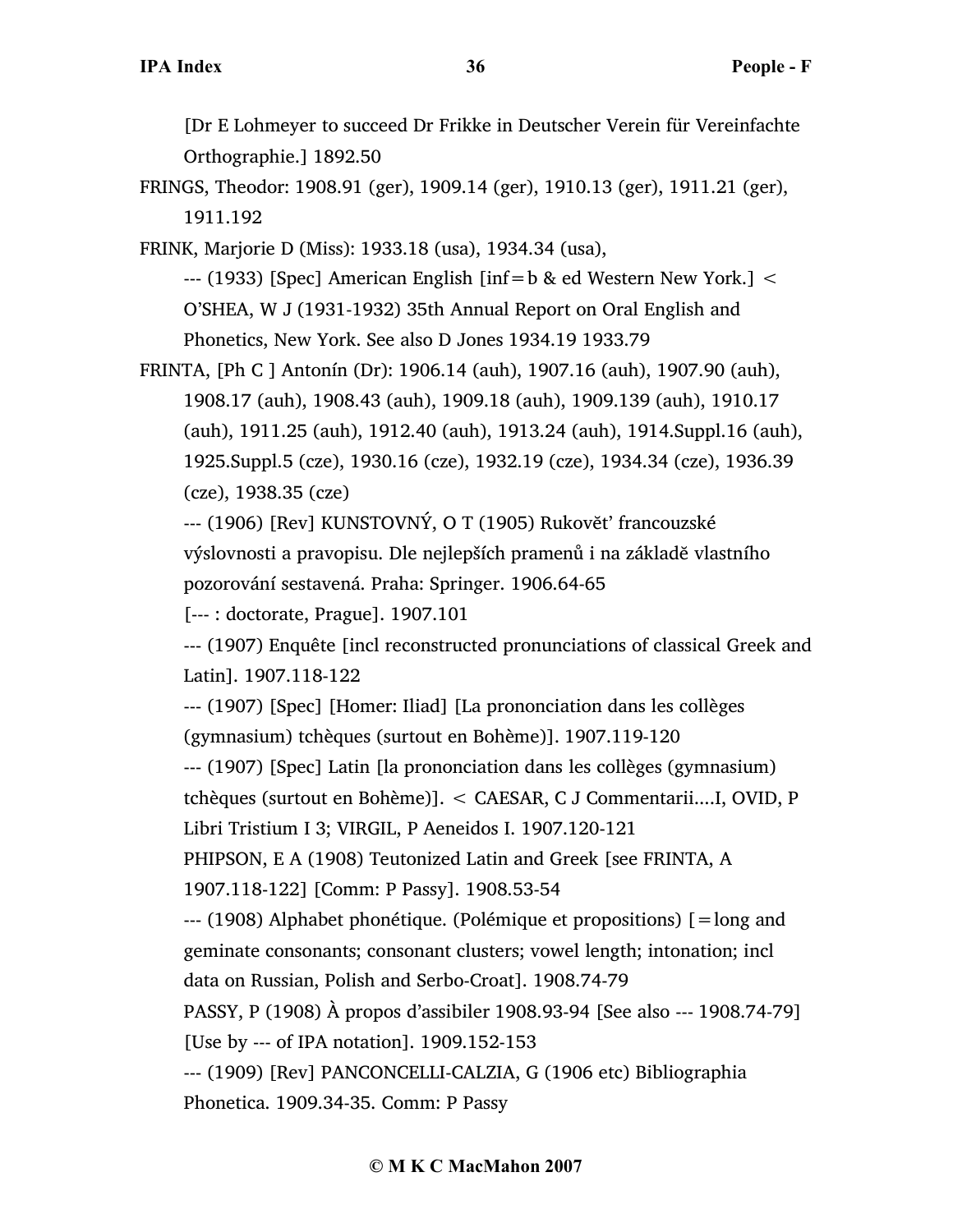--- (1909) Questions de débat [=long and geminate consonants, affricates]. 1909.54-56

KUNSTOVNÝ, Otakar T (1910) [Rev] --- (1909) Novočeská výslovnost pokus a soustavnou fonetiku jazyka českého. Praha: Nakl. 1910.80-82

--- (1911) Pour la propagande de notre af 1911.110-111

--- (1911) [Spec] Tchèque de Bohème. NWS. 1911.119-120

--- (1911) Consonnes palatalisées [diacritics for palatalized consonants; examples fromCzech]. 1911.149. Corr: 1911.180 81

[Election results]. 1912.18-19

[Election of Council; composition of present Council; Proposals: Honorary membership for BREUL, K; phonetic symbols to be printed on cards (<MILLS-BAKER, F); articles in orthography in the mf; alphabet; deficit]. 1912.89-91

The Principles of the International Phonetic Association. 1912.Suppl.septoct.4

--- (1912) [Rev] KLINGHARDT, H & FOURMESTRAUX, M de (1911)

Französische Intonationsübungen für Lehrer und Studierende. Texte und Intonationsbilder. Cöthen: Otto Schulze. 1912.107-109. Comm: P Passy

[Council decisions]. 1912.114-115

[Councillors' views]. 1912.126-131

[Election results]. 1914.18-19

--- (1922) [Spec(Stud)] Tchèque. Z u\$vodu. PALACKY\$, F De\$jiny nàrodu c\$eske\$ho v C\$echàch a na Morave\$. 1922 Textes pour nos élèves 2, 1922.15-16

VOCADLO, O (1927) [Rev] --- [nd] A Czech Phonetic Reader (London Phonetic Readers). London: University of London Press. 1927.28 Décisions officielles  $[=(i)$  Council for 1928 as for 1927 (ii) D Jones to be Secretary of the IPA in succession to P Passy (iii) D Jones to represent the af at the 1st International Congress of Linguists (iv) New symbols adopted (v) Honorary memberships for A Meillet and G Morgenstierne]. 1928.51-53 [Election results]. 1929.10-11 [Election results]. 1931.17-18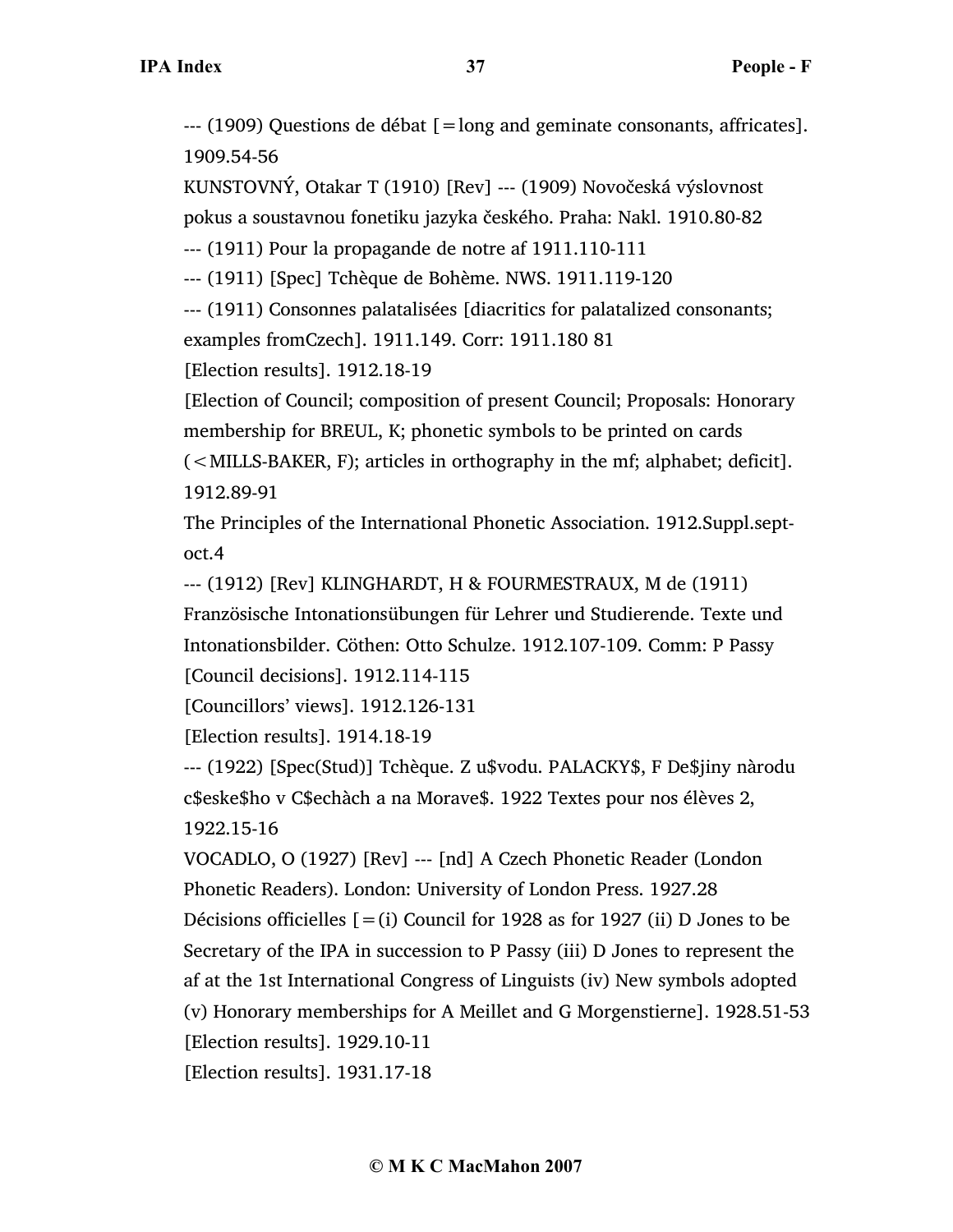Avis de nos conseillers [=Alphabet: retroflexed central vowel; labial-velar stops]. 1934.25-27

[Election results]. 1935.19-20

[Election results]. 1937.janv-mars.81-82

Avis de nos conseillers. 1937.38-44

[Election results]. 1939.17,37

FRITSCHE, [ ]: 1890.101 (ger), 1891.4 (ger), 1892.4 (ger), 1892.26 (ger),

1893.4 (ger), 1893.42

FRITSCHE, Ch (Frl): 1910.14 (ger), 1911.21 (ger), 1912.36 (ger), 1913.20 (ger)

FRITSCHE, Paul: 1904.86 (ger), 1905.8 (ger), 1905.27 (ger), 1906.11 (ger),

1907.12 (ger), 1908.13 (ger), 1909.14 (ger), 1910.14 (ger), 1911.21 (ger), 1912.36 (ger), 1912.94

FRITZ, [ ] (Frk): 1902.54 (den), 1903.16 (den), 1904.14 (den), 1905.14 (den)

FRITZNER, Borghild (Frk): 1891.93 (nor), 1892.8 (nor), 1893.9 (nor), 1894.10

(nor), 1894.170 (nor), 1895.11 (nor), 1896.13 (nor), 1897.29 (nor),

1898.17 (nor), 1898.114 (nor), 1899.17 (nor), 1900.janv.19 (nor), 1901.19

(nor), 1902.18 (nor), 1903.18 (nor), 1904.16 (nor), 1904.126 (nor),

1905.16 (nor), 1906.19 (nor), 1907.22 (nor), 1908.22 (nor), 1909.24 (nor),

1910.23 (nor), 1911.31 (nor), 1912.46 (nor), 1912.119 (nor), 1913.30 (nor), 1914.Suppl.21 (nor)

FROE, A de: 1905.13 (net), 1905.47 (net), 1906.16 (net), 1906.30 FRÖLICH, E (Frk): 1896.84 (fra), 1896.116 (swe), 1897.30 (swe), 1897.52

FRÖSELL, H: 1895.30 (fra), 1895.78 (swe), 1896.5, 1896.14 (swe)

FROMENTIN, E

 $[Spec(Stud)]$  Français. < --- Dominique. 1940.17

FROMKIN, Victoria [Vickie] A (Prof): 1964.15 (usa), 1967.44 (usa), 1972.92

(usa), 1975.Suppl.20 (usa), 1990.ii.57 (usa), 1994.49 (usa), 1998.125 (usa)

LADEFOGED, Peter (2000) In Memoriam: Victoria A Fromkin. 2000.110 FROMM, A (Frau): 1890.101 (ger), 1891.5 (ger), 1892.4 (ger), 1892.42 FROTA, Sónia Marise de Campos (Dr): 2005.127 (por)

FROUDE, James Anthony

JONES, D (1930) [Spec(Stud)] English. Broad transcription. The Passing of the Middle Age.  $\lt$  --- History of England. 1930.43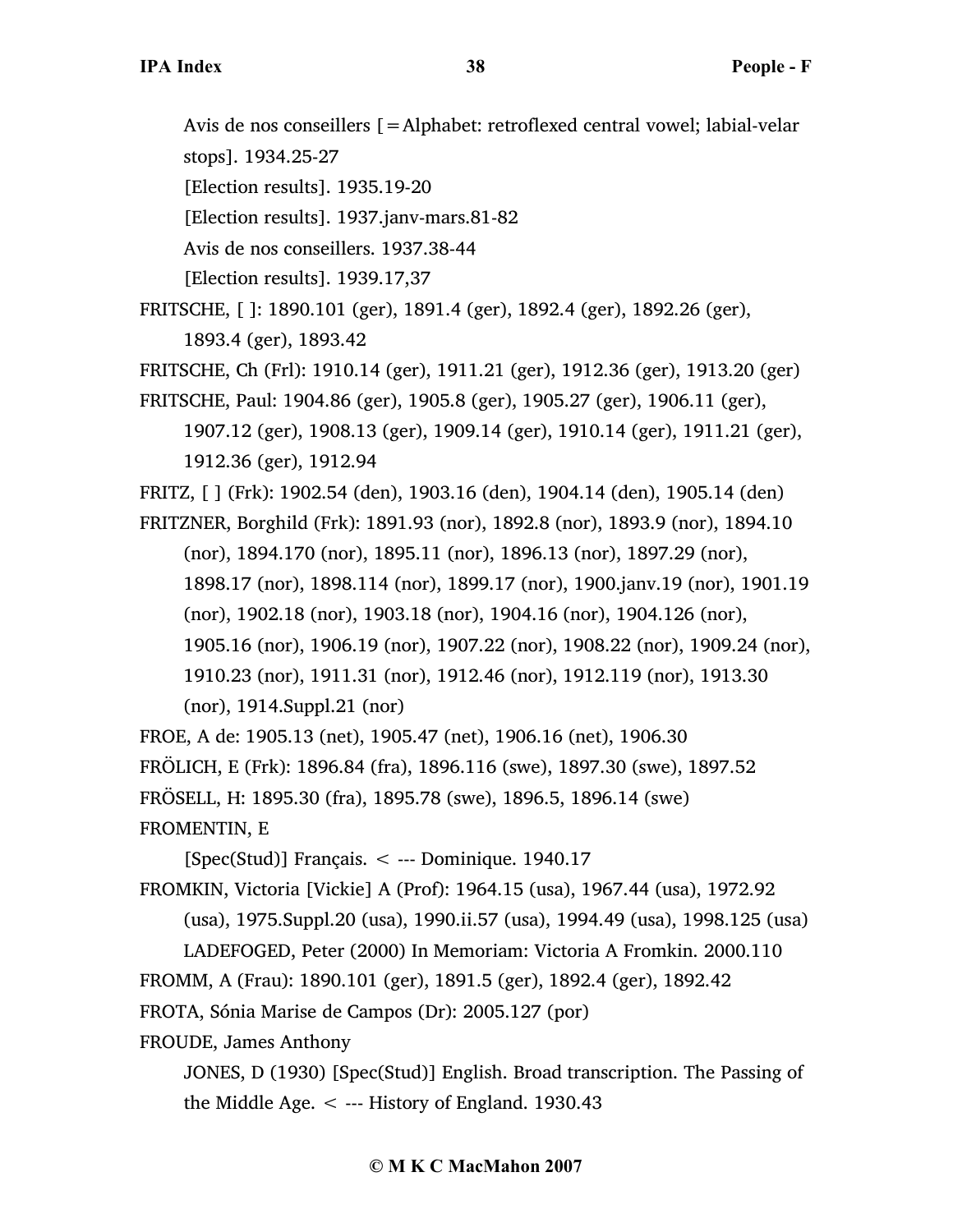[Spec(Stud)] English (Southern British). Broad transcription. < --- 1943.24-25

FRY, Dennis B (Prof): 1935.20 (eng), 1936.35 (eng), 1938.32 (eng), 1949.8 (eng), 1952.Suppl.iii (eng), 1955.Suppl.iii (eng), 1961.Suppl.iii (eng), 1972.Suppl.12 (eng), 1975.Suppl.16 (eng), 1978.Suppl.17 (eng), 1981.Suppl.17 (eng)

--- 1936) [Rev] KENYON, J S (1935) American Pronunciation: a textbook of phonetics for students of English. 6th ed, rev. Ann Arbor, Michigan: George Wahr. 1936.50

--- (1937) [Rev] GRAY, G W [ed] (1936) Studies in Experimental Phonetics. (University Studies No 27.) Baton Rouge: Louisiana State University Press. 1937.19-20

--- (1952) [Rev] STETSON, R H (1951) Motor Phonetics: a study of speech movements in action. 2nd ed.Amsterdam: North-Holland Publishing Co. 1952.11-12

CRYSTAL, D (1964) [Rev] ABERCROMBIE, D, --- , MacCARTHY, P A D,

SCOTT, N C & TRIM, J L M [eds] (1964) In Honour of Daniel Jones. Papers Contributed on the Occasion of His Eightieth Birthday. London: Longmans, Green & Co Ltd. 1964.26-27

--- (1971) Future phoneticians 1971.2-10

ROACH, Peter (1979) [Rev] --- (1976) Acoustic Phonetics Cambridge: Cambridge UniversityPress 1979.80-81

CHAPALLAZ, M & --- (1981) [Rev] RONDEAU, G, BIBEAU, G, GAGNE, G,

TAGGART, G [eds] (1979) Vingt-cinq ans de linguistique au Canada:

Hommage à Jean-Paul Vinay. Montréal: Centre Éducatif et Culturel Inc 1981.86-92

WELLS, J C (1983) D B Fry [=obituary]. 1983.60

FRY, Mildred (Miss): IPA exam result (French). 1913.107

FRYER, Grace M (Miss): 1909.94 (ger), 1910.3 (fra), 1910.124 (fra), 1911.11

(fra), 1911.95 (nzl), 1911.131 (nzl), 1912.55 (nzl), 1913.42 (nzl), 1913.88

(nzl), 1913.151 (nzl), 1914.Suppl.32 (nzl)

FRYER, Grace M (Miss): IPA exam results: German, 1909.77; French, 1909.141 FRYERS, J L: 1911.162 (eng), 1912.28 (eng)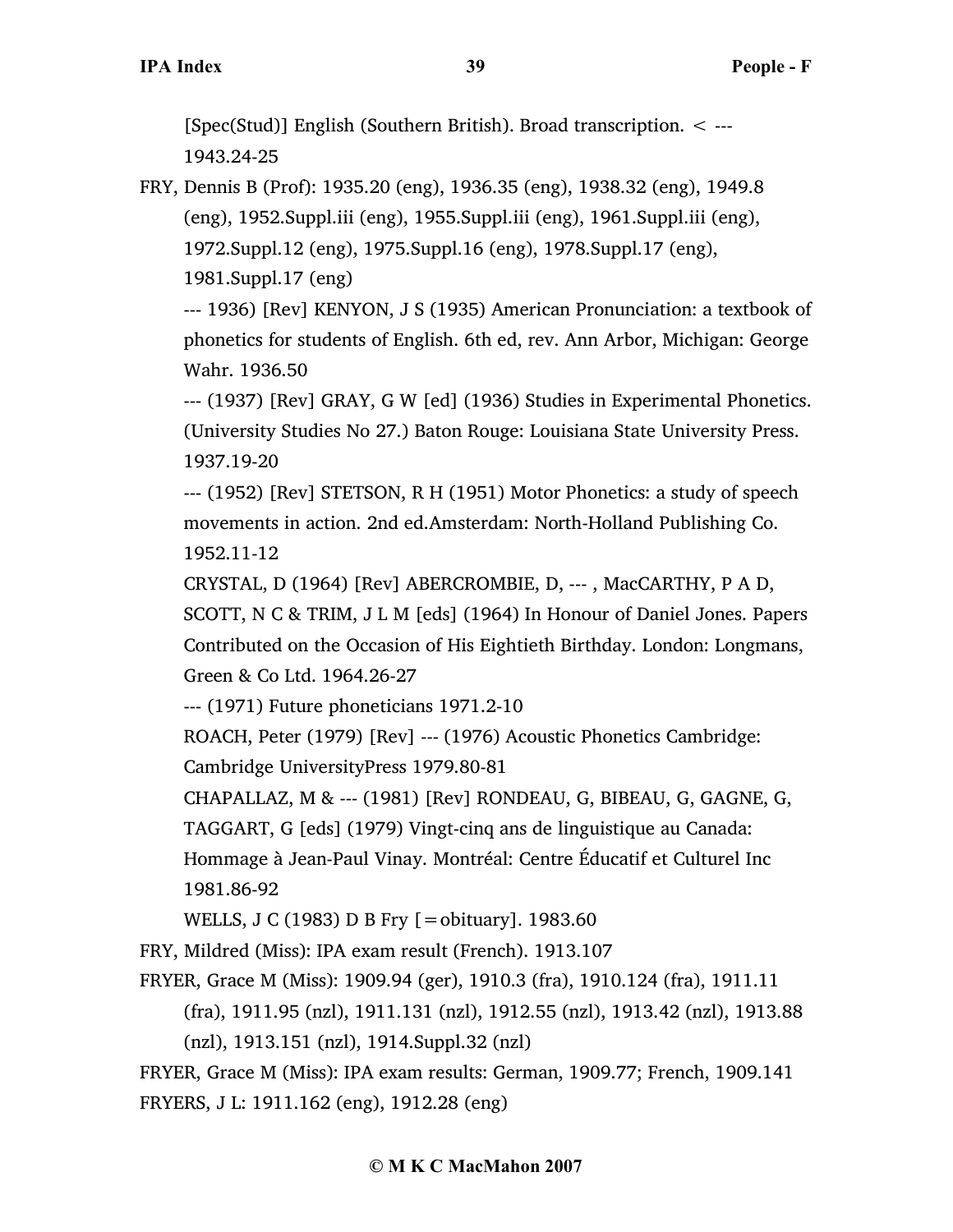- FRYKLUND, Daniel (Dr): 1910.94 (swe), 1910.167 (swe), 1911.31 (swe), 1912.47 (swe)
- FU, Yi-Chin (Prof): 1956.26 (chn), 1961.Suppl.xiii (for), 1963.21 (for), 1968.43 (tai), 1970.52 (tai), 1972.Suppl.10 (tai), 1975.Suppl.14 (tai), 1978.Suppl.15 (tai), 1981.Suppl.15 (tai)
- FUCHS, [1]: 1891.17 (ger), 1892.4 (ger), 1892.42
- FUCHS, [2]: 1901.142 (fra), 1902.3 (fra), 1903.3 (fra), 1903.48
- FUCHS, A S: 1887.Oct.345 (auh), 1888.janv.26/2 (auh), 1889.4 (auh), 1890.4 (auh), 1891.5 (auh), 1891.30, 1892.6 (auh), 1892.42, 1893.6 (auh), 1893.42

FUCHS, Bertha (Frau): 1896.6 (ger), 1897.21 (ger), 1898.7 (ger), 1898.35 (ger), 1899.8 (ger), 1900.janv.10 (ger), 1901.10 (ger), 1902.9 (ger), 1903.9 (ger), 1904.8 (ger), 1905.8 (ger), 1906.11 (ger), 1907.12 (ger), 1908.13 (ger), 1909.14 (ger), 1910.14 (ger), 1911.21 (ger), 1912.36 (ger), 1913.20 (ger), 1914.Suppl.13 (ger), 1914.40 (ger), 1925.Suppl.6 (ger), 1930.14 (ger), 1932.16 (ger), 1934.31 (ger), 1936.37 (ger), 1938.33 (ger), 1939.37 (ger)

FUCHS, E

--- (1902) [Spec] Patois allemand (Moselfränkisch) de Merzig an der Saar. StJ. 1902.50

FUCHS, F (Frl): 1895.5 (ger), 1896.6 (ger), 1897.21 (ger), 1898.7 (ger), 1898.35 FUCINI, Renato

CAMILLI, A (1910) [Spec] Dialetto di Pisa. Miseria, La mama molta < --- . 1910.119-121

FUDGE, Erik C (Prof): 1976.44 (eng), 1978.Suppl.17 (eng), 1981.Suppl.17 (eng), 1990.ii.57 (eng), 1994.49 (eng), 1998.125 (eng)

SHIRT, M (1975) [Rev] --- [ed] (1973) Phonology: Selected Readings.

Harmondsworth: Penguin Books Ltd. 1975.46-47 (SHIRT, M)

--- (1977) Long and short [æ] in one Southern British speaker's English

[Hampshire; Ringwood, Southampton]. 1977.55-65

FUDGE, J H: 1911.64 (eng), 1912.28 (eng), 1913.12 (eng)

FUENTE: see also OVALLE DE LA FUENTE; PARADA DE LA FUENTE

FUENTE, Aurelio: 1897.35 (chl), 1898.22 (chl), 1899.22 (chl), 1899.36

FUENTE, Francisco: 1897.35 (chl)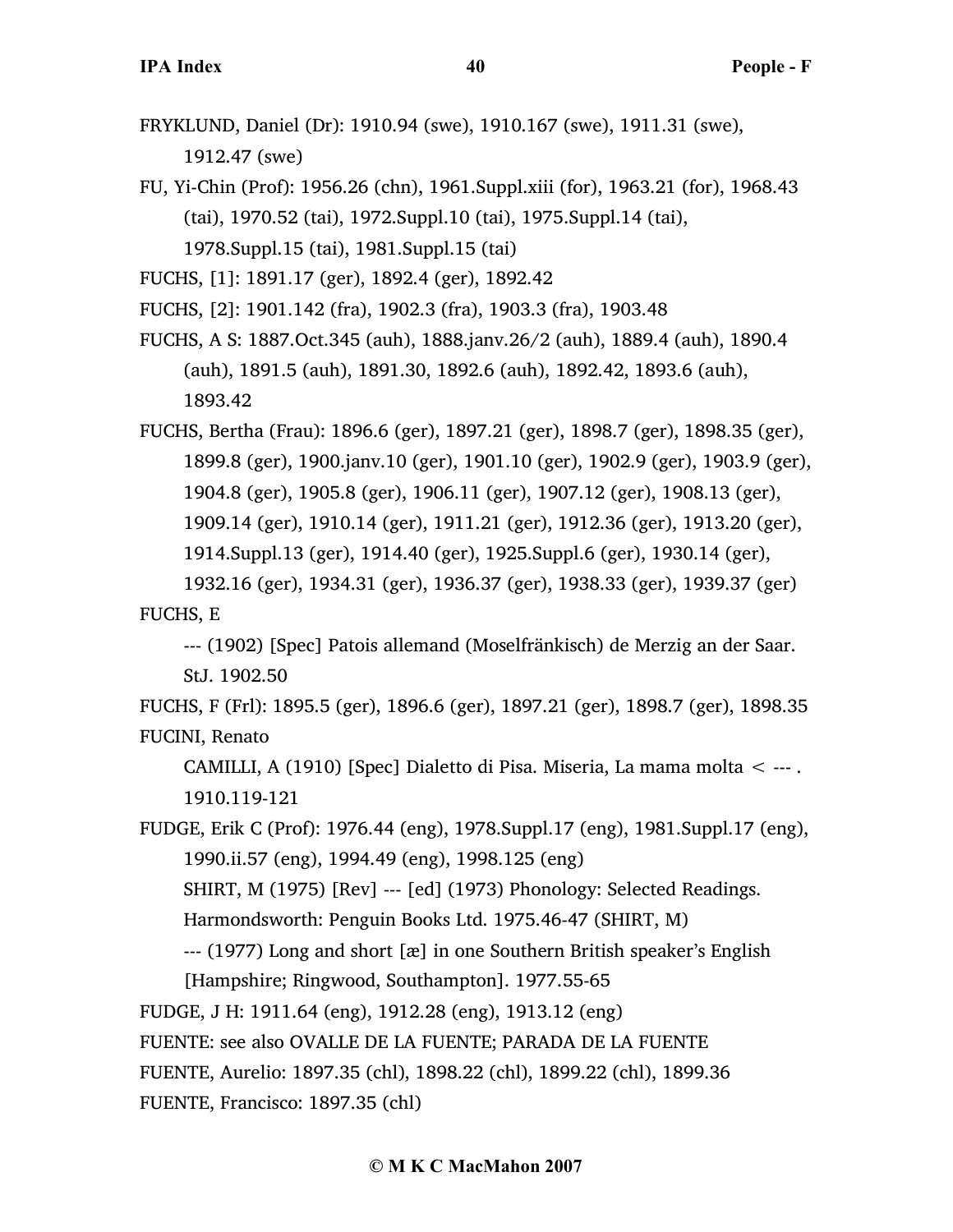FUENTE, Fresia de la: 1910.28 (chl), 1911.36 (chl), 1912.53 (chl), 1913.39 (chl)

FUENTEALBA: see PARÉDES FUENTEALBA

FUENTES: see also VICUÑA FUENTES

FUENTES, Armando: 1914.Suppl.28 (chl)

FUENZALIDA: see SILVA-FUENZALIDA

FÜRTH, Else (Mlle): 1910.123 (auh), 1911.25 (auh)

FÜSSLEIN, W (Dr): 1898.150 (ger), 1899.8 (ger), 1900.janv.10 (ger), 1900.févrmars.19, 1901.10 (ger), 1901.30

FUHRKEN, Georg Ernst (Dr): 1900.18 (swe), 1901.20 (swe), 1902.18 (swe), 1903.18 (swe), 1904.16 (swe), 1905.16 (swe), 1906.20 (swe), 1907.22 (swe), 1908.23 (swe), 1908.63 (swe), 1909.24 (swe), 1910.24 (swe), 1912.92 (swe), 1913.31 (swe), 1914.Suppl.21 (swe) [Vacation course, Summer 1905: London, ... --- ]. 1905.75 JONES, D (1907) [Rev] --- (1907) Phonetic Transcription of Jespersen, O &

Rodhe, G E: Engelsk Läsebok för Realskolan. Stockholm. 1907.117-118

--- (1910) Wanted: a symbol [=ambiguity of ɔ in English transcriptions].

1910.107-108

--- (1910) [Spec] London dialect (Cockney). Misc. 1910.163

JONES, D (1932) [Rev] --- (1932) Standard English Speech: A Compendium of English Phonetics for Foreign Students. Cambridge: Cambridge University Press. 1932.39

FUJIMURA, Osamu (Prof): 1990.ii.57 (usa), 1994.49 (usa), 1998.125 (usa)

FUJINO, Yoshinari (Mr): 1998.125 (jap), 2000.115 (jap), 2005.126 (jap)

FUJITA, Y: 1930.22 (jap)

FUKASAWA, Toshiaki (Mr): 1990.ii.57 (jap), 1994.49 (jap), 1998.125 (jap), 2000.115 (jap), 2005.126 (jap)

FUKAYA, Teruhiko

--- & BYRD, Dani (2005) An articulatory examination of word-final flapping at phrase edges and interiors [infs= 3 speakers, American English]. 2005.45-58

FUKUDA, Kenichi: 1968.22 (jap), 1969.23 (jap), 1972.Suppl.7 (jap), 1975.Suppl.10 (jap)

FULLER, [ ] (Miss): 1908.42 (eng), 1909.7 (eng), 1910.7 (eng), 1910.168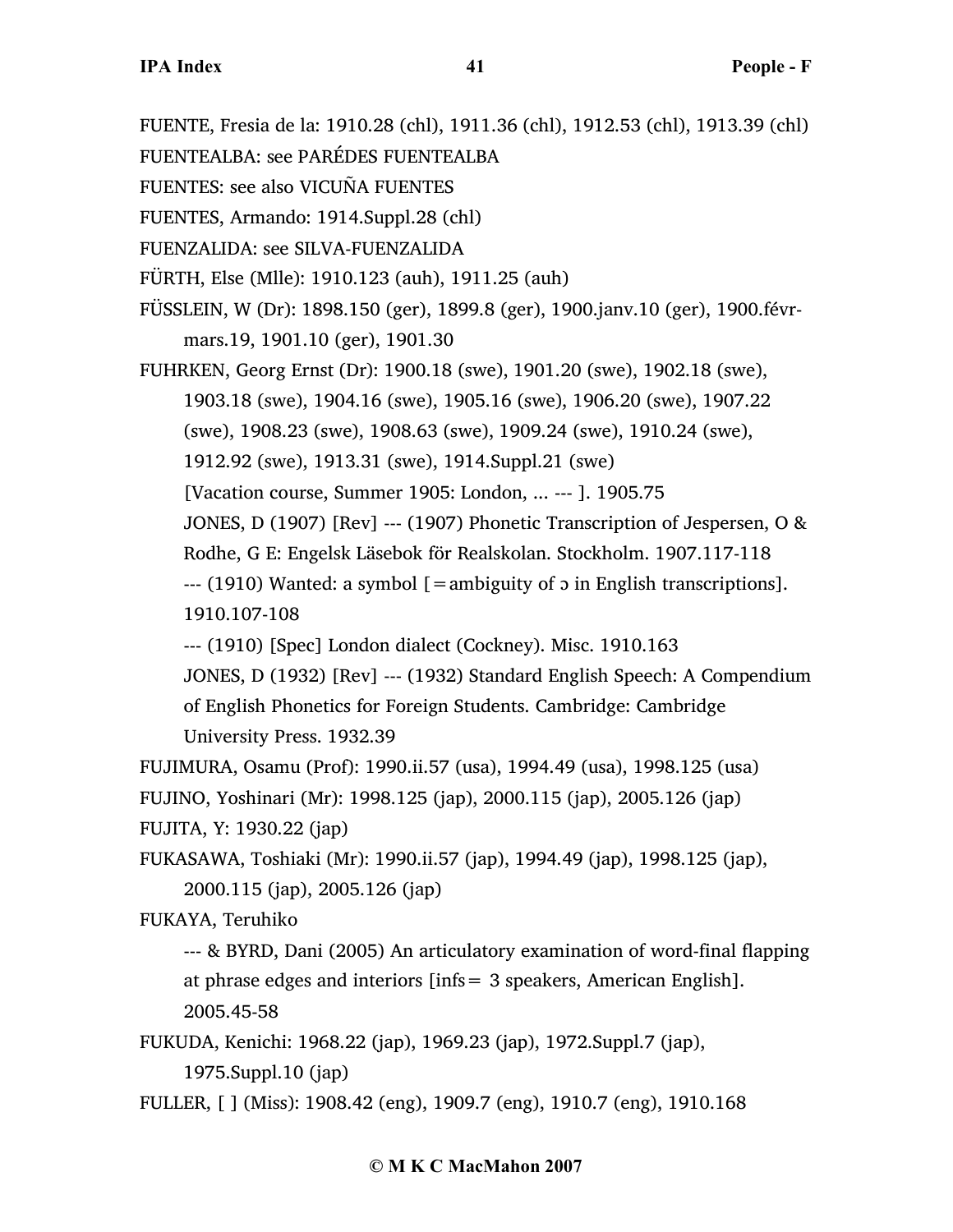FULLER, Michael

--- (1990) Pulmonic ingressive fricatives in Tsou. 1990.Dec.9-14

FULLER, W P: 1914.Suppl.7 (eng)

FULOP, Sean Andrew (Prof): 2005.129 (usa)

FUNATSU, Seiya (Mr): 2005.126 (jap)

FUNG, Ping Ming: 1951.26 (hkg), 1952.Suppl.x (hkg), 1955.24 (can), 1955.Suppl.ix (can)

FUNK, I K (Dr): 1895.125 (usa), 1895.154 (usa), 1896.17 (usa), 1897.33 (usa), 1898.20 (usa), 1899.21 (usa), 1900.janv.21 (usa), 1901.22 (usa), 1902.20 (usa), 1903.20 (usa), 1904.18 (usa), 1905.18 (usa), 1906.22 (usa), 1907.24 (usa), 1908.25 (usa), 1909.27 (usa) PASSY, P (1896) [Rev] --- , MARCH, F A, & GREGORY, D S (1895) A

Standard Dictionary of the English Language. New York: Funk & Wagnall. 1896.157-158

FUOSS, J H: 1901.105 (eng), 1902.6 (eng), 1902.51

FURBACH, [ ] (Frl): 1900.janv.10 (ger), 1901.10 (ger), 1901.47

FURGER, Louis: 1907.17 (swi), 1908.18 (swi), 1908.43, 1909.137 (swi),

1910.19 (swi), 1911.27 (swi), 1912.42 (swi), 1912.79

FURMAN, D (Prof): 1939.18 (arg), 1949.13 (arg)

--- (1940) [Spec] Argentine Spanish. Misc. 1940.47-49

--- (1942) [Spec] Lenguaje argentino. NWS. 1942.23

FURMSTON, E A: 1930.12 (eng), 1932.14 (eng), 1933.46 (eng), 1934.29 (eng) FURNER, M (Miss): 1914.Suppl.7 (eng), 1914.60 (eng), 1925.Suppl.6 (eng),

```
1930.12 (eng), 1932.14 (eng), 1933.19
```
FURNESS, Edith (Mlle): IPA exam result (French). 1909.76

FURNIVALL, Frederick J

Thə Simplifiyd Speling Səsiyəti. 1973.106

FURRER, Paul (Dr): 1930.60 (swi), 1932.17 (swi)

FURUHJELM, Åke: 1913.32 (fin), 1914.Suppl.22 (fin)

FURUMACHI, M: 1984.53 (jap)

FURUSKOG, K Ragnar (Dr): 1935.38 (swe), 1936.39 (swe), 1938.34 (swe),

1947.35 (swe), 1949.11 (swe), 1951.27 (swe), 1952.Suppl.vi (swe),